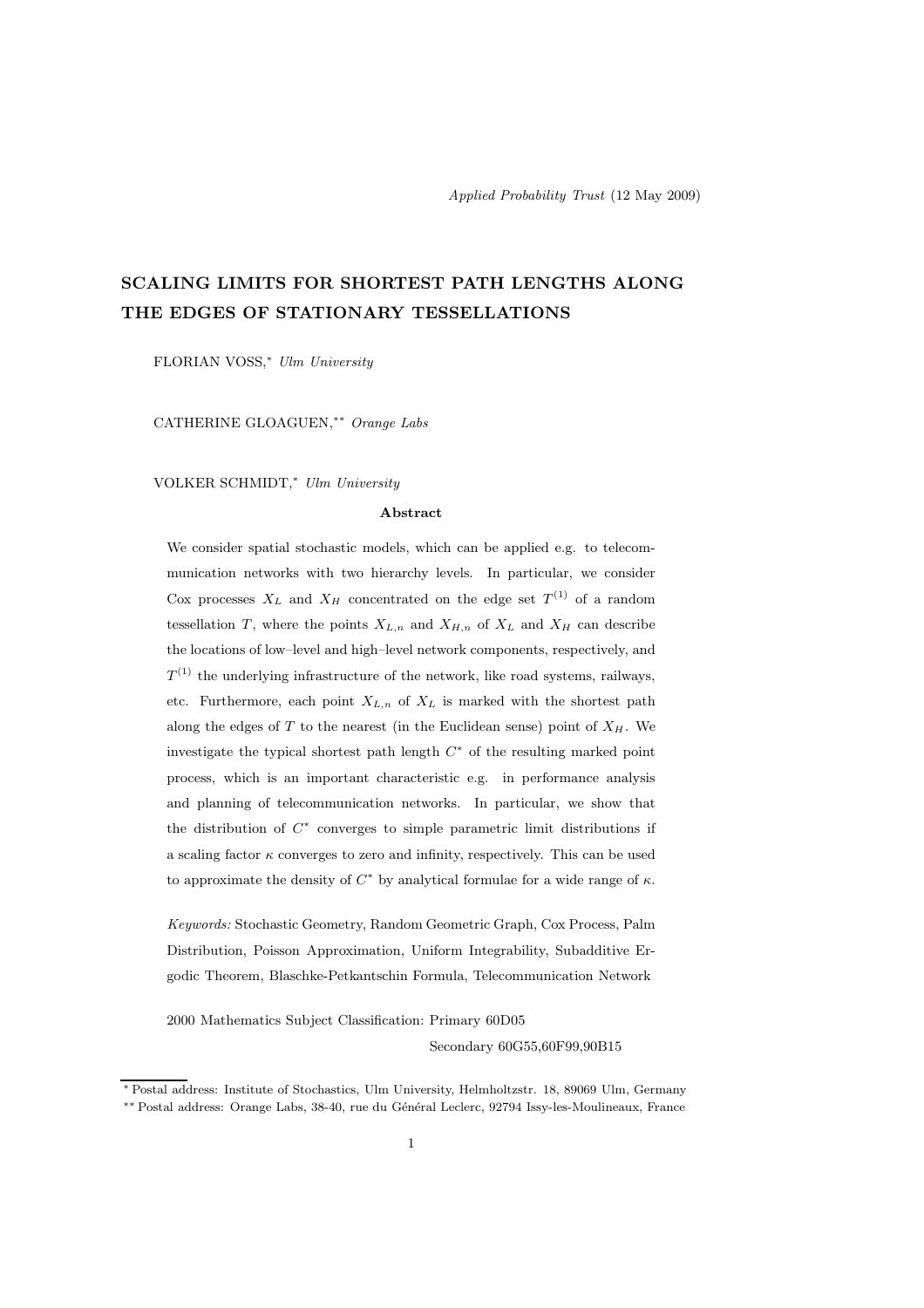## 1. Introduction

Asymptotic properties of spatial stochastic models are considered, which can be applied e.g. in the analysis and planning of telecommunication networks. More precisely, we consider stochastic models for networks with two hierarchy levels, i.e., there are network components of two different kinds: low-level components (LLC) and high-level components (HLC). The locations of both HLC and LLC are represented by points in the Euclidean plane  $\mathbb{R}^2$ . We then associate with each HLC a certain subset of  $\mathbb{R}^2$  which is called its serving zone. This is done in such a way that the serving zones of the HLC are disjoint convex polygons which cover the whole  $\mathbb{R}^2$ . Each LLC is linked to the HLC in whose serving zone the LLC is located. In particular, we assume that the serving zones are constructed as the cells of the Voronoi tessellation with respect to the locations of HLC. This is equivalent to link each LLC to its nearest HLC, where "nearest" means with respect to the Euclidean distance. Furthermore, we assume that the HLC and LLC are located on the edges of a random geometric graph, where the link from a LLC to its nearest HLC is assumed to be the shortest path along the edges of that graph. In the case of telecommunication networks the edges of the random geometric graph represent the underlying infrastructure, e.g. an inner-city street system.

Thus, we study a class of stochastic network models which has been introduced in [10] as the Stochastic Subscriber Line Model (SSLM) for urban access networks. Note that the SSLM is a model from stochastic geometry which provides tools for the description of geometric features of the network. Based on this model, stochastic econometrical analysis can be done for real telecommunication networks, e.g. connection costs for access networks can be determined, see [13, 14, 34, 36], where we focus on the case that the infrastructure of the network is modeled by the edge set of a stationary random tessellation and both the HLC and LLC are modeled by Cox processes concentrated on this edge set. Then we are especially interested in the shortest path length along the edge set between LLC and HLC, which is an important performance characteristic in cost and risk analysis as well as in strategic planning of wired telecommunication. In order to define an appropriately chosen (global) distribution of the shortest path length we regard the so-called typical shortest path length  $C^*$ . It can be interpreted as the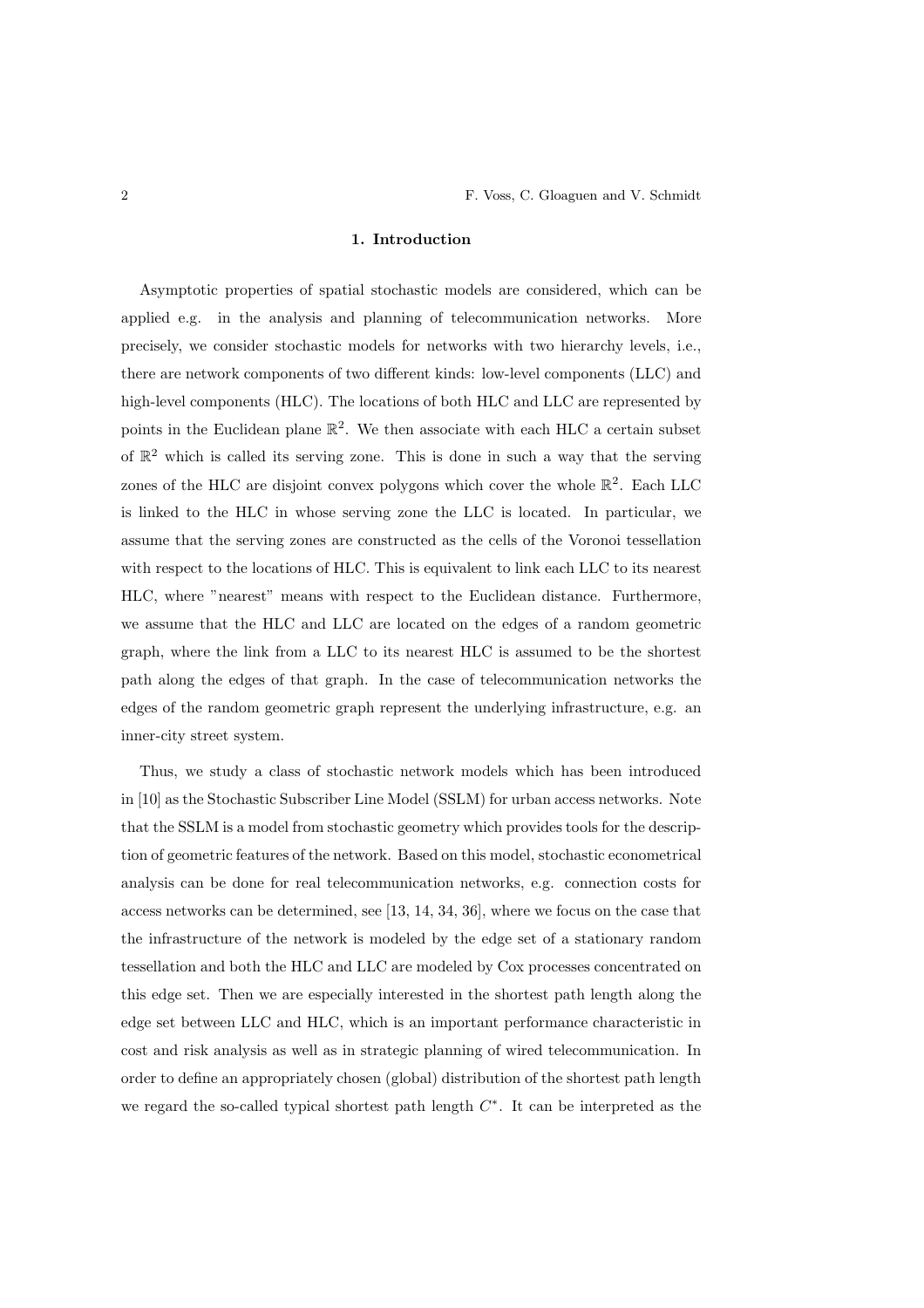length of the shortest path from a location of LLC, which is chosen at random among all locations of LLC, and its nearest HLC. We are then interested in the asymptotic behaviour of the distribution of  $C^*$  for two extreme cases of model parameters. In particular, we show that the distribution of  $C^*$  converges to simple parametric limit distributions if a scaling factor  $\kappa$  converges to zero and infinity, respectively. This can be used to approximate the density of  $C^*$  by analytical formulae for a wide range of  $\kappa$ which is a great advantage e.g. for the econometrical analysis of real telecommunication networks, see [14]. The mathematical techniques, which we exploit in order to derive our main results presented in Theorems 3.1 and 3.2, include Palm calculus and Poisson approximation for stationary point processes, Kingman's subadditive ergodic theorem, and the generalized Blaschke-Petkantschin formula from geometric measure theory.

The paper is organized as follows. In Section 2 we give a short description of the particular stochastic network model considered in the present paper. Then, in Section 3, we present the main results stated in Theorems 3.1 and 3.2. The proof of Theorem 3.2 is given in Section 4, where some details are postponed to the Appendix. In Section 5, it is shown that the mixing and integrability conditions of Theorems 3.1 and 3.2 are fulfilled for various examples of random tessellations. Some extensions of our results to other performance characteristics, more general classes of random geometric graphs, and more general connection rules are discussed in Section 5.4. Finally, Section 6 concludes the paper and gives an outlook to possible future research.

# 2. Stochastic modelling of hierarchical networks

To begin with we give a short description of the particular stochastic network model considered in the present paper. For more details on this model see also [13]. Moreover, we briefly explain the mathematical background and introduce the notation we are using. For further details on spatial point processes and random tessellations, see e.g. [8, 29, 30, 31]. Surveys on applications of tools from stochastic geometry to spatial stochastic modelling of telecommunication networks can be found e.g. in [16, 40].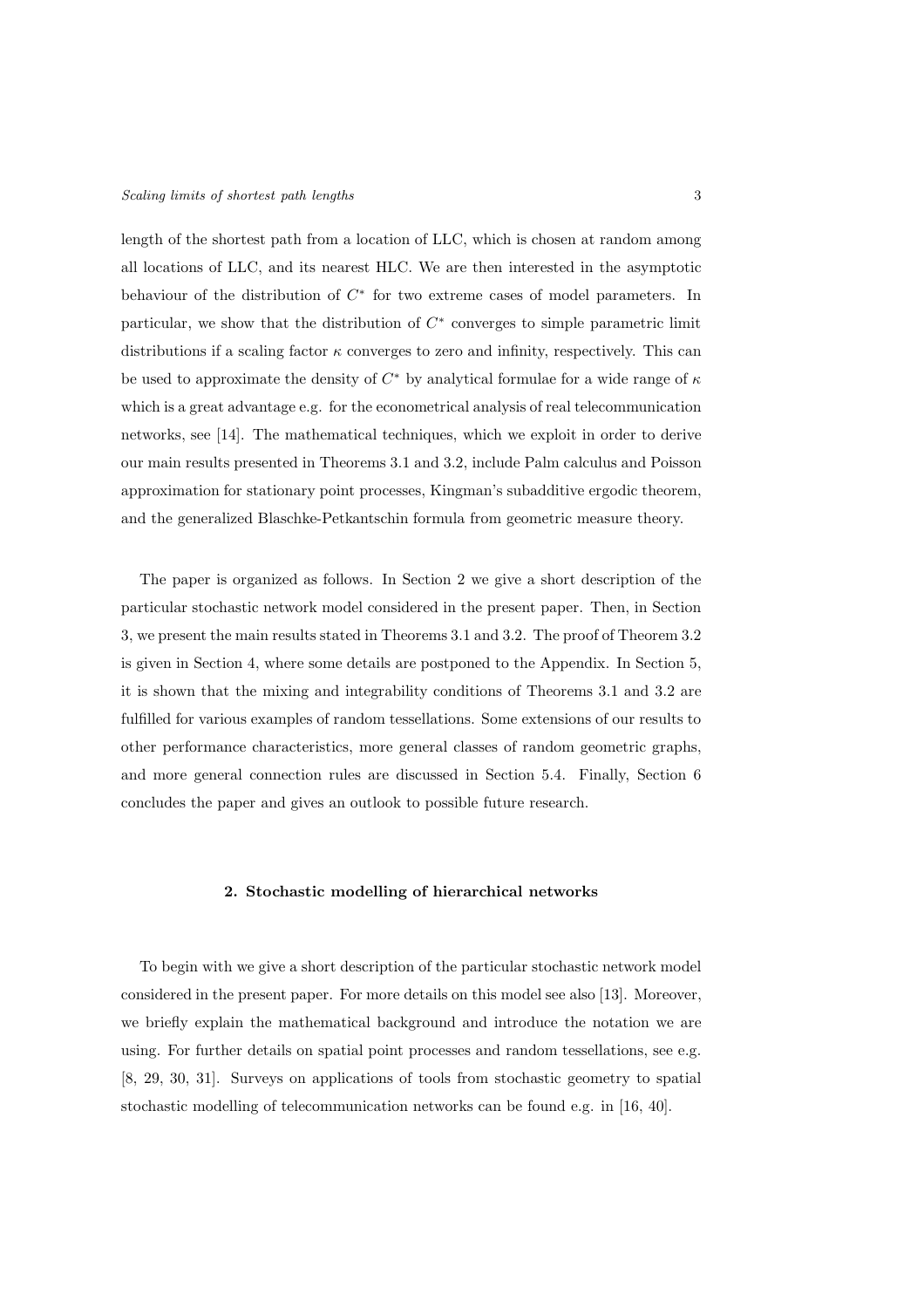#### 2.1. Marked point processes

First we recall some basic notions and results regarding marked point processes in  $\mathbb{R}^2$ . They can be used to model locations of customers or equipments in telecommunication networks. Let  $\mathcal{B}^2$  denote the family of Borel sets of  $\mathbb{R}^2$  and N the family of all simple and locally finite counting measures on  $\mathcal{B}^2$ . Note that each  $\varphi \in N$  can be represented by the sequence  $\{x_n\}$  of its atoms, i.e.  $\varphi = \sum_n \delta_{x_n}$ , where  $\delta_x$  is the Dirac measure with  $\delta_x(B) = 1$  if  $x \in B$  and  $\delta_x(B) = 0$  if  $x \notin B$ . Let N denote the  $\sigma$ -algebra of subsets of N generated by the sets  $\{\varphi \in N : \varphi(B) = j\}$  for  $j \in \mathbb{N}$  and  $B \in \mathcal{B}^2$ . The shift operator  $t_x : N \mapsto N$  is defined by  $t_x\varphi(B) = \varphi(B + x)$  for  $x \in \mathbb{R}^2$  and  $B \in \mathcal{B}^2$ , where  $B + x = \{x + y : y \in B\}$ . Then a point process X is a random element of the measurable space  $(N, \mathcal{N})$ , where we identify X with the sequence  $\{X_n\}$  of its (random) atoms, writing  $X = \{X_n\}$  for brevity.

Let M be a Polish space with its Borel  $\sigma$ -algebra  $\mathcal{B}_{\mathbb{M}}$ . Then we use the notation  $N_{\mathbb{M}}$  for the family of all counting measures on  $\mathcal{B}^2\otimes\mathcal{B}_{\mathbb{M}}$  which are simple and locally finite in the first component. Note that the atoms  $(x_n, m_n)$  of the counting measure  $\psi = \sum_{n} \delta_{(x_n,m_n)} \in N_{\mathbb{M}}$  have two components: the location  $x_n \in \mathbb{R}^2$  and the mark  $m_n \in \mathbb{M}$ . The  $\sigma$ -algebra  $\mathcal{N}_{\mathbb{M}}$  is defined in the same way as above and the shift operator  $t_x : N_{\mathbb{M}} \mapsto N_{\mathbb{M}}$  translates the first component of the atoms of  $\psi \in N_{\mathbb{M}}$  by  $-x$ , i.e.  $t_x(\psi) = \sum_n \delta_{(x_n-x,m_n)}$ . A random element  $X = \{(X_n, M_n)\}\$  of  $(N_M, \mathcal{N}_M)$  is then called a marked point process.

## 2.2. Palm distributions

Stationarity and isotropy of (marked) point processes are defined in the usual way, i.e., assuming the invariance of their distributions with respect to arbitrary translations and rotations around the origin, respectively. By  $\lambda > 0$  we denote the intensity of a stationary marked point process  $X = \{(X_n, M_n)\}\)$ , i.e.  $\lambda = \mathbb{E} \# \{n : X_n \in [0, 1]^2\}$ , and the Palm mark distribution  $\mathbb{P}_{X}^o : \mathcal{B}_{\mathbb{M}} \to [0,1]$  of X is given by

$$
\mathbb{P}^o_X(G) = \frac{\mathbb{E}\#\{n: X_n \in [0,1)^2, M_n \in G\}}{\lambda}, \qquad G \in \mathcal{B}_{\mathbb{M}}.
$$
 (2.1)

A random variable  $M^*$  distributed according to  $\mathbb{P}^\circ_X$  is called the typical mark of X.

Furthermore, two jointly stationary marked point processes  $X^{(1)} = \{(X_n^{(1)}, M_n^{(1)})\}$ and  $X^{(2)} = \{(X_n^{(2)}, M_n^{(2)})\}$  with intensities  $\lambda_1$  and  $\lambda_2$  and mark spaces  $\mathbb{M}_1$  and  $\mathbb{M}_2$ ,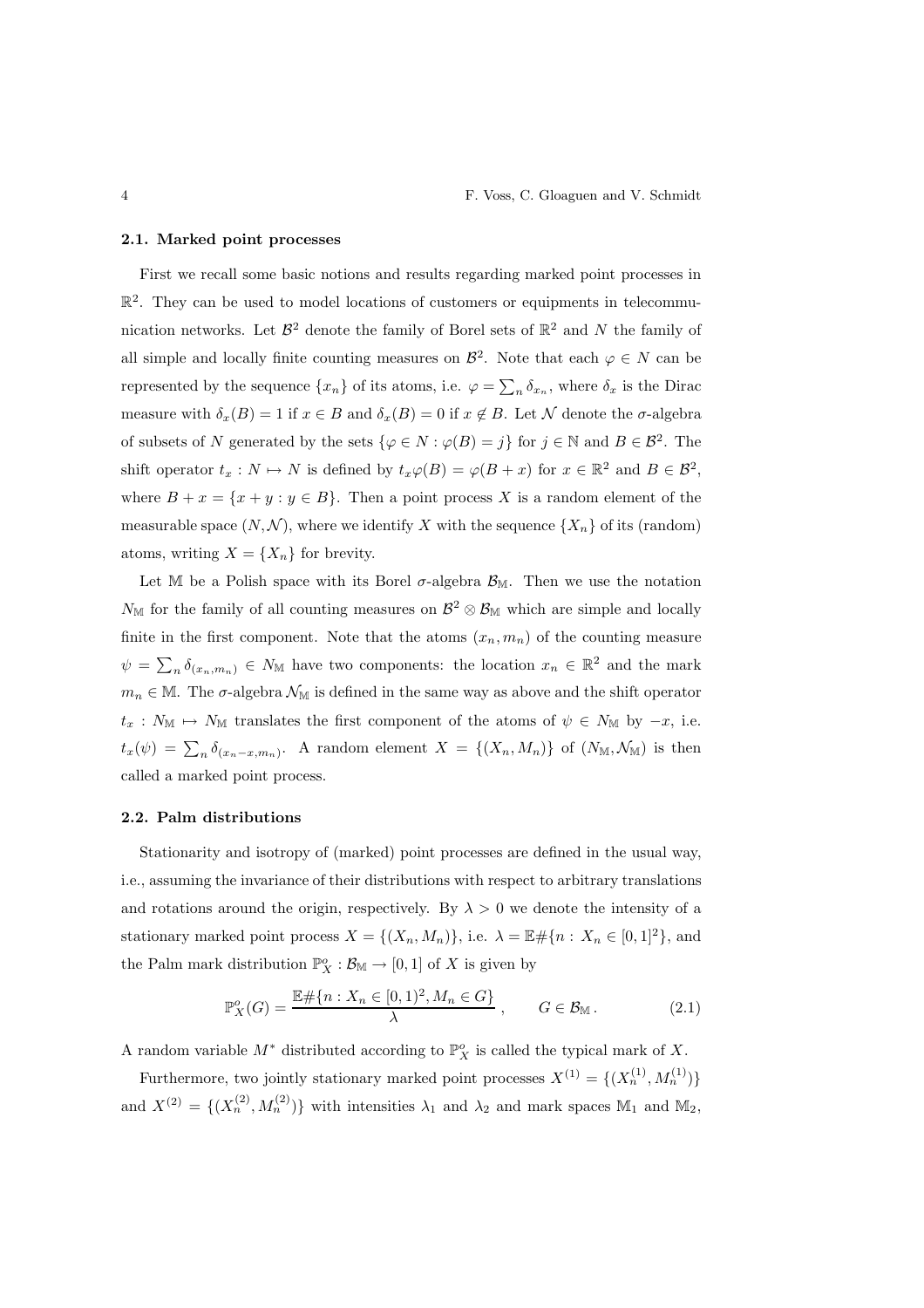respectively, will be considered as random element  $Y = (X^{(1)}, X^{(2)})$  of the product space  $N_{\mathbb{M}_1,\mathbb{M}_2}=N_{\mathbb{M}_1}\times N_{\mathbb{M}_2}$ . The Palm distribution  $\mathbb{P}_{X^{(i)}}^*$  of Y with respect to the *i*-th component,  $i = 1, 2$ , is then defined on  $\mathcal{N}_{\mathbb{M}_1} \otimes \mathcal{N}_{\mathbb{M}_2} \otimes \mathcal{B}_{\mathbb{M}_i}$  by

$$
\mathbb{P}_{X^{(i)}}^*(A \times G) = \frac{\mathbb{E} \# \{ n : X_n^{(i)} \in [0,1)^2, M_n^{(i)} \in G, t_{X_n^{(i)}} Y \in A \}}{\lambda_i},\tag{2.2}
$$

where  $A \in \mathcal{N}_{M_1} \otimes \mathcal{N}_{M_2}$  and  $G \in \mathcal{B}_{M_i}$ . Note that the Palm mark distribution  $\mathbb{P}^o_{X^{(i)}}$  of  $X^{(i)}$  can be obtained from  $\mathbb{P}^*_{X^{(i)}}$  as a marginal distribution.

# 2.3. Random tessellations

As a model for the underlying random geometric graph we consider the edge set of random tessellations of  $\mathbb{R}^2$ . Note that a random tessellation T is a locally finite partition  $\{\Xi_n\}$  of  $\mathbb{R}^2$  into random (compact and convex) polygons  $\Xi_n$ , which are called the cells of T. We can also regard T as a marked point process  $\{(\alpha(\Xi_n), \Xi_n^o)\}\$ , where the shifted cells  $\Xi_n^o = \Xi_n - \alpha(\Xi_n)$  contain the origin. The points  $\alpha(\Xi_n) \in \Xi_n \subset \mathbb{R}^2$  are then called the nuclei of the cells  $\Xi_n$  of T. Furthermore, we can identify T with the edge set  $T^{(1)} = \bigcup_n \partial \Xi_n$  of T. Note that  $T^{(1)}$  is a random closed set in  $\mathbb{R}^2$ , i.e.,  $T^{(1)}$  is a random element of  $(\mathcal{F}, \mathcal{B}(\mathcal{F}))$ , where  $\mathcal F$  denotes the family of all closed subsets of  $\mathbb{R}^2$ and  $\mathcal{B}(\mathcal{F})$  is the smallest  $\sigma$ -algebra of subsets of  $\mathcal F$  which contains the ,,hitting sets"  $\mathcal{F}_C = \{ B \in \mathcal{F} : B \cap C \neq \emptyset \}$  for all compact  $C \in \mathcal{B}^2$ .

If T is stationary, i.e.,  $T^{(1)} \stackrel{d}{=} T^{(1)} + x$  for each  $x \in \mathbb{R}^2$ , then the intensity  $\gamma$  of T is defined as  $\gamma = \mathbb{E}\nu_1(T^{(1)} \cap [0,1]^2)$ , i.e. the mean length of  $T^{(1)}$  per unit area, where  $\nu_1$  denotes the 1-dimensional Hausdorff measure. In the following we always assume that T is a (normalized) stationary tessellation with  $\mathbb{E}\nu_1(T^{(1)} \cap [0,1]^2) = 1$ . Furthermore, for each  $\gamma > 0$  we consider the scaled tessellation  $T_{\gamma}$  with intensity  $\gamma$ which is defined by  $T_{\gamma} = T/\gamma$ , i.e., we scale the edge set  $T^{(1)}$  with  $1/\gamma$  getting  $T_{\gamma}^{(1)}$ such that  $\mathbb{E}\nu_1(T^{(1)}_{\gamma}\cap [0,1]^2)=\gamma.$ 

A random tessellation T is called isotropic if the distribution of  $T^{(1)}$  is invariant with respect to rotations around the origin. Furthermore, a stationary tessellation  $T$ is called mixing if

$$
\lim_{|x| \to \infty} \mathbb{P}(T^{(1)} \in A, T^{(1)} + x \in A') = \mathbb{P}(T^{(1)} \in A) \mathbb{P}(T^{(1)} \in A')
$$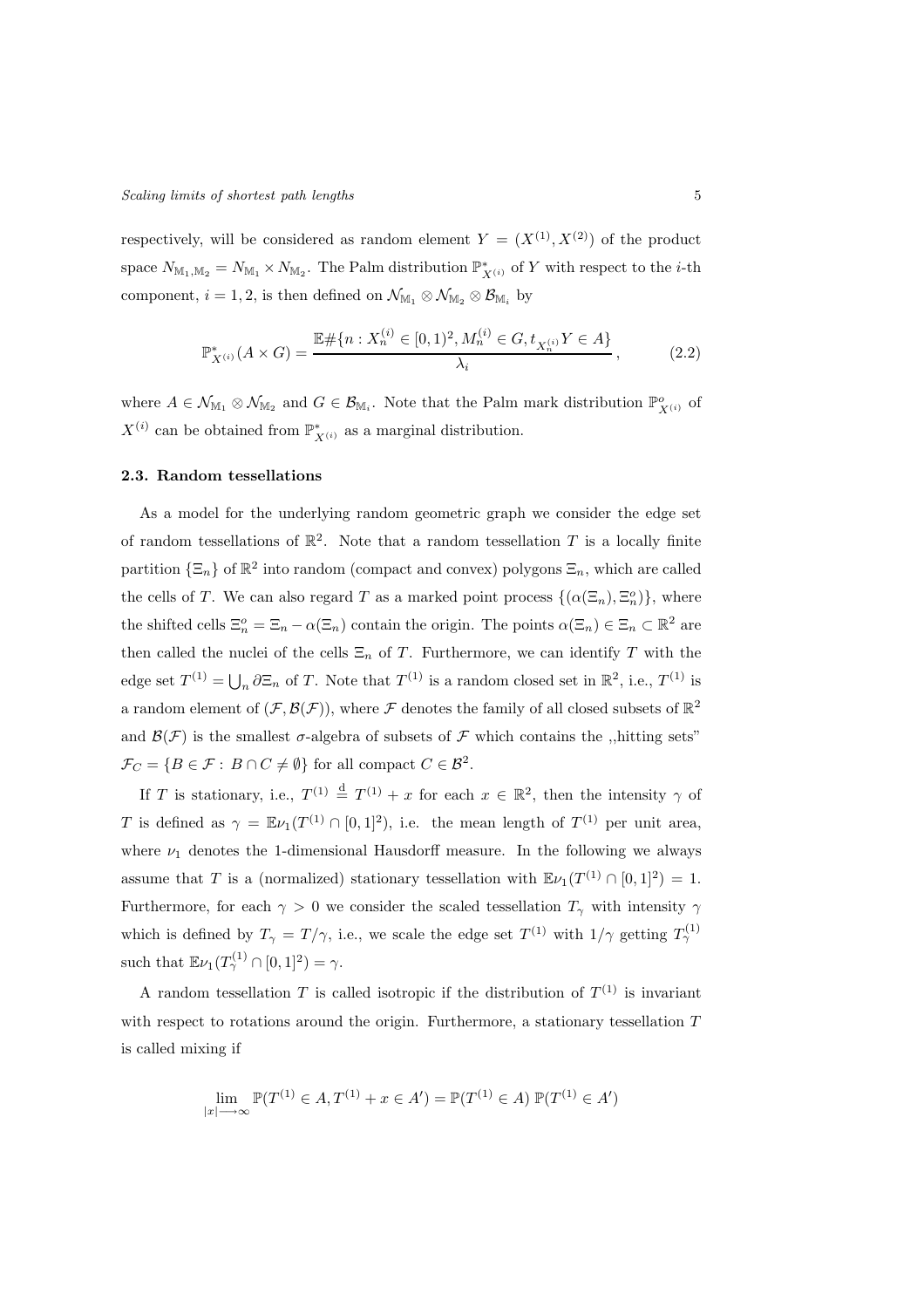for any  $A, A' \in \mathcal{B}(\mathcal{F})$ . Note that for any T which is mixing it holds that

$$
\mathbb{P}(T^{(1)} \in A) = 1 \quad \text{or} \quad \mathbb{P}(T^{(1)} \in A) = 0 \qquad \text{for each } A \in \mathcal{I}(\mathcal{F}), \tag{2.3}
$$

where  $\mathcal{I}(\mathcal{F})$  denotes the sub- $\sigma$ -algebra of invariant sets of  $\mathcal{B}(\mathcal{F})$ , i.e.  $A + x = A$  for all  $A \in \mathcal{I}(\mathcal{F})$  and  $x \in \mathbb{R}^2$ . A stationary tessellation T which satisfies condition (2.3) is said to be ergodic.

#### 2.4. Cox processes on edge sets

For any  $\gamma > 0$ , we consider Cox point processes  $X_H = \{X_{H,n}\}\$  and  $X_L = \{X_{L,n}\}\$ concentrated on  $T^{(1)}_{\gamma}$ , in order to model the locations of HLC and LLC, respectively. In particular, we assume that  $X_H$  is a Cox process on  $T^{(1)}_{\gamma}$  with linear intensity  $\lambda_{\ell}$  which is constructed by placing homogeneous Poisson processes on the edges of  $T_{\gamma}$  with linear intensity  $\lambda_{\ell}$ . The random driving measure  $\Lambda_{X_H} : \mathcal{B}^2 \longrightarrow [0, \infty]$  of  $X_H$  is then given by

$$
\Lambda_{X_H}(B) = \lambda_{\ell} \nu_1(B \cap T_{\gamma}^{(1)}), \qquad B \in \mathcal{B}^2. \tag{2.4}
$$

Analogously,  $X_L$  is a Cox process on  $T^{(1)}_\gamma$  with linear intensity  $\lambda'_\ell$  which is constructed in the same way, i.e., by placing Poisson processes on the edges of  $T_{\gamma}$  with linear intensity  $\lambda'_{\ell}$ . Thus,  $X_H$  and  $X_L$  are Cox processes concentrated on the same edge set  $T_{\gamma}^{(1)}$ , where we assume that  $X_H$  and  $X_L$  are conditionally independent given  $T_\gamma$ . Furthermore, note that  $X_H$  and  $X_L$  are stationary, isotropic, and ergodic if T is stationary, isotropic, and ergodic, respectively. The planar intensities  $\lambda$  and  $\lambda'$  of  $X_H$  and  $X_L$  are given by  $\lambda = \lambda_{\ell} \gamma$  and  $\lambda' = \lambda'_{\ell} \gamma$ .

#### 2.5. Serving zones and shortest paths

Let  $T_H = \{\Xi_{H,n}\}\$  denote the Voronoi tessellation induced by the points  $X_{H,n}$  of the Cox process  $X_H = \{X_{H,n}\}\text{, i.e.}$ 

$$
\Xi_{H,n} = \{ x \in \mathbb{R}^2 : |x - X_{H,n}| \le |x - X_{H,m}| \text{ for all } m \ne n \}.
$$

The cells  $\Xi_{H,n}$  of  $T_H$  are considered to be the serving zones of HLC. By means of the four modelling components  $T_{\gamma}$ ,  $X_H$ ,  $X_L$  and  $T_H$  we can construct the marked point process  $X_{L,C} = \{(X_{L,n}, C_n)\}\$ , where the mark  $C_n$  is the length of the shortest path from  $X_{L,n}$  to  $X_{H,j}$  along the edge set  $T_{\gamma}^{(1)}$  of  $T_{\gamma}$  provided that  $X_{L,n} \in \Xi_{H,j}$ . It is not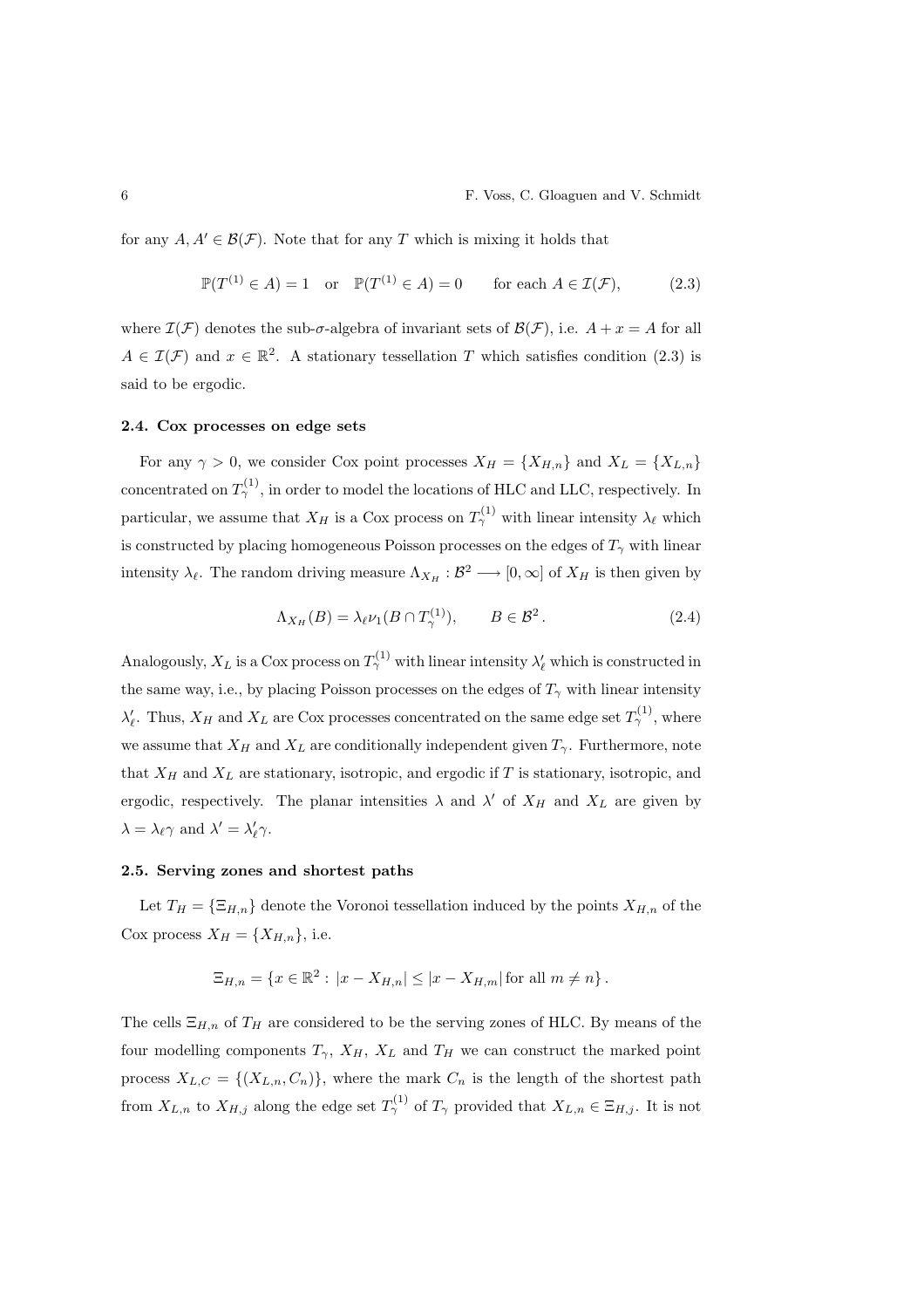

(a) PVT as infrastructure model (b) PLT as infrastructure model

Figure 1: Higher-level components with their serving zones (black) and lower-level components (grey with black boundary) with shortest paths (dashed) along the edge set (grey).

difficult to show that  $X_{L,C}$  is a stationary and isotropic marked point process if  $T_{\gamma}$  is stationary and isotropic, respectively. Realizations of service zones and shortest paths are displayed in Figure 1(a) and (b) for  $T_{\gamma}$  being a Poisson-Voronoi tessellation (PVT) and a Poisson line tessellation (PLT), respectively.

The model characteristic we are mainly interested in is the distribution of the typical mark  $C^*$  of  $X_{L,C}$ . Thus, we are interested in the Palm mark distribution  $\mathbb{P}^o_{X_{L,C}}$  of  $X_{L,C}$ , i.e., the distribution of the typical shortest path length.

Note that the realizations of  $X_{L,C}$  can be constructed from the corresponding realizations of  $X_L$  and  $X_{H,S}$ , where  $X_{H,S} = \{(X_{H,n}, S_{H,n}^o)\}\$ is a stationary marked point process with marks  $S_{H,n}^o = (T_\gamma^{(1)} \cap \Xi_{H,n}) - X_{H,n}$ . Thus, instead of  $X_{L,C}$ , we can consider the vector  $Y = (X_L, X_{H,S})$  and the Palm distribution  $\mathbb{P}_{X_L}^*$  of Y with respect to  $X_L$ , which has been introduced in (2.2). Let  $(X_L^*, \tilde{X}_{H,S})$  be distributed according to  $\mathbb{P}_{X_L}^*$ , where we use the notation  $\widetilde{X}_{H,S} = \{(\widetilde{X}_{H,n}, \widetilde{S}_{H,n}^o)\}\)$  and

$$
\widetilde{T}_{\gamma}^{(1)} = \bigcup_{n \ge 1} \left( \widetilde{S}_{H,n}^o + \widetilde{X}_{H,n} \right). \tag{2.5}
$$

Note that  $\widetilde{X}_H = \{ \widetilde{X}_{H,n} \}$  is a (non-stationary) Cox process on  $\widetilde{T}_{\gamma}^{(1)}$  with linear intensity  $\lambda_{\ell}$ . Moreover, by  $\widetilde{X}_{H,0}$  we denote the closest point (in the Euclidean sense) of  $\{\widetilde{X}_{H,n}\}$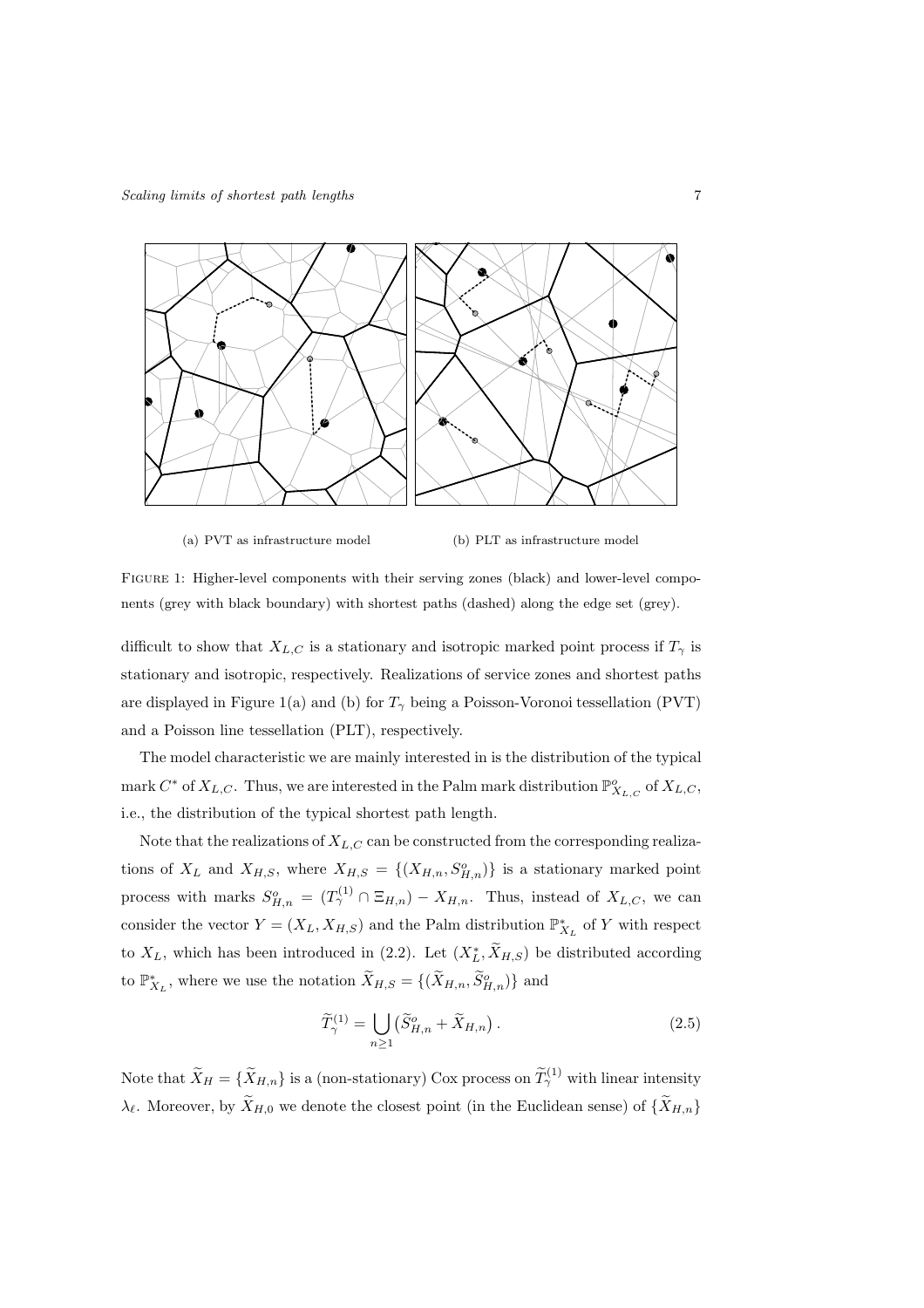to the origin. Then, the typical shortest path length  $C^*$  can be given by  $C^* = c(\tilde{X}_{H,0}),$ where  $c(\tilde{X}_{H,0})$  denotes the length of shortest path from the origin to  $\tilde{X}_{H,0}$ , along the edges of  $\widetilde{T}_{\gamma}^{(1)}$ . In the following we always assume that the joint distribution of  $C^*, \widetilde{X}_H$ and  $\widetilde{T}_{\gamma}$  is given by  $\mathbb{P}_{X_L}^*$ .

# 3. Limit theorems for the typical shortest path length

We investigate the asymptotic behavior of the distribution of  $C^*$  for two different cases:  $\gamma \to 0$  and  $\gamma \to \infty$ , i.e., unboundedly sparse edge sets and unboundedly dense edge sets, respectively. For  $\gamma \to 0$ , we show in Theorem 3.1 that the distribution of  $C^*$ converges weakly to an exponential distribution, where no specific assumption on the underlying stationary tessellation T is needed. Furthermore, for  $\gamma \to \infty$  and T being a stationary and isotropic random tessellation which is mixing, we get in Theorem 3.2 that the distribution of  $C^*$  converges weakly to a Weibull distribution.

#### 3.1. Scaling invariance property

Recall that the stochastic network model introduced in Section 2 and, in particular, the distribution of  $C^*$  is fully specified by  $T$ ,  $\gamma$ ,  $\lambda_{\ell}$  and  $\lambda'_{\ell}$ . Moreover, it can be shown (see e.g. [13, 34]) that the distribution of  $C^*$  does not depend on  $\lambda'_{\ell}$ . Therefore, we only regard the parameters  $\gamma$  and  $\lambda_{\ell}$  in the following. Sometimes we use the notation  $C^* = C^*(\gamma, \lambda_\ell)$  to emphasize that the distribution of  $C^*$  depends on  $\gamma$  and  $\lambda_\ell$ .

Furthermore, a scaling invariance property holds for this model. If the value of the quotient  $\kappa = \gamma/\lambda_{\ell}$  is constant, then the structure of  $X_{H,S}$  is fixed, but on different scales for different parameter vectors  $(\gamma, \lambda_{\ell}) = (\kappa \lambda_{\ell}, \lambda_{\ell}).$  We are interested in the limiting behavior of the distribution of  $C^*$  for  $\kappa \to 0$  with  $\lambda_{\ell}$  fixed and for  $\kappa \to \infty$  with  $\lambda = \lambda_{\ell} \gamma$  fixed. In Figure 2 realizations of  $X_{H,S}$  are shown for two (extremely small and large) values of  $\kappa$ , where the realization of T is sampled from a PLT. One can see that for small values of  $\kappa$  the segment systems within the serving zones mainly consist of one single segment only, whereas for large values of  $\kappa$  the networks inside the serving zones become rather dense.

#### 3.2. Asymptotic exponential distribution for  $\kappa \to 0$

First we regard the case that  $\kappa = \gamma/\lambda_{\ell} \to 0$  with  $\lambda_{\ell}$  fixed, i.e.,  $\gamma \to 0$ .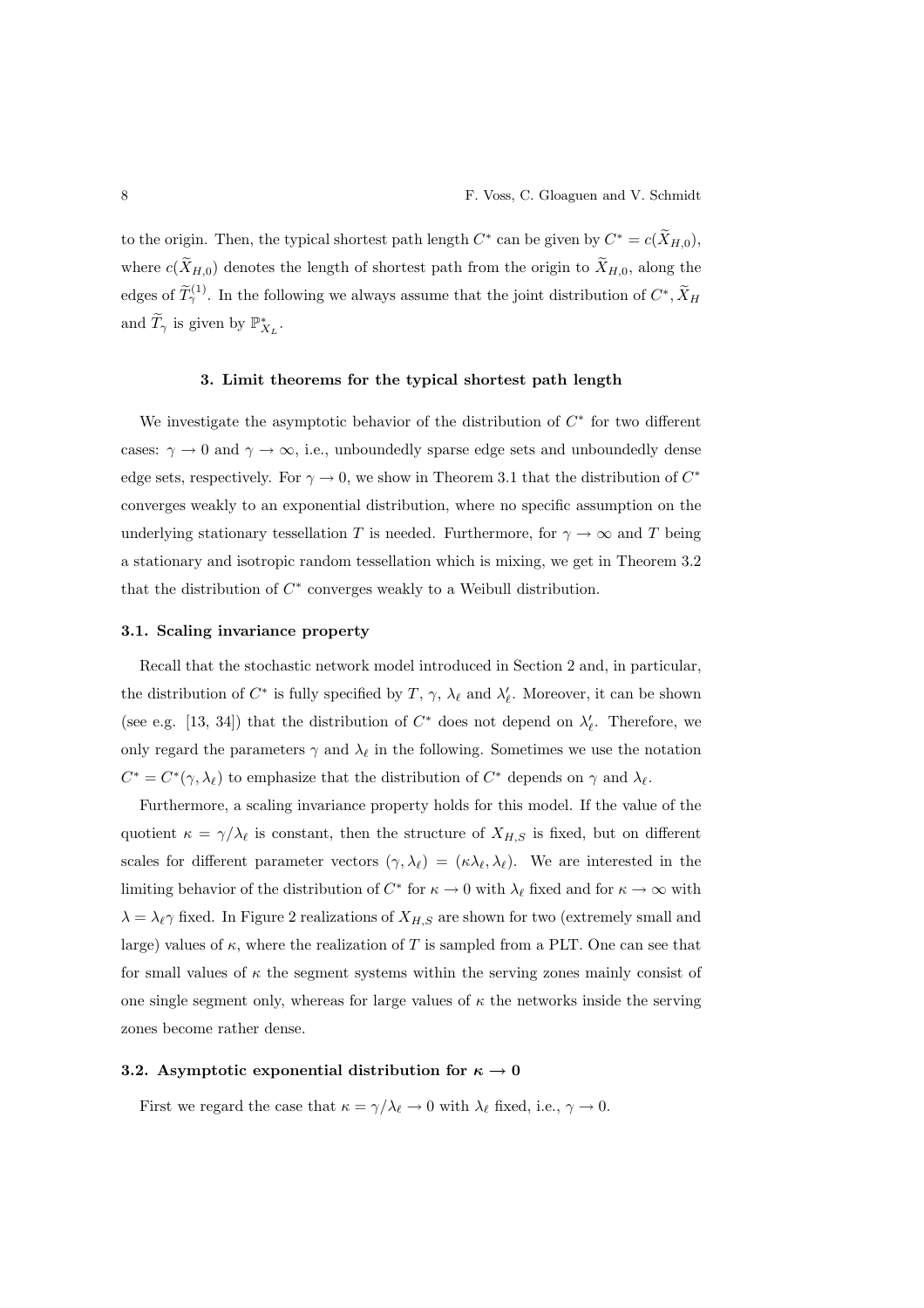

FIGURE 2: Realizations of  $X_{H,S} = \{(X_{H,n}, S_{H,n}^o)\}\)$  for extremal values of  $\kappa$ 

Theorem 3.1. *Let* T *be an arbitrary stationary tessellation. Then, for any fixed*  $\lambda_{\ell} > 0$ , *it holds that* 

$$
C^*(\gamma, \lambda_\ell) \stackrel{\mathrm{d}}{\to} Z \qquad \text{as} \quad \gamma \to 0, \tag{3.1}
$$

*where*  $\stackrel{\text{d}}{\rightarrow}$  *denotes convergence in distribution and*  $Z \sim \text{Exp}(2\lambda_\ell)$ *, i.e., the random variable* Z *is exponentially distributed with expectation*  $(2\lambda_\ell)^{-1}$ *.* 

*Proof.* Let  $R_{\gamma} = \max\{r > 0: B(o, r) \cap \tilde{L}_{\gamma}^o = B(o, r) \cap \tilde{T}_{\gamma}^{(1)}\}$ , where  $B(o, r)$  denotes the ball centered at the origin with radius r and  $\tilde{L}_{\gamma}^o$  is the segment containing the origin of the random edge set  $\widetilde{T}_{\gamma}^{(1)}$  introduced in (2.5). It is not difficult to see that

$$
\lim_{\gamma \to 0} R_{\gamma} = \infty \qquad \text{a.s.} \tag{3.2}
$$

Recall that  $C^* = c(\bar{X}_{H,0})$ , where  $\bar{X}_{H,0}$  is the closest point to the origin of the point process  $\widetilde{X}_H = \{ \widetilde{X}_{H,n} \}$  of HLC under  $\mathbb{P}_{X_L}^*$ , and note that the values of the distribution function  $F_{C^*}: (0, \infty) \to (0, 1)$  of  $C^*$  can be written as

$$
F_{C^*}(x) = \mathbb{P}(\widetilde{X}_{H,0} \in B(o, R_\gamma)) \mathbb{P}(C^* \le x \mid \widetilde{X}_{H,0} \in B(o, R_\gamma))
$$

$$
+ \mathbb{P}(\widetilde{X}_{H,0} \notin B(o, R_\gamma)) \mathbb{P}(C^* \le x \mid \widetilde{X}_{H,0} \notin B(o, R_\gamma))
$$

for each  $x \geq 0$ . It can be shown (see e.g. [9]) that  $\widetilde{X}_H$  is a Cox process which consists of homogeneous Poisson processes with linear intensity  $\lambda_{\ell}$  on the edges of  $\tilde{T}_{\gamma}^{(1)}$ . This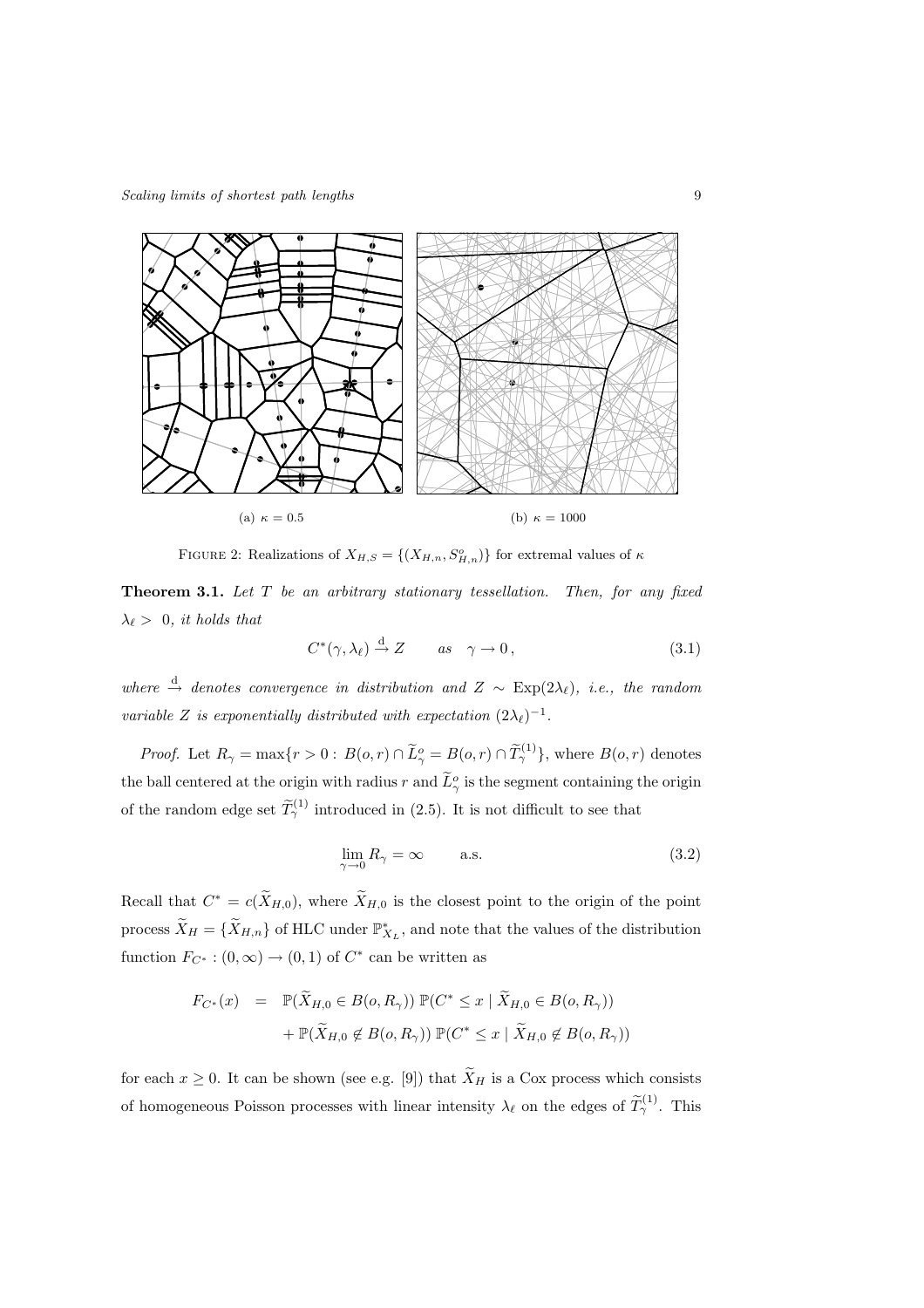implies that

$$
\mathbb{P}(C^* \leq x \mid \widetilde{X}_{H,0} \in B(o, R_\gamma)) = \frac{\mathbb{P}(\min\{Z_1, Z_2\} \leq x, \min\{Z_1, Z_2\} \leq R_\gamma)}{\mathbb{P}(\widetilde{X}_{H,0} \in B(o, R_\gamma))}
$$

for each  $x > 0$ , where the random variables  $Z_1$  and  $Z_2$  are independent, exponentially distributed with parameter  $\lambda_{\ell}$  and independent of  $R_{\gamma}$ . Furthermore, we get that

$$
\mathbb{P}(\widetilde{X}_{H,0} \notin B(o,R_{\gamma})) = \mathbb{P}(\min\{Z_1,Z_2\} > R_{\gamma}) = \mathbb{E}\exp(-2\lambda_{\ell}R_{\gamma}),
$$

since min $\{Z_1, Z_2\}$  is exponentially distributed with parameter  $2\lambda_\ell$  and independent of  $R_{\gamma}$ . Thus, using (3.2), it follows that

$$
\lim_{\gamma \to 0} \mathbb{P}(\widetilde{X}_{H,0} \notin B(o, R_{\gamma})) = 0 \quad \text{and} \quad \lim_{\gamma \to 0} \mathbb{P}(\widetilde{X}_{H,0} \in B(o, R_{\gamma})) = 1
$$

and, consequently,  $\lim_{\gamma \to 0} F_{C^*}(x) = \mathbb{P}(\min\{Z_1, Z_2\} \leq x) = 1 - \exp(-2\lambda_\ell x)$  for each  $x \geq 0$ .

Note that the case  $\kappa = \gamma/\lambda_{\ell} \to 0$  with  $\gamma$  fixed and  $\lambda_{\ell} \to \infty$  can be treated in the following way. Due to the scaling invariance property mentioned in Section 3.1 we have

$$
\frac{1}{\lambda_{\ell}} C^*(\gamma, \lambda_{\ell}) \stackrel{\text{d}}{=} C^*(\gamma/\lambda_{\ell}, 1)
$$

for any  $\gamma, \lambda_{\ell} > 0$ . Thus, Theorem 3.1 yields that

$$
\frac{1}{\lambda_{\ell}} C^*(\gamma, \lambda_{\ell}) \stackrel{d}{\to} Z \quad \text{as} \quad \lambda_{\ell} \to \infty,
$$

where  $Z \sim Exp(2)$ .

# 3.3. Asymptotic Weibull distribution for  $\kappa \to \infty$

In this section we assume that  $T$  is a stationary and isotropic random tessellation which is mixing. Furthermore, we assume that

$$
\mathbb{E}\,\nu_1^2(\partial\Xi^*) < \infty\,,\tag{3.3}
$$

where  $\nu_1(\partial \Xi^*)$  denotes the circumference of the typical cell  $\Xi^*$  of T.

We investigate the asymptotic behavior of the distribution of  $C^* = C^*(\gamma, \lambda_\ell)$  for  $\kappa \to \infty$ , where  $\gamma \to \infty$  and  $\lambda_{\ell} \to 0$  such that  $\lambda_{\ell} \gamma = \lambda$  is fixed. In particular, we show that  $C^*$  converges in distribution to  $\xi Z$ , where  $\xi \geq 1$  is a certain constant which is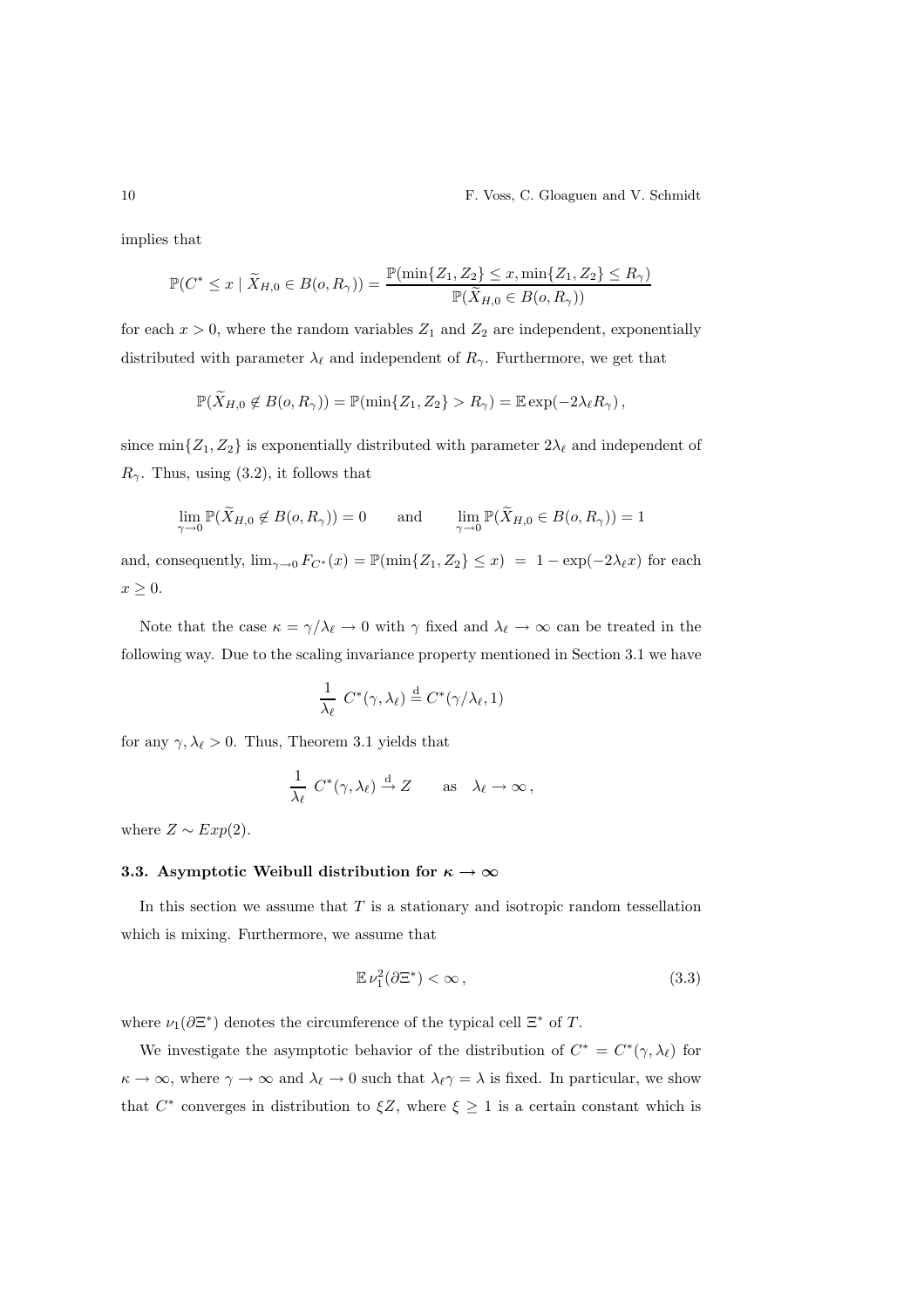multiplied by the (random) Euclidean distance  $Z$  from the origin to the nearest point of a stationary Poisson process of intensity  $\lambda$ . Then, it is easy to see that Z as well as  $\xi Z$  have Weibull distributions.

Theorem 3.2. *Let*  $Z$  ∼ Wei( $\lambda \pi$ , 2) *for some*  $\lambda > 0$ *. Then there exists a constant*  $\xi \geq 1$  *such that* 

$$
C^*(\gamma, \lambda_\ell) \stackrel{\mathrm{d}}{\to} \xi Z \qquad \text{as} \quad \kappa \to \infty \tag{3.4}
$$

*provided that*  $\gamma \to \infty$  *and*  $\lambda_{\ell} \to 0$  *with*  $\lambda_{\ell} \gamma = \lambda$ *, where*  $\xi Z \sim Wei(\lambda \pi/\xi^2, 2)$ *.* 

The *proof* of Theorem 3.2 is split into several steps. We first show in Lemma 4.2 that under the Palm probability measure  $\mathbb{P}_{X_L}^*$ , the Euclidean distance  $|\widetilde{X}_{H,0}|$  from the origin to the nearest point  $\widetilde{X}_{H,0}$  of the point process  $\widetilde{X}_H = {\widetilde{X}_{H,n}}$  of HLC converges in distribution to the corresponding characteristic of a stationary Poisson process with intensity  $\lambda$ . Furthermore, in Lemma 4.4, we show that for some constant  $\xi \geq 1$  the difference between  $\xi|\tilde{X}_{H,0}|$  and the shortest path length  $C^* = C^*(\gamma, \lambda_\ell)$  from the origin to  $\widetilde{X}_{H,0}$  along the edge set  $\widetilde{T}_{\gamma}^{(1)}$  converges in probability to zero. Then, combining the results of Lemmas 4.2 and 4.4, the assertion of Theorem 3.2 follows.

# 4. Proof of Theorem 3.2

## 4.1. Some auxiliary results on convergence of point processes

In the proofs of Lemmas 4.1 and 4.2 which will be given below, we use two classic results regarding the convergence in distribution of point processes, see e.g. [8, 19, 25]. Note that a sequence of point processes  $X^{(1)}, X^{(2)}, \dots$  in  $\mathbb{R}^2$  is said to converge in distribution to a point process X in  $\mathbb{R}^2$  if

$$
\lim_{m \to \infty} \mathbb{P}(X^{(m)}(B_1) = i_1, \dots, X^{(m)}(B_k) = i_k) = \mathbb{P}(X(B_1) = i_1, \dots, X(B_k) = i_k)
$$

for any  $k \geq 1, i_1, \ldots, i_k \geq 0$  and for all finite sequences of bounded sets  $B_1, \ldots, B_k \in \mathcal{B}^2$ which satisfy the condition  $\mathbb{P}(X(\partial B_j) > 0) = 0$  for each  $j = 1, ..., k$ . In this case we shortly write  $X^{(m)} \Longrightarrow X$ .

Let  $X = \{X_n\}$  be an arbitrary ergodic point process in  $\mathbb{R}^2$  with  $\mathbb{P}(X(\mathbb{R}^2) = 0) = 0$ , and let  $\lambda \in (0,\infty)$  denote the intensity of X. Then, the following limit theorem for independently thinned and appropriately re-scaled versions of  $X$  is true. For each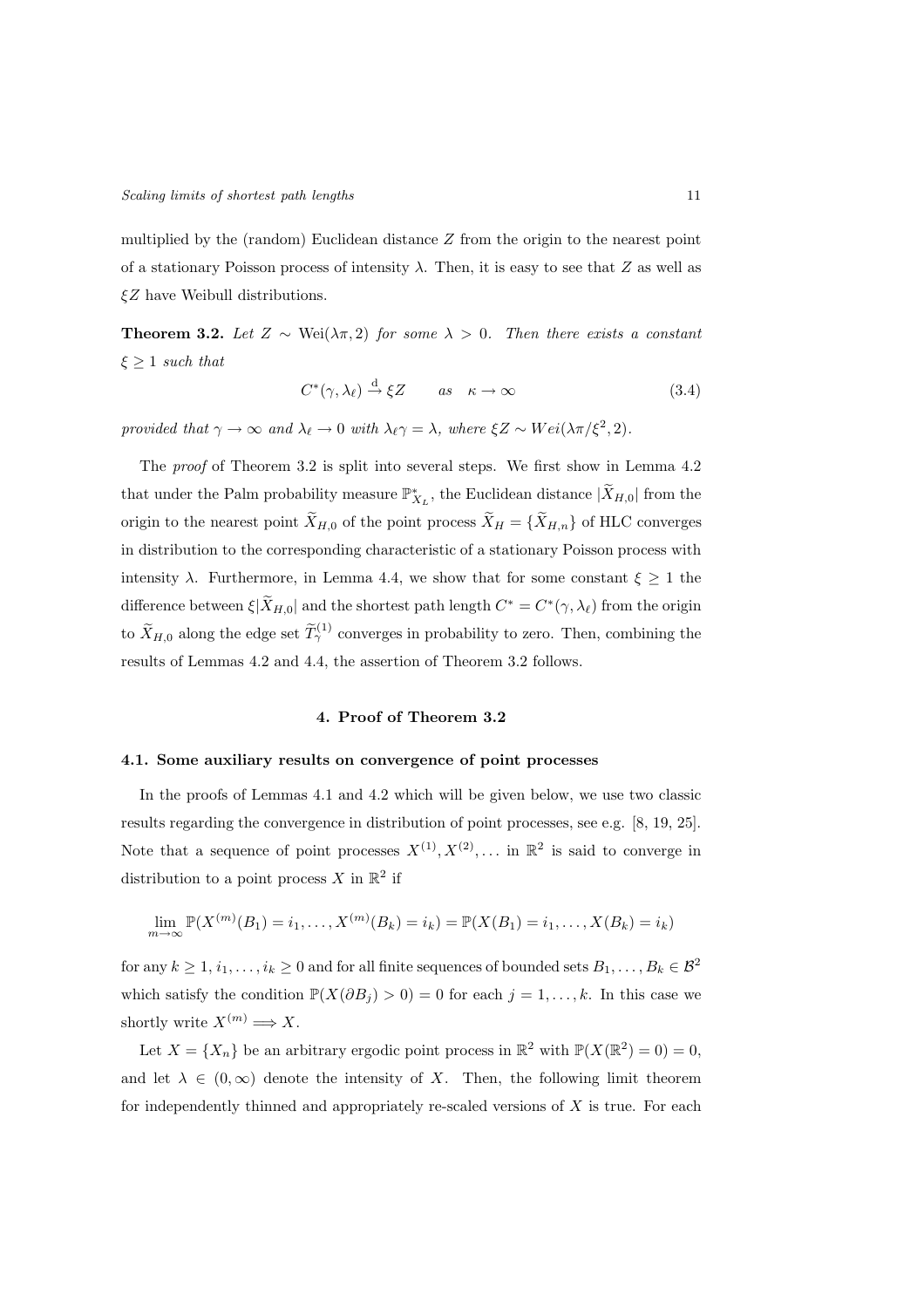$c \in (0, 1)$ , let  $X^{(c)}$  denote a point process which arises from X by independent thinning, where each atom  $X_n$  of X is deleted with probability  $1 - c$  (and ,,survives" with probability c). Furthermore, let  $Y^{(c)}$  be a re-scaled version of  $X^{(c)}$ , where  $Y^{(c)}(B)$  =  $X^{(c)}(B/\sqrt{c})$  for each  $B \in \mathcal{B}^2$ . Then, for each  $c \in (0,1)$ , the point process  $Y^{(c)}$  is stationary with the same intensity  $\lambda$  as X, and

$$
Y^{(c)} \Longrightarrow Y \qquad \text{if } c \to 0,\tag{4.1}
$$

where Y is a stationary Poisson process in  $\mathbb{R}^2$  with intensity  $\lambda$ , see e.g. Section 11.3 of [8] or Theorem 7.3.1 in [25]. Moreover, the following continuity property of Palm distributions holds. Let  $X, X^{(1)}, X^{(2)}, \dots$  be stationary point processes in  $\mathbb{R}^2$  such that  $\mathbb{P}(X(\mathbb{R}^2) = 0) = \mathbb{P}(X^{(m)}(\mathbb{R}^2) = 0) = 0$  for each  $m \geq 1$  and let  $\lambda, \lambda^{(1)}, \lambda^{(2)}, \ldots$ denote the intensity of  $X, X^{(1)}, X^{(2)}, \ldots$ , respectively. If  $\lambda_m = \lambda$  for each  $m \ge 1$  and  $X^{(m)} \Longrightarrow X$  as  $m \to \infty$ , then

$$
Y^{(m)} \Longrightarrow Y \qquad \text{as } m \to \infty,
$$
\n(4.2)

where  $Y, Y^{(1)}, Y^{(2)}, \ldots$  are point processes in  $\mathbb{R}^2$  whose distribution is equal to the Palm distribution of  $X, X^{(1)}, X^{(2)}, \ldots$ , respectively, see e.g. Proposition 10.3.6 in [25].

## 4.2. Euclidean distance from the typical LLC to its closest HLC

Throughout this section we assume that the underlying tessellation  $T$  is ergodic. In order to prove that the Euclidean distance  $|\widetilde{X}_{H,0}|$  from the typical LLC to its closest HLC is asymptotically Weibull distributed, we first show that the (stationary) Cox process  $X_H$  converges in distribution to a homogeneous Poisson process if  $\kappa \to \infty$ provided that  $\lambda_{\ell} \gamma = \lambda$  is constant.

**Lemma 4.1.** *If*  $\kappa \to \infty$ *, where*  $\lambda_{\ell} \gamma = \lambda$  *for some constant*  $\lambda \in (0, \infty)$ *, then*  $X_H \Longrightarrow Y$ *, where* Y *is a stationary Poisson process with intensity*  $\lambda$ *.* 

*Proof.* For each  $\gamma > 1$ , let  $X_H = X_H(\gamma)$  denote the Cox process of HLC with parameters  $\gamma$  and  $\lambda_{\ell}$ , where  $\lambda_{\ell} = \lambda/\gamma$  for some constant  $\lambda \in (0,\infty)$ . Note that the Cox process  $X_H(\gamma)$  can be obtained from  $X_H(1)$  by independent thinning with survival probability  $c = 1/\gamma$  and by subsequent re-scaling with scaling factor  $\sqrt{1/\gamma}$ . Furthermore, the Cox process  $X_H(1)$  is ergodic, since T is ergodic. Thus, using (4.1), we get that  $X_H(\gamma) \Longrightarrow Y$  as  $\gamma \to \infty$ .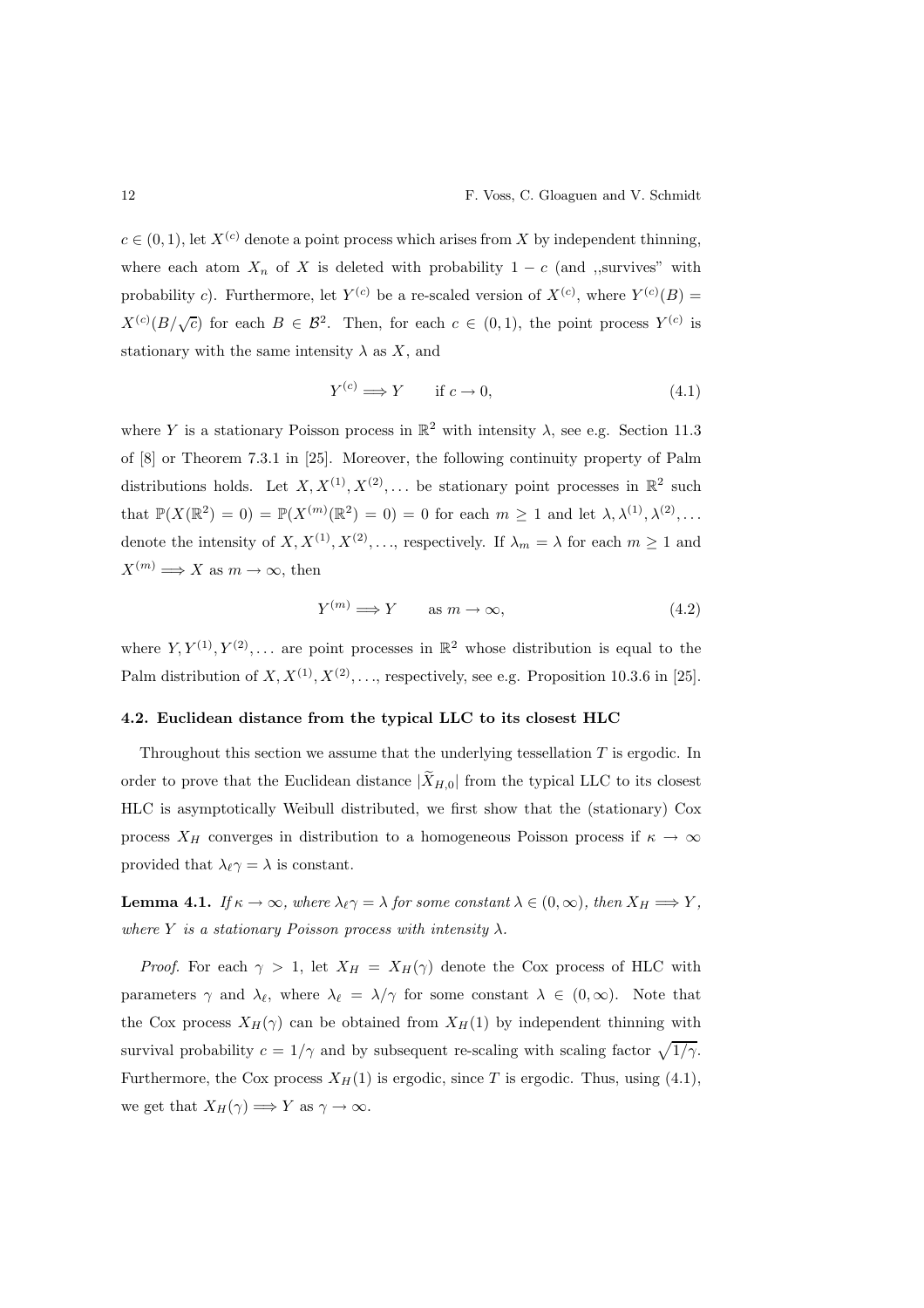**Lemma 4.2.** *Let*  $Z \sim \text{Wei}(\lambda \pi, 2)$  *for some*  $\lambda > 0$ *. Then*  $|\widetilde{X}_{H,0}| \stackrel{d}{\rightarrow} Z$  *as*  $\kappa \to \infty$ *provided that*  $\gamma \to \infty$  *and*  $\lambda_{\ell} \to 0$  *such that*  $\lambda_{\ell} \gamma = \lambda$ *.* 

*Proof.* Let  $X^*_H(\gamma)$  be a point process in  $\mathbb{R}^2$  whose distribution is equal to the Palm distribution of  $X_H = X_H(\gamma)$ . Furthermore, let Y be a stationary Poisson process with intensity  $\lambda$ . Note that the distribution of  $Y + \delta_o$  is then equal to the Palm distribution of Y, see e.g. Proposition 13.1.VII in [8]. Thus, using  $(4.2)$ , Lemma 4.1 gives that

$$
X_H^*(\gamma) \Longrightarrow Y + \delta_o \tag{4.3}
$$

as  $\gamma \to \infty$  and  $\lambda_{\ell} \to 0$ , where  $\lambda_{\ell} \gamma = \lambda$ . Since  $X_L$  and  $X_H$  are Cox processes concentrated on  $T_{\gamma}^{(1)}$  which are conditionally independent given  $T_{\gamma}^{(1)}$ , we get that  $\tilde{X}_H + \delta_0$  and the Palm version  $X_H^*$  of  $X_H$  have the same distributions. This is an easy consequence of the representation formula for the Palm distribution of stationary Cox processes, see e.g. Section 5.2 in [31]. In particular, this gives that for each  $r > 0$ 

$$
\lim_{\gamma \to \infty} \mathbb{P}(|\widetilde{X}_{H,0}| > r) = \lim_{\gamma \to \infty} \mathbb{P}(\widetilde{X}_H(B(o,r)) = 0)
$$
  
\n
$$
= \lim_{\gamma \to \infty} \mathbb{P}((\widetilde{X}_H + \delta_o)(B(o,r)) = 1)
$$
  
\n
$$
= \lim_{\gamma \to \infty} \mathbb{P}(X_H^*(B(o,r)) = 1)
$$
  
\n
$$
= \mathbb{P}((Y + \delta_0)(B(o,r)) = 1)
$$
  
\n
$$
= \mathbb{P}(Y(B(o,r)) = 0),
$$

where we used (4.3) in the last but one equality. Thus, for each  $r > 0$ ,

$$
\lim_{\gamma \to \infty} \mathbb{P}(|\widetilde{X}_{H,0}| > r) = \mathbb{P}(Y(B(o,r)) = 0) = \exp(-\lambda \pi r^2),
$$

which means that  $|\widetilde{X}_{H,0}| \stackrel{\rm d}{\to} Z \sim \text{Wei}(\lambda \pi, 2)$ .

## 4.3. Shortest path length vs. scaled Euclidean distance

In this section we assume that  $T$  is a stationary and isotropic random tessellation which is mixing. Furthermore, we assume that the integrability condition  $(3.3)$  is satisfied. Then, we can show that for some constant  $\xi \geq 1$  the difference between  $\xi|\tilde{X}_{H,0}|$  and the shortest path length  $C^* = C^*(\gamma, \lambda_\ell)$  from the origin to  $\tilde{X}_{H,0}$  along the edge set  $\widetilde{T}_{\gamma}^{(1)}$  converges in probability to zero. In order to show this we need the following auxiliary result.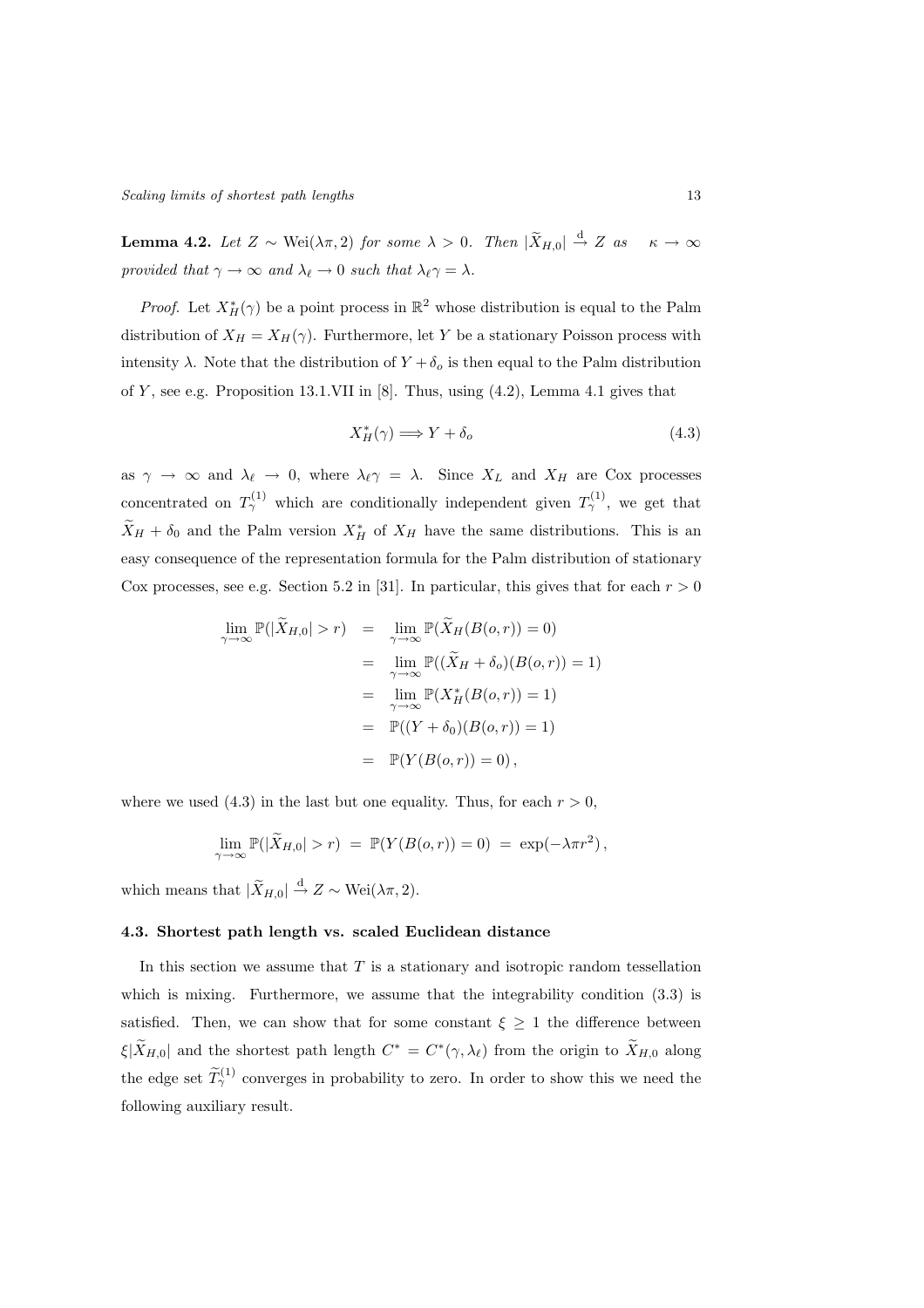$\textbf{Lemma 4.3.} \ \ Let \ \widetilde{T}_{\gamma,\varepsilon}^{(1)} = \left\{ u \in \widetilde{T}_{\gamma}^{(1)} : \left| c(u) - \xi |u| \right| < \varepsilon \right\}, \ where \ \xi \geq 1 \ \ is \ some \ constant$ *and* c(u) *denotes the length of the shortest path from* u *to the origin along the edges of*  $\widetilde{T}_{\gamma}^{(1)}$ . If  $\gamma \to \infty$  and  $\lambda_{\ell} \to 0$ , where  $\lambda_{\ell} \gamma = \lambda$  is fixed, then there exists  $\xi \geq 1$  such that *for each*  $\varepsilon > 0$  *and*  $r > 0$ 

$$
\lim_{\gamma \to \infty} \mathbb{E} \exp \left( -\frac{\lambda}{\gamma} \nu_1 \left( \widetilde{T}_{\gamma}^{(1)} \setminus \widetilde{T}_{\gamma,\varepsilon}^{(1)} \cap B(o,r) \right) \right) = 1. \tag{4.4}
$$

The *proof* of this lemma is postponed to the Appendix. Now, using Lemma 4.3, we are able to complete the proof of Theorem 3.2 by showing that the following is true.

**Lemma 4.4.** *If*  $\gamma \to \infty$  *and*  $\lambda_{\ell} \to 0$  *such that*  $\lambda_{\ell} \gamma = \lambda$ *, then there is a constant*  $\xi \ge 1$ with  $C^*(\gamma, \lambda_\ell) - \xi | \widetilde{X}_{H,0} | \stackrel{\text{P}}{\rightarrow} 0$ , where  $\stackrel{\text{P}}{\rightarrow}$  denotes convergence in probability.

*Proof.* We have to show that there exists a constant  $\xi \geq 1$  such that for any  $\varepsilon > 0$ and  $\delta > 0$  we can choose  $\gamma_0 > 0$  with

$$
\mathbb{P} \big( \big| C^* - \xi | \widetilde{X}_{H,0} | \big| > \varepsilon \big) \leq \delta
$$

for all  $\gamma > \gamma_0$ . Note that

$$
\mathbb{P}(|C^* - \xi|\widetilde{X}_{H,0}|| > \varepsilon)
$$
  
= 
$$
\mathbb{P}(|C^* - \xi|\widetilde{X}_{H,0}|| > \varepsilon, |\widetilde{X}_{H,0}| \le r) + \mathbb{P}(|C^* - \xi|\widetilde{X}_{H,0}|| > \varepsilon, |\widetilde{X}_{H,0}| > r),
$$

where  $r > 0$  is an arbitrary fixed number. Since

$$
\mathbb{P}(|\widetilde{X}_{H,0}|>r) \longrightarrow e^{-\lambda\pi r^2} \quad \text{as} \quad \gamma \longrightarrow \infty,
$$

see Lemma 4.2, we can choose  $r > 0$  such that  $\mathbb{P}(|\widetilde{X}_{H,0}| > r) < \delta/2$  for all  $\gamma > 0$ sufficiently large. Thus, it is enough to show that there exists  $\gamma_0 > 0$  such that  $\mathbb{P}(|C^*-\xi|\widetilde{X}_{H,0}||>\varepsilon,|\widetilde{X}_{H,0}|\leq r) \leq \delta/2$  for all  $\gamma>\gamma_0$ . Let  $\widetilde{N}=\widetilde{X}_H(B(o,r))$  denote the number of points of  $\widetilde{X}_H$  in  $B(0, r)$ . Then we have

$$
\mathbb{P}(|C^* - \xi|\widetilde{X}_{H,0}|| > \varepsilon, |\widetilde{X}_{H,0}| \le r)
$$
\n
$$
\le \mathbb{E}\left(\sum_{k=1}^{\infty} \mathbb{P}(\widetilde{N} = k | \widetilde{T}_{\gamma}) \mathbb{P}\left(\max_{i=1,\dots,k} (|c(Y_i) - \xi|Y_i||) > \varepsilon | \widetilde{T}_{\gamma}, \widetilde{N} = k\right)\right)
$$
\n
$$
= \mathbb{E}\left(\sum_{k=1}^{\infty} \mathbb{P}(\widetilde{N} = k | \widetilde{T}_{\gamma}) \left(1 - \mathbb{P}(|c(Y_1) - \xi|Y_1|| \le \varepsilon | \widetilde{T}_{\gamma})^k\right)\right),
$$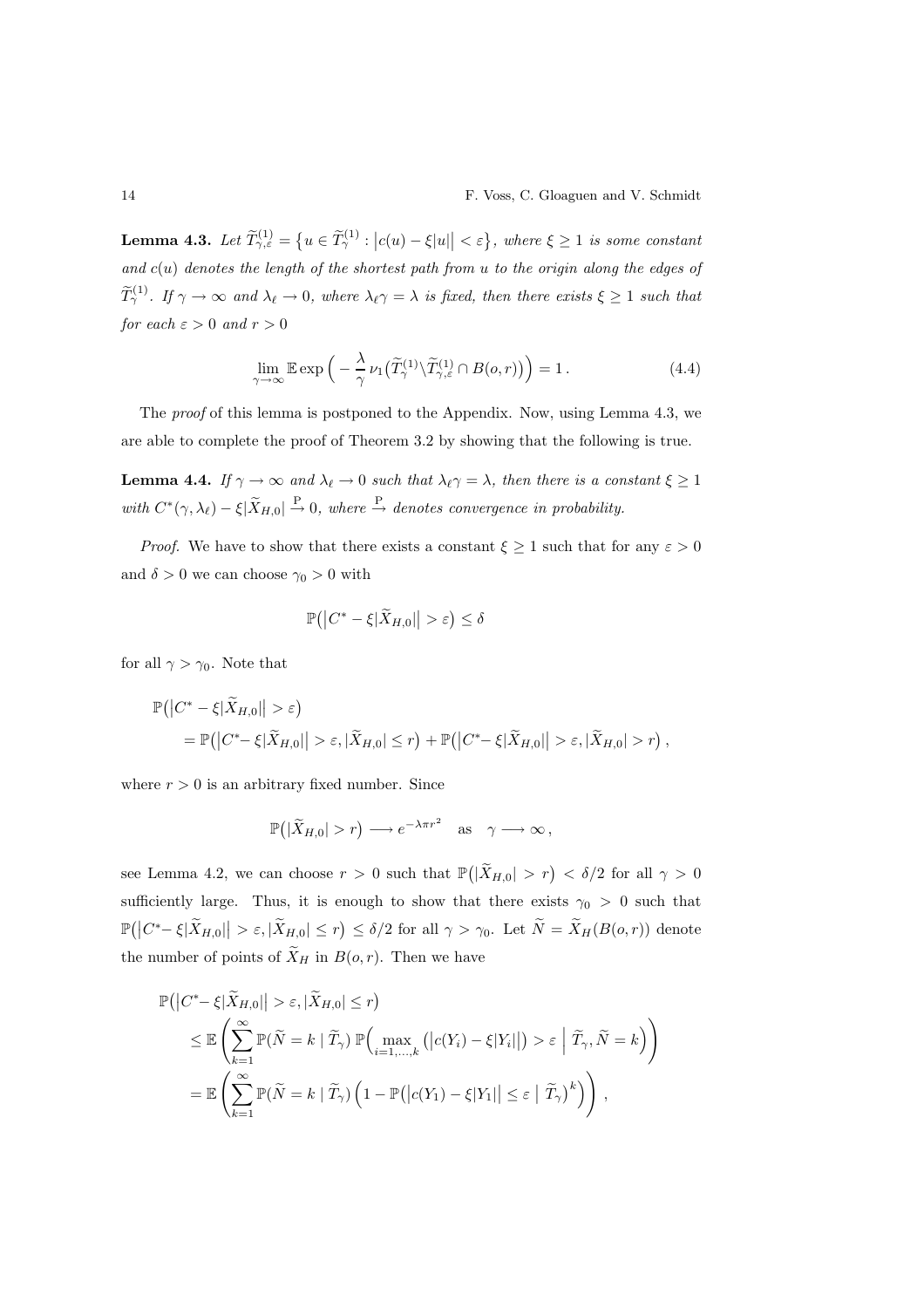where the points  $Y_1, \ldots, Y_k$  are conditionally independent and identically distributed according to  $\nu_1(\,\cdot\cap\widetilde{T}_{\gamma}^{(1)}\cap B(o,r))/\nu_1(\widetilde{T}_{\gamma}^{(1)}\cap B(o,r))$  for given  $\widetilde{T}_{\gamma}$  and  $\widetilde{N}=k$ . In particular, for the conditional probability in the latter expression, we have

$$
\mathbb{P}(|c(Y_1) - \xi|Y_1|) \leq \varepsilon \mid \widetilde{T}_{\gamma}) = \frac{\int_{\widetilde{T}_{\gamma}^{(1)} \cap B(o,r)} \mathbb{1}_{[-\varepsilon,\varepsilon]}(c(u) - \xi|u|) \nu_1(du)}{\nu_1(\widetilde{T}_{\gamma}^{(1)} \cap B(o,r))}
$$

$$
= \frac{\nu_1(\widetilde{T}_{\gamma,\varepsilon}^{(1)} \cap B(o,r))}{\nu_1(\widetilde{T}_{\gamma}^{(1)} \cap B(o,r))}.
$$

Using that  $\widetilde{N} \sim Poi(\widetilde{\lambda})$  with  $\widetilde{\lambda} = \lambda_{\ell} \nu_1(\widetilde{T}_{\gamma}^{(1)} \cap B(o, r))$  given  $\widetilde{T}_{\gamma}$ , we get

$$
\sum_{k=1}^{\infty} \mathbb{P}(\widetilde{N} = k | \widetilde{T}_{\gamma}) \left( 1 - \mathbb{P}(|c(Y_1) - \xi | Y_1|) \leq \varepsilon | \widetilde{T}_{\gamma})^k \right)
$$
  

$$
= 1 - \sum_{k=0}^{\infty} e^{-\widetilde{\lambda}} \frac{\widetilde{\lambda}^k}{k!} \left( \frac{\lambda_{\ell} \nu_1(\widetilde{T}_{\gamma,\varepsilon}^{(1)} \cap B(o,r))}{\widetilde{\lambda}} \right)^k
$$
  

$$
= 1 - \sum_{k=0}^{\infty} e^{-\widetilde{\lambda}} \frac{1}{k!} \left( \lambda_{\ell} \nu_1(\widetilde{T}_{\gamma,\varepsilon}^{(1)} \cap B(o,r)) \right)^k
$$
  

$$
= 1 - e^{-\lambda_{\ell} \left( \nu_1(\widetilde{T}_{\gamma}^{(1)} \cap B(o,r)) - \nu_1(\widetilde{T}_{\gamma,\varepsilon}^{(1)} \cap B(o,r)) \right)}
$$

Thus we have

$$
\lim_{\gamma \to \infty} \mathbb{P}(|C^* - |\widetilde{X}_{H,0}| > \varepsilon, |\widetilde{X}_{H,0}| \le r) \le 1 - \lim_{\gamma \to \infty} \mathbb{E} \exp\left(-\frac{\lambda}{\gamma} \nu_1(\widetilde{T}_{\gamma}^{(1)} \setminus \widetilde{T}_{\gamma,\varepsilon}^{(1)} \cap B(o,r))\right).
$$
  
Using Lemma 4.3 this gives that  $\lim_{\gamma \to \infty} \mathbb{P}(|C^* - |\widetilde{X}_{H,0}| > \varepsilon, |\widetilde{X}_{H,0}| \le r) = 0$ , which completes the proof.

## 5. Examples

Recall that in Theorem 3.2 we assumed that the underlying tessellation  $T$  is stationary and isotropic. The examples of tessellations discussed in the present section obviously possess these properties. Furthermore, we assumed in Theorem 3.2 that T is mixing and fulfills the integrability condition (3.3). We first show that the mixing condition is satisfied for a wide class of tessellations. Moreover, we also show that (3.3) is true for these tessellations.

The tessellation models considered in the literature focus mainly on PLT and PVT as well as on Poisson-Delaunay tessellations (PDT) and on iterated tessellations con-

.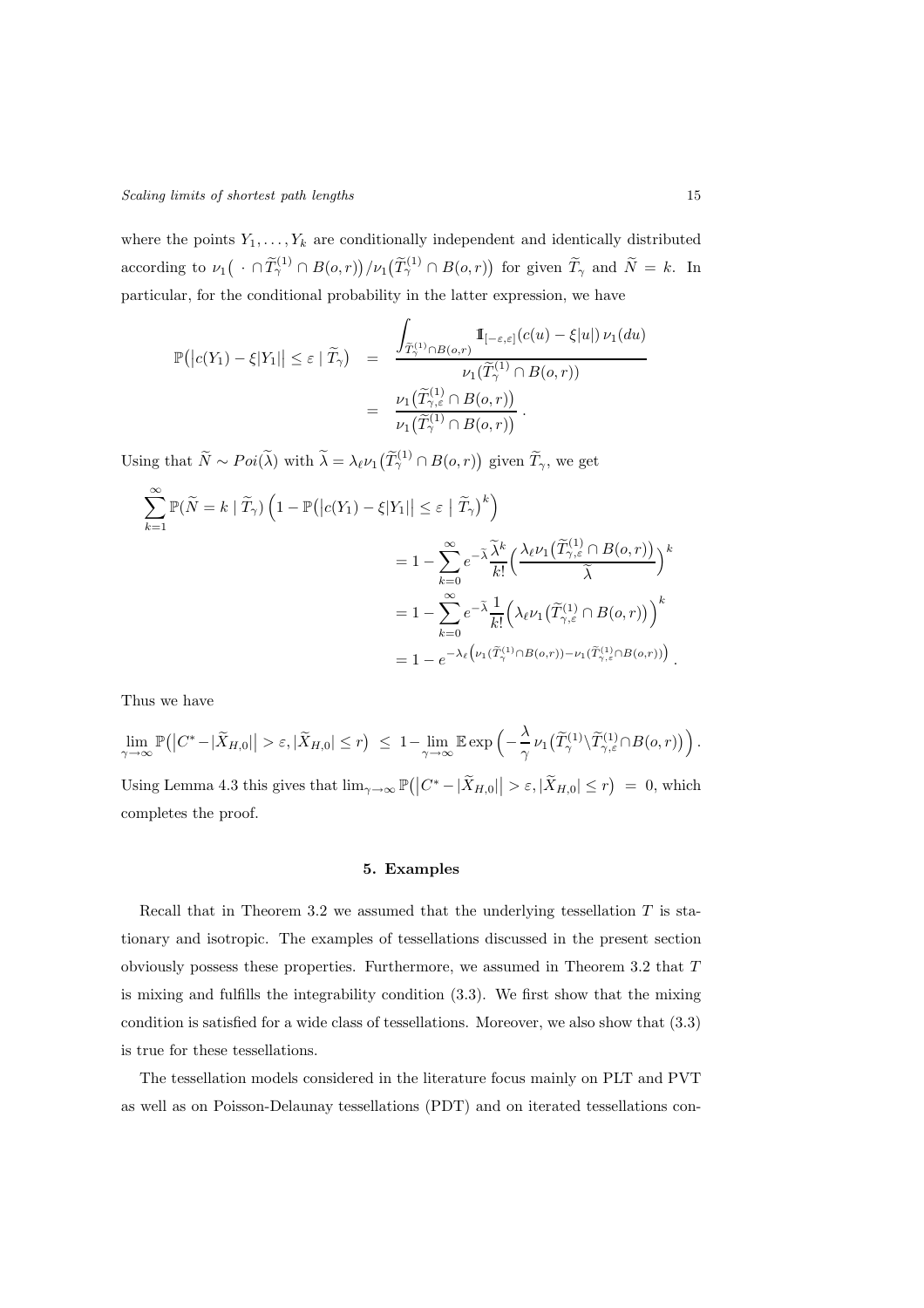structed from these basic tessellations of Poisson type, see e.g. [1]–[5], [9]–[14] and [34]– [38]. Here, we assume that an iterated tessellation is either a  $T_I/T_{II}$ -superposition or a  $T_I/T_{II}$ -nesting of tessellations  $T_I$  and  $T_{II}$  as defined e.g. in [2, 24, 38]. Note that the edge set of a  $T_I/T_{II}$ -superposition is given by the union  $T_I^{(1)} \cup T_{II}^{(1)}$ , where  $T_I$  and  $T_{II}$  are independent. Furthermore, a  $T_I/T_{II}$  nesting is constructed by subdividing each cell of  $T_I$  by independent copies of  $T_{II}$ . We show that for these important models Theorem 3.2 can be applied. Furthermore, if T is a PLT or a  $T_I/T_{II}$ -superposition/nesting with  $T_I$  being a PLT, then we can even calculate the constant  $\xi$  explicitly that appears in Theorem 3.2. On the other hand, if T is a PDT, we get an upper bound for  $\xi$ .

## 5.1. Mixing tessellations

In order to apply Theorem 3.2 we have to show that the underlying tessellation  $T$ is mixing, where we will use the following criterion to show that a stationary random closed set is mixing.

**Lemma 5.1.** *A stationary random closed set*  $\Xi$  *in*  $\mathbb{R}^2$  *is mixing if and only if* 

$$
\lim_{|x| \to \infty} \mathbb{P}(\Xi \cap C_1 = \emptyset, \Xi \cap (C_2 + x) = \emptyset) = \mathbb{P}(\Xi \cap C_1 = \emptyset) \mathbb{P}(\Xi \cap C_2 = \emptyset)
$$
(5.1)

*for all*  $C_1, C_2 \in \mathcal{R}$ , where  $\mathcal{R}$  *is the family of all subsets of*  $\mathbb{R}^2$  *which are finite unions of closed balls with rational radii and centres with rational coordinates.*

Note that the statement of Lemma 5.1 is essentially Lemma 4 in [17], see also Theorem 9.3.2 in [30], where the (stronger) condition is considered that (5.1) holds for all compact sets  $C_1, C_2 \subset \mathbb{R}^2$ . However, it is easy to see that it suffices to assume that  $(5.1)$  holds for the separating class  $\mathcal{R}$ ; see also Section 1.4 of [28]. To make this clear, we only have to show that  $\mathcal{E} = \{ \mathcal{F}_{C_1,...,C_k}^{C_0} : C_0,..., C_k \in \mathcal{R}', k \ge 0 \}$  is a semi-algebra which generates  $\mathcal{B}(\mathcal{F})$ , where  $\mathcal{R}' = \mathcal{R} \cup \emptyset$  and

$$
\mathcal{F}^{C_0}_{C_1,\ldots,C_k} = \{ F \in \mathcal{F} : F \cap C_0 = \emptyset, F \cap C_1 \neq \emptyset, \ldots, F \cap C_1 \neq \emptyset \}.
$$

Note that the family  $\mathcal{R}'$  is union-stable. Thus, by Lemma 2.2.2 in [30], we get that  $\mathcal E$  is a semi-algebra. Moreover, let  $G \subset \mathbb{R}^2$  denote an open set, then  $G = \bigcup_{i=1}^{\infty} C_i$ for some  $C_1, C_2, \ldots \in \mathcal{R}'$  and  $\mathcal{F}_G = \{F \in \mathcal{F} : F \cap G \neq \emptyset\} = \bigcup_{n=1}^{\infty} \mathcal{F}_{\bigcup_{i=1}^n C_i}$ , thus  $\mathcal{F}_G \in \sigma(\mathcal{E})$ . Since  $\{\mathcal{F}_G : G \subset \mathbb{R}^2 \text{ open}\}\$  generates  $\mathcal{B}(\mathcal{F})$ , we get that  $\sigma(\mathcal{E}) = \mathcal{B}(\mathcal{F})$ .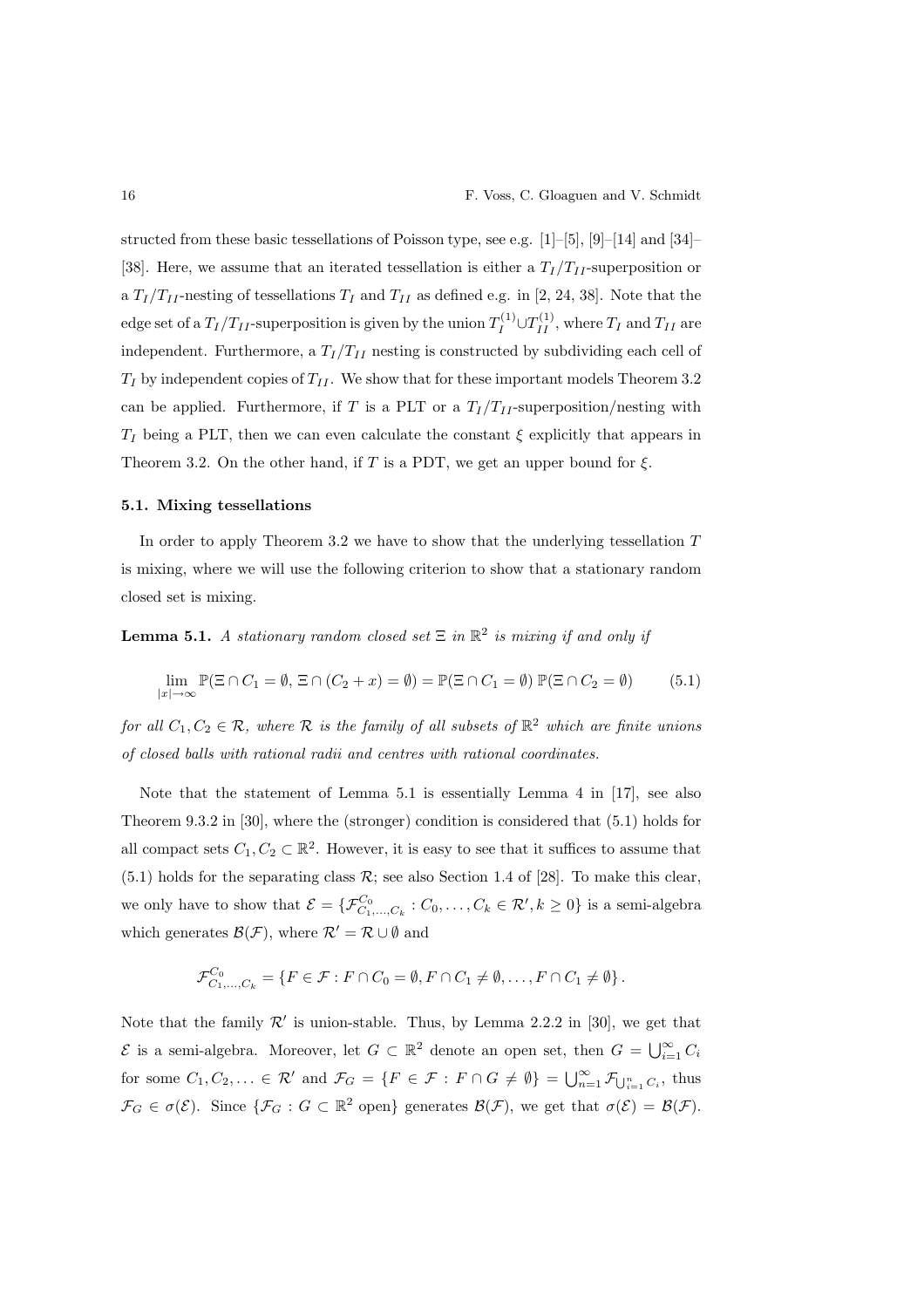Now the statement of Lemma 5.1 can be proven by exactly the same arguments used in the proof of Lemma 4 in [17].

It is well known that  $T$  is mixing if  $T$  is a PDT, PVT and PLT, respectively, see e.g. Chapter 10.5 in [30]. Furthermore, using Lemma 5.1, we can show that  $T$  is mixing if T is an iterated tessellation constructed from these basic tessellations of Poisson type.

**Lemma 5.2.** *The tessellation*  $T$  *is mixing if*  $T$  *is a*  $T_I/T_{II}$ -superposition of two mixing *tessellations*  $T_I$  *and*  $T_{II}$ *, or a*  $T_I/T_{II}$ *-nesting of a mixing initial tessellation*  $T_I$  *and* any stationary component tessellation  $T_{II}$ .

*Proof.* Suppose first that T is a  $T_I/T_{II}$ -superposition. Then, for any  $C_1, C_2 \in \mathcal{R}$ 

$$
\mathbb{P}(T^{(1)} \cap C_1 = \emptyset, T^{(1)} \cap (C_2 + x) = \emptyset)
$$
  
= 
$$
\mathbb{P}(T_I^{(1)} \cap C_1 = \emptyset, T_I^{(1)} \cap (C_2 + x) = \emptyset, T_{II}^{(1)} \cap C_1 = \emptyset, T_{II}^{(1)} \cap (C_2 + x) = \emptyset)
$$
  
= 
$$
\mathbb{P}(T_I^{(1)} \cap C_1 = \emptyset, T_I^{(1)} \cap (C_2 + x) = \emptyset) \mathbb{P}(T_{II}^{(1)} \cap C_1 = \emptyset, T_{II}^{(1)} \cap (C_2 + x) = \emptyset),
$$

since  $T_I$  and  $T_{II}$  are independent. Thus, using Lemma 5.1, we get that T is mixing if  $T_I$  and  $T_{II}$  are mixing. Let now T be a  $T_I/T_{II}$ -nesting and assume that  $C_1$  =  $\cup_{j=1}^n B_j, C_2 = \cup_{j=n+1}^{n+m} B_j$  for closed balls  $B_1, \ldots, B_{n+m} \subset \mathbb{R}^2$  with rational radii and centres with rational coordinates. Let  $\Xi_1, \Xi_2, \ldots$  be the cells of the initial tessellation  $T_I = {\Xi_n}$ , let D denote the family of all decompositions of the index set  $\{1, \ldots, n+m\}$ into nonempty subsets, and for  $J = \{J_1, \ldots, J_k\} \in D$  consider the set

$$
A_J(x) = \{ \cup_{j \in J_i} (B_j + x \mathbb{I}_{\{j > n\}}) \subset \text{int } \Xi_{j_i}, \ i = 1, \dots, k, \ \Xi_{j_i} \neq \Xi_{j_i} \text{ for } j_i \neq j_i \}, \tag{5.2}
$$

i.e., each of the sets  $\cup_{j\in J_i}(B_j+x\mathbb{1}_{\{j>n\}})$  is contained in a different cell of  $T_I$ . Using this notation we get

$$
\lim_{|x| \to \infty} \mathbb{P}(T^{(1)} \cap C_1 = \emptyset, T^{(1)} \cap (C_2 + x) = \emptyset)
$$
  
= 
$$
\sum_{J \in D} \lim_{|x| \to \infty} \mathbb{P}(T^{(1)} \cap C_1 = \emptyset, T^{(1)} \cap (C_2 + x) = \emptyset, A_J(x)).
$$

Since the cells  $\Xi_1, \Xi_2, \ldots$  of  $T_I$  are finite with probability 1, we have

$$
\lim_{|x| \to \infty} \mathbb{P}(T^{(1)} \cap C_1 = \emptyset, T^{(1)} \cap (C_2 + x) = \emptyset, A_J(x)) = 0
$$

if there are  $i \leq n$  and  $j > n$  with  $i, j \in J_l$  for some  $l \in \{1, ..., k\}$ . On the other hand, suppose that  $J = \{J_1, \ldots, J_k\}$  is a decomposition of  $\{1 \ldots, n+m\}$  with  $J_i \subset \{1, \ldots, n\}$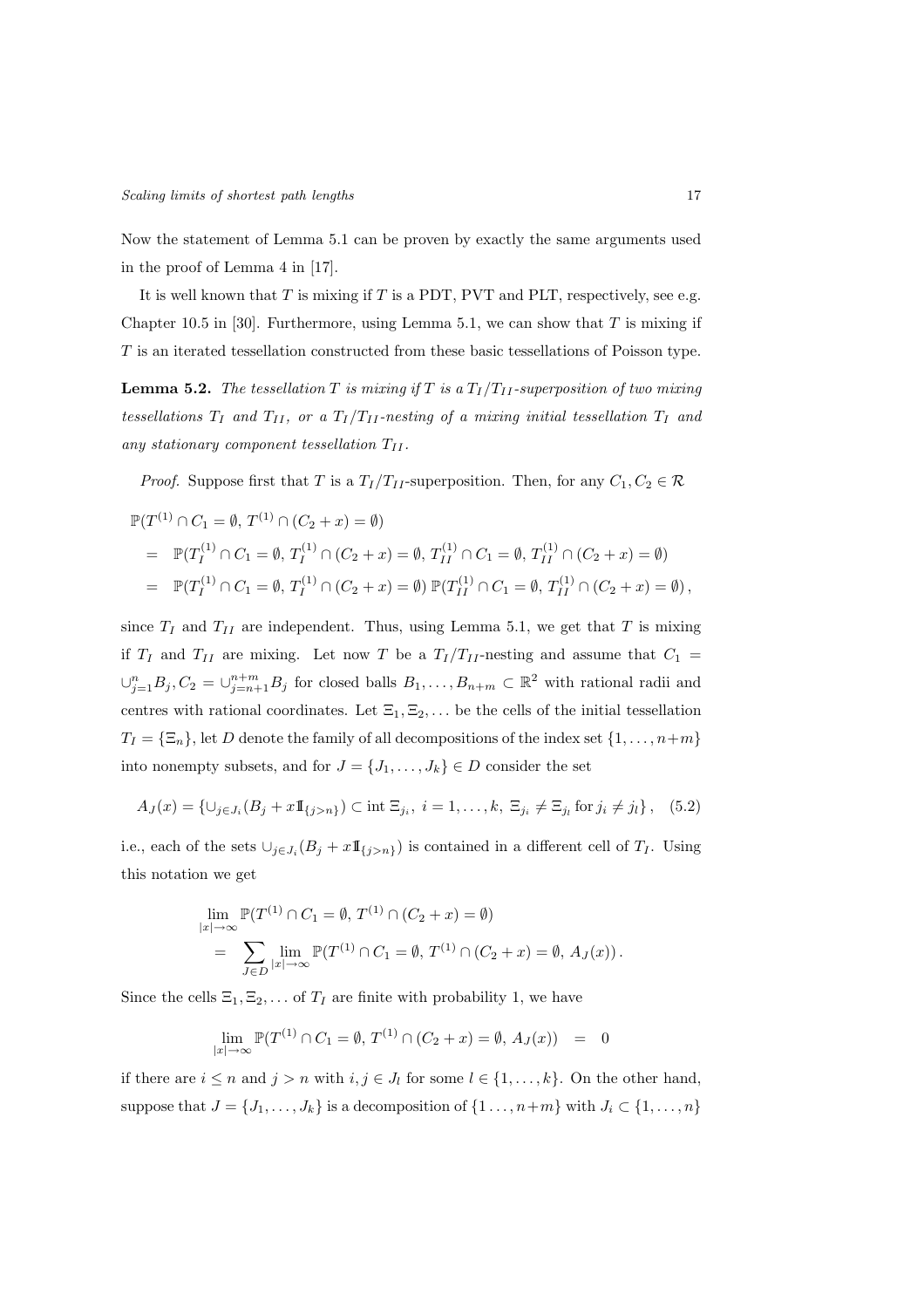for  $i = 1, \ldots, l$  and  $J_i \subset \{n+1, \ldots, n+m\}$  for  $i = l+1, \ldots, k$ . Then we get that

$$
\mathbb{P}(T^{(1)} \cap C_1 = \emptyset, T^{(1)} \cap (C_2 + x) = \emptyset, A_J(x))
$$
  
=  $\mathbb{P}(A_J(x), B_{J_i} \cap T^{(1)}_{I1,i} = \emptyset, i = 1, ..., l, B_{J_i} + x \cap T^{(1)}_{I1,i} = \emptyset, i = l + 1, ..., k),$ 

where  $B_{J_i} = \bigcup_{j \in J_i} B_j$  and  $T_{II,1}, \ldots, T_{II,k}$  are independent copies of  $T_{II}$  which are independent of  $T_I$ . Thus we have

$$
\mathbb{P}(A_J(x), B_{J_i} \cap T_{II,i}^{(1)} = \emptyset, i = 1, ..., l, B_{J_i} + x \cap T_{II,i}^{(1)} = \emptyset, i = l + 1, ..., k)
$$
  
= 
$$
\mathbb{P}(A_J(x)) \mathbb{P}(B_{J_i} \cap T_{II,i}^{(1)} = \emptyset, i = 1, ..., l) \mathbb{P}(B_{J_i} \cap T_{II,i}^{(1)} = \emptyset, i = l + 1, ..., k).
$$

Moreover, since  $T_I$  is mixing, we get

$$
\lim_{|x|\to\infty} \mathbb{P}(A_J(x)) = \mathbb{P}(A_{J'}(o)) \mathbb{P}(A_{J''}(o)),
$$

where  $J' = \{J_1, \ldots, J_l\}$  and  $J'' = \{J_{l+1}, \ldots, J_k\}$  are the decompositions of  $\{1, \ldots, n\}$ and  $\{n+1,\ldots,n+m\}$ , respectively, induced by J, and  $A_{J'}(o)$  resp.  $A_{J''}(o)$  are defined analogously to (5.2). Summarizing the above considerations, we get

$$
\lim_{|x| \to \infty} \mathbb{P}(T^{(1)} \cap C_1 = \emptyset, T^{(1)} \cap (C_2 + x) = \emptyset, A_J(x))
$$
\n
$$
= \mathbb{P}(A_{J'}(o), B_{J_i} \cap T^{(1)}_{II,i} = \emptyset, i = 1, ..., l)
$$
\n
$$
\times \mathbb{P}(A_{J''}(o), B_{J_i} \cap T^{(1)}_{II,i} = \emptyset, i = l + 1, ..., k)
$$
\n
$$
= \mathbb{P}(T^{(1)} \cap C_1 = \emptyset, A_{J'}(o)) \mathbb{P}(T^{(1)} \cap C_2 = \emptyset, A_{J''}(o)),
$$

which yields

$$
\lim_{|x| \to \infty} \mathbb{P}(T^{(1)} \cap C_1 = \emptyset, T^{(1)} \cap (C_2 + x) = \emptyset)
$$
\n
$$
= \sum_{J \in D} \lim_{|x| \to \infty} \mathbb{P}(T^{(1)} \cap C_1 = \emptyset, T^{(1)} \cap (C_2 + x) = \emptyset, A_J(x))
$$
\n
$$
= \sum_{J' \in D'} \sum_{J'' \in D''} \mathbb{P}(T^{(1)} \cap C_1 = \emptyset, A_{J'}(o)) \mathbb{P}(T^{(1)} \cap C_2 = \emptyset, A_{J''}(o))
$$
\n
$$
= \mathbb{P}(T^{(1)} \cap C_1 = \emptyset) \mathbb{P}(T^{(1)} \cap C_2 = \emptyset),
$$

where  $D', D''$  is the family of all decompositions of  $\{1, \ldots, n\}$  and  $\{n+1, \ldots, n+m\}$ , respectively. Thus, by Lemma 5.1, the nested tessellation  $T$  is mixing.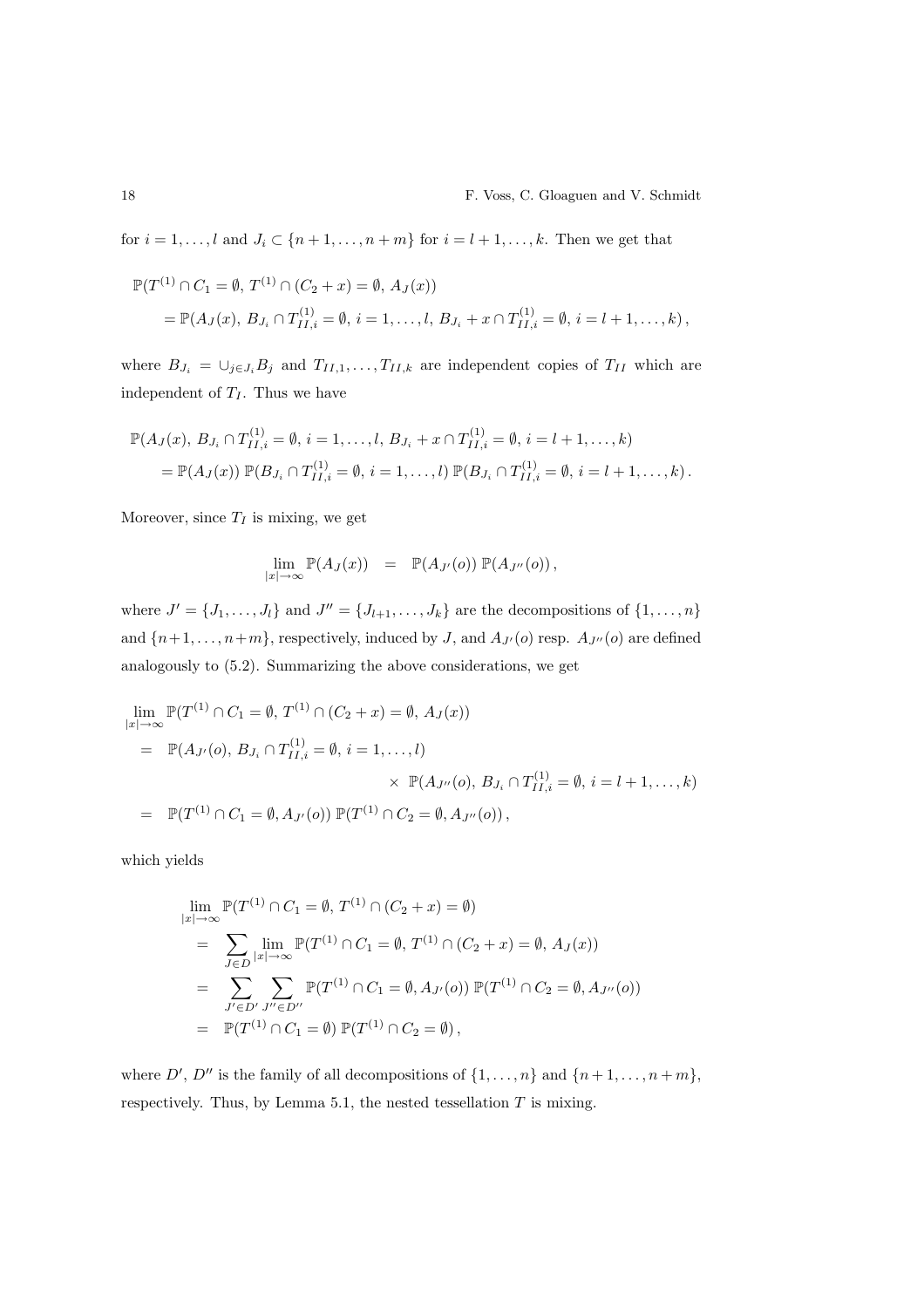## 5.2. Integrability condition (3.3)

The next result provides several classes of stationary tessellations such that the second moment of the circumference of their typical cell is finite, where  $R(\Xi)$  denotes the radius of the minimal ball containing the random convex polygon Ξ.

**Lemma 5.3.** *If*  $T$  *is a PVT, PDT and PLT, respectively, then*  $\mathbb{E}R^2(\Xi^*) < \infty$  *and, consequently,*

$$
\mathbb{E}\nu_1^2(\partial\Xi^*) < \infty\,. \tag{5.3}
$$

*Moreover,* (5.3) *holds if* T *is a a*  $T_I/T_{II}$ -superposition/nesting such that

$$
\max\{\mathbb{E}R^2(\Xi_I^*), \mathbb{E}R^2(\Xi_{II}^*)\} < \infty,\tag{5.4}
$$

where  $\Xi_I^*$  and  $\Xi_{II}^*$  is the typical cell of  $T_I$  and  $T_{II}$ , respectively.

*Proof.* Note that

$$
\mathbb{E}\nu_1^2(\partial\Xi^*) \le \pi^2 \mathbb{E}R^2(\Xi^*)\tag{5.5}
$$

holds for the typical cell  $\Xi^*$  of any stationary tessellation T. Furthermore, if T is a PDT, then it is well-known that  $\mathbb{E}R^2(\Xi^*) < \infty$ . This result goes back to [26], see also Theorem 7.5 in [27] and Theorem 10.4.4 in [30]. Similarly, it is well known that  $\mathbb{E}R^2(\Xi^*) < \infty$  holds if T is a PVT or PLT, see e.g. [7]. If  $T = T_I/T_{II}$  is an iterated tessellation with cell intensity  $\lambda_T$ , then we can use Proposition 3.1 in [23] and Campbell's theorem in order to get

$$
\mathbb{E}\nu_1^2(\partial\Xi^*) = \frac{\lambda_I}{\lambda_T} \mathbb{E}\Big(\sum_{\Xi_i \in T_{II}} \nu_1^2(\partial(\Xi_i \cap \Xi_I^*)) \mathbb{1}_{\{\Xi_i \cap \Xi_I^* \neq \emptyset\}}\Big) \n= \frac{\lambda_I \lambda_{II}}{\lambda_T} \mathbb{E}\int_{\mathbb{R}^2} \nu_1^2(\partial(\Xi_{II}^* + x \cap \Xi_I^*)) \mathbb{1}_{\{\Xi_{II}^* + x \cap \Xi_I^* \neq \emptyset\}} \nu_2(dx),
$$

where  $\lambda_I, \lambda_{II}$  and  $\Xi_I^*, \Xi_{II}^*$  denote the cell intensities and the typical cells, respectively, of  $T_I$  and  $T_{II}$ . Note that we can assume that  $\Xi_I^*$  and  $\Xi_{II}^*$  are independent random convex bodies. Since  $\nu_1^2(\partial(\Xi_{II}^* + x \cap \Xi_I^*)) \le \min\{\nu_1^2(\partial \Xi_I^*), \nu_1^2(\partial \Xi_{II}^*)\}$  we get

$$
\mathbb{E}\nu_1^2(\partial\Xi^*) \leq \frac{\lambda_I \lambda_{II}}{\lambda_T} \mathbb{E}\Big(\min\{\nu_1^2(\partial\Xi_I^*), \nu_1^2(\partial\Xi_{II}^*)\} \nu_2(\tilde{\Xi}_{II}^* \oplus \Xi_I^*)\Big) \leq \frac{4\pi \lambda_I \lambda_{II}}{\lambda_T} \mathbb{E}\Big(\min\{\nu_1^2(\partial\Xi_I^*), \nu_1^2(\partial\Xi_{II}^*)\}\max\{R^2(\Xi_I^*), R^2(\Xi_{II}^*)\}\Big),
$$

where in the latter inequality we used that

$$
\nu_2(\tilde{\Xi}_{II}^* \oplus \Xi_I^*) \leq \pi R^2(\tilde{\Xi}_I^* \oplus \Xi_{II}^*) \leq 4\pi \max \{R^2(\Xi_I^*), R^2(\Xi_{II}^*)\}.
$$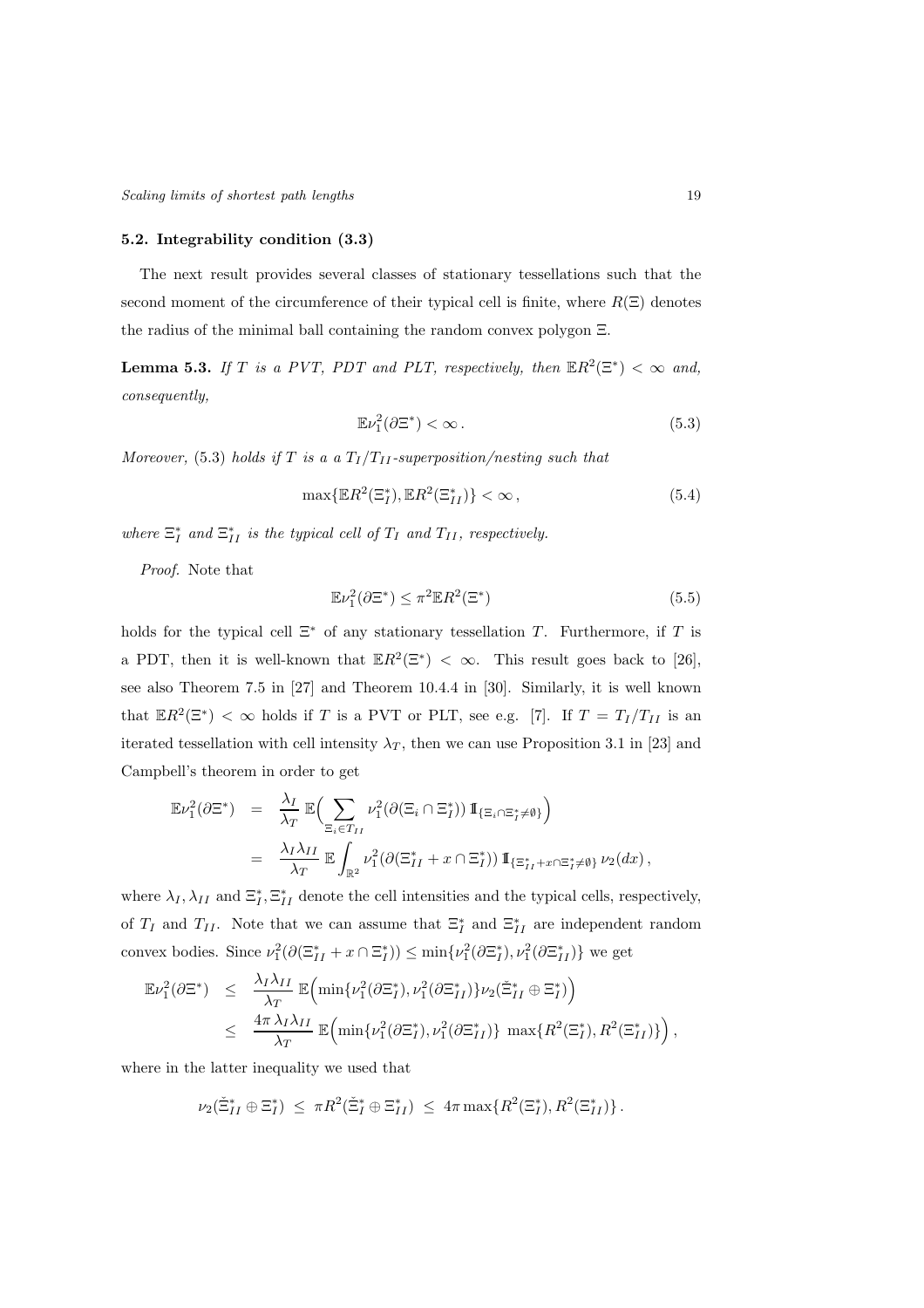Using (5.5) and the independence of  $\Xi_I^*$  and  $\Xi_{II}^*$ , this gives

$$
\mathbb{E}\nu_1^2(\partial\Xi^*) \leq \frac{4\pi^3\,\lambda_I\lambda_{II}}{\lambda_T} \mathbb{E}\Big(\min\{R^2(\Xi_I^*), R^2(\Xi_{II}^*)\}\,\max\{R^2(\Xi_I^*), R^2(\Xi_{II}^*)\}\Big) \leq \frac{4\pi^3\,\lambda_I\lambda_{II}}{\lambda_T} \mathbb{E}R^2(\Xi_I^*) \mathbb{E}R^2(\Xi_{II}^*) < \infty,
$$

provided that (5.4) holds.

## 5.3. Asymptotic Weibull distribution of shortest path lengths

In Sections 5.1 and 5.2 we showed that the assumptions of Theorem 3.2 are fulfilled for several classes of random tessellations  $T$ . Thus, we are now able to apply Theorem 3.2 to these tessellations.

Corollary 5.1. *Let*  $Z ∼ Wei(λπ, 2)$  *and let*  $T$  *be a PDT, PVT or PLT, or an iterated tessellation*  $T = T_I/T_{II}$  *such that condition* (5.4) *is fulfilled, where*  $T$  *is either* 

- 1. *a superposition of two mixing tessellations*  $T_I$  *and*  $T_{II}$ *, or*
- 2. *a nesting of a mixing initial tessellation*  $T_I$  *and any stationary component tessellation*  $T_{II}$ *.*

*Then*  $C^* \xrightarrow{d} \xi Z$  *for some constant*  $\xi \geq 1$  *provided that*  $\gamma \to \infty$  *and*  $\lambda_{\ell} \to 0$  *such that*  $\lambda_{\ell} \gamma = \lambda$ . Furthermore, if T is a PLT or a  $T_I/T_{II}$ -superposition/nesting, where  $T_I$  is *a PLT, then*  $\xi = 1$ *. If T is a PDT, then*  $\xi \le 4/\pi \approx 1.27$ *.* 

*Proof.* The first part of the assertion follows from Theorem 3.2 if the results of Lemmas 5.2 and 5.3 as well as the comments immediately before Lemma 5.2 are taken into account. Now we consider the cases that T is a PLT, a  $T_I/T_{II}$ -superposition/nesting with a PLT  $T_I$ , or a PDT. To begin with, let T be a PLT with intensity 1. Then, the edge set  $\widetilde{T}_{\gamma}^{(1)}$  of the tessellation  $\widetilde{T}_{\gamma}$  introduced in Section 2.5 is generated by a random sequence of lines  $L_0, L_1, \ldots$ , where  $L_1, L_2, \ldots$  form the edge set  $T_\gamma^{(1)}$  of the (stationary and isotropic) PLT  $T_{\gamma}$  and  $L_0$  is an isotropic line through the origin o, which is independent of  $T_{\gamma}$ . Thus we have

$$
\frac{1}{\gamma} \; \nu_1(\widetilde{T}_{\gamma}^{(1)} \backslash \widetilde{T}_{\gamma,\varepsilon}^{(1)} \cap B(o,r)) \;\; \leq \;\; \frac{1}{\gamma} \; \nu_1(T_{\gamma}^{(1)} \cap B(o,r)) + \frac{2r}{\gamma} \; .
$$

Using Theorem A.1, together with Lemma A.1, this yields that the family of random variables  $\{X_\gamma, \gamma > 0\}$  with  $X_\gamma = \nu_1(\widetilde{T}_{\gamma}^{(1)} \setminus \widetilde{T}_{\gamma,\varepsilon}^{(1)} \cap B(o,r))/\gamma$  is uniformly integrable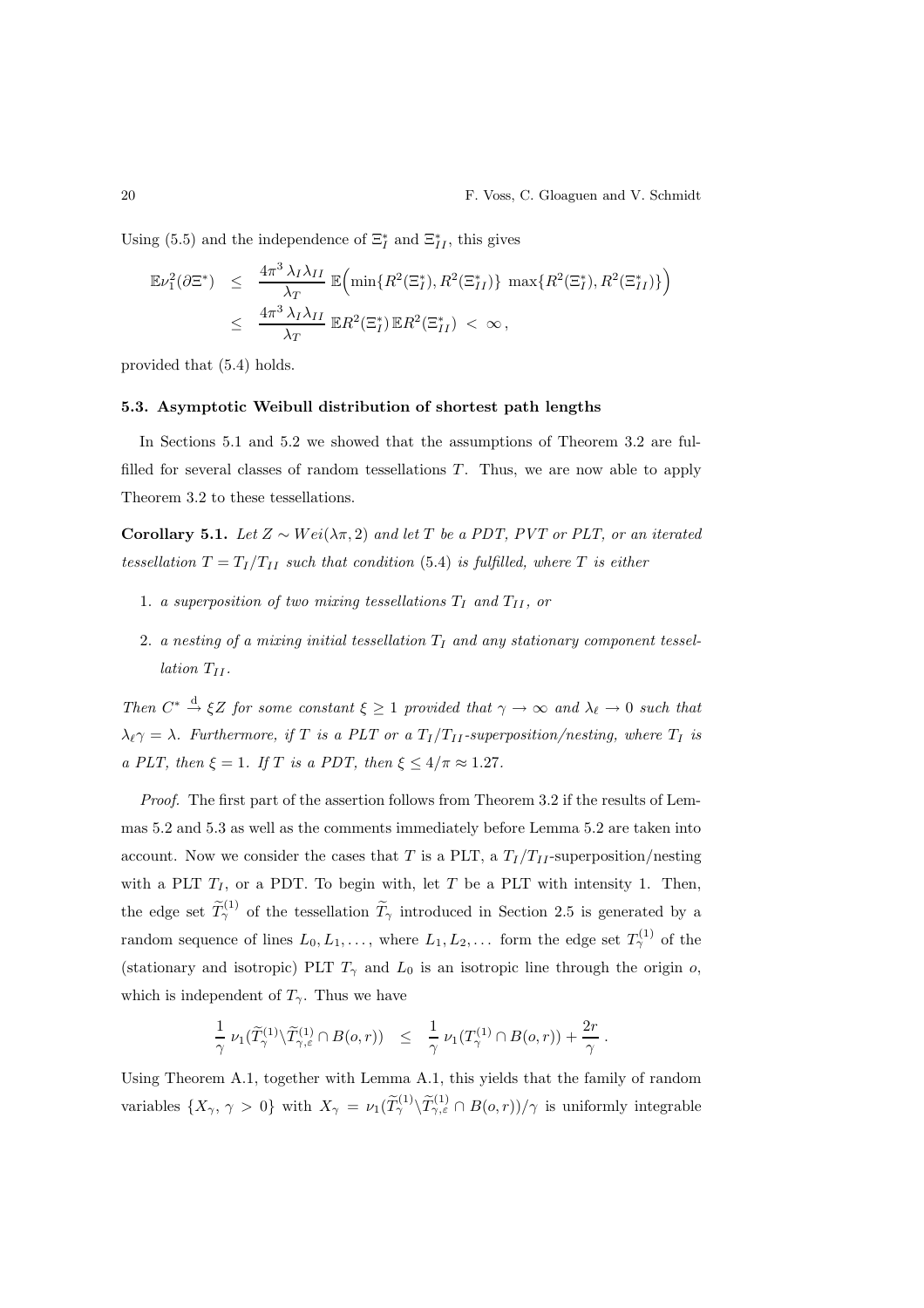since  $\nu_1(T^{(1)}_2 \cap B(o,r))/\gamma = \pi r^2 \nu_1(T^{(1)} \cap B(o,r\gamma))/\nu_2(B(o,r\gamma))$  converges to  $r^2\pi$  in  $L^1$  due to the fact the PLT T is mixing and, therefore, ergodic ([8], Theorem 12.2.IV). Furthermore, in Lemma 4.3 we showed that the Laplace transform of  $X_{\gamma}$  converges to 1, which implies that  $X_{\gamma} \longrightarrow 0$  ([20], Theorem 5.3). Thus, applying Theorem A.1 again, we get that

$$
\lim_{\gamma \to \infty} \mathbb{E} X_{\gamma} = 0. \tag{5.6}
$$

This result can be used to show that  $\xi = 1$ . Suppose that  $\xi > 1$  and let  $r > 2 > \varepsilon > 0$ with  $\xi > 1 + \varepsilon$ . If the line  $L_i$  intersects the segment  $L_{0,\varepsilon}$ , where  $L_{0,\varepsilon} = L_0 \cap B(o,\varepsilon/2)$ , then for each  $y \in L_i$  it holds that  $0 \le c(y) - |y| \le \varepsilon$  since the path from y to o via the intersection point  $L_i \cap L_{0,\varepsilon}$  is not longer than  $|y| + \varepsilon$ . Thus, if  $|y| > 2$ , then  $(\xi - 1)|y| \ge \varepsilon$ and, consequently,

$$
|c(y) - \xi|y|| = |c(y) - |y| - (\xi - 1)|y|| \ge \varepsilon(|y| - 1) \ge \varepsilon
$$
,

which means that  $y \in \widetilde{T}_{\gamma}^{(1)} \setminus \widetilde{T}_{\gamma,\varepsilon}^{(1)}$ . Furthermore, if  $L_i \cap L_{0,\varepsilon} \neq \emptyset$ , it is not difficult to see that  $L_i \cap B(o, r) \backslash B(o, 2) \ge a$  for some constant  $a > 0$ . These two observations lead to

$$
X_{\gamma} = \frac{1}{\gamma} \nu_1(\widetilde{T}_{\gamma}^{(1)} \setminus \widetilde{T}_{\gamma,\varepsilon}^{(1)} \cap B(o,r)) \geq \frac{1}{\gamma} \nu_1 \Big( \bigcup_{i:L_i \cap L_{0,\varepsilon} \neq \emptyset} \{L_i \cap B(o,r) \setminus B(o,2)\} \Big)
$$
  

$$
\geq \frac{a}{\gamma} \# \{L_i : L_i \cap L_{0,\varepsilon} \neq \emptyset \}
$$

and, since  $\#\{L_i: L_i \cap L_{0,\varepsilon} \neq \emptyset\} \sim Poi(2\,\varepsilon\gamma/\pi),$ 

$$
\liminf_{\gamma \to \infty} \mathbb{E} X_{\gamma} \ \geq \ \lim_{\gamma \to \infty} \frac{a}{\gamma} \ \mathbb{E} \# \{ L_i : L_i \cap L_{0,\varepsilon} \neq \emptyset \} \ = \ \frac{2 \, \varepsilon a}{\pi} > 0 \, ,
$$

which is a contradiction to (5.6). Thus,  $\xi = 1$  holds. If the tessellation  $T = T_I/T_{II}$  is a superposition/nesting such that  $T_I$  is a PLT, then

$$
\frac{1}{\gamma}\,\,\nu_1(\widetilde T_{\gamma}^{(1)}\backslash\widetilde T_{\gamma,\varepsilon}^{(1)}\cap B(o,r))\quad \geq \quad \mathrm{I\!I}_{\{\boldsymbol{o}\in \widetilde T_{I,\gamma}^{(1)}\}}\,\,\frac{1}{\gamma}\,\,\nu_1(\widetilde T_{I,\gamma}^{(1)}\backslash\widetilde T_{I,\gamma,\varepsilon}^{(1)}\cap B(o,r))\,,
$$

where  $\widetilde{T}_{I,\gamma}^{(1)}$  denotes the part of  $\widetilde{T}_{\gamma}^{(1)}$  which corresponds to  $T_I$ . Since  $T_I$  is assumed to be a PLT, the same arguments as above can be applied to show that  $\xi = 1$ . Finally, let T be a PDT and let  $N(y)$  denote that node of T which is closest to  $y \in \mathbb{R}^2$ . It has been shown in [4] that for any  $t > 0$  and  $y \in \partial B(0,1)$ , there is a path  $P(ty)$  from  $N(o)$ to  $N(ty)$  on  $T^{(1)}$  with length  $c(P(ty))$  such that almost surely

$$
\lim_{t \to \infty} \frac{c(P(ty))}{t} = \frac{4}{\pi} \,. \tag{5.7}
$$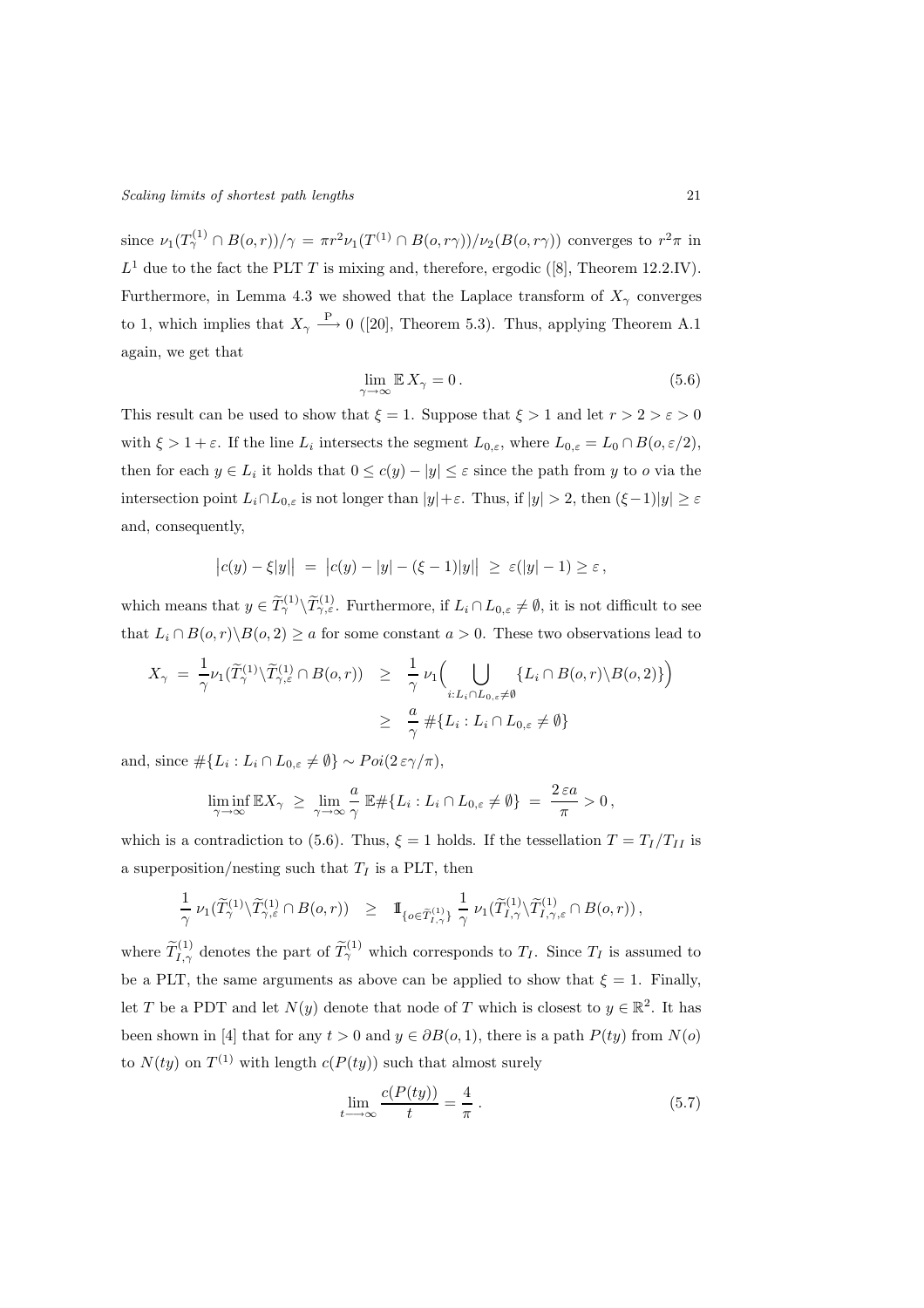

FIGURE 3: Densities of  $C^*$  if T is a PLT (together with corresponding limit distributions)

Consider the stationary point process  $T^{(1)} \cap L$  of intersection points  $\{X_i\}$ , where  $L =$  $\{sy : s \in \mathbb{R}\}\$  and  $\cdots < X_{-1} < X_0 \leq 0 < X_1 < \cdots$ , and denote by  $c(X_i, X_j)$  the shortest path length from  $X_i$  to  $X_j$  on  $T^{(1)}$ . Furthermore, consider the stationary marked point process  $\{(X_i, c(X_i, N(X_i))\})$  and denote its typical mark by  $c_N^*$ . For each  $i > 0$  we then have

$$
\frac{c(X_0, X_i)}{|X_i - X_0|} \leq \frac{c(N(o), N(X_i))}{|X_i - X_0|} + \frac{c(X_0, N(o))}{|X_i - X_0|} + \frac{c(X_i, N(X_i))}{|X_i - X_0|} \n\leq \frac{c(P(X_i))}{|X_i|} + \frac{c(X_0, N(o))}{|X_i|} + \frac{c(X_i, N(X_i))}{|X_i|}.
$$

Clearly, the second summand of the latter expression tends to 0 as  $i \to \infty$ . The same is true for the third summand, because  $\{(X_i, c(X_i, N(X_i))\})$  is ergodic and  $\mathbb{E} c_N^* < \infty$ . Thus, by (5.7), we get that

$$
\limsup_{i \to \infty} \frac{c(X_0, X_i)}{|X_i - X_0|} \le \frac{4}{\pi} \,. \tag{5.8}
$$

On the other hand, we have  $\mathbb{P}(\lim_{i\to\infty}c(X_0,X_i)/|X_i-X_0|=\xi)=1$  if and only if  $\mathbb{P}(\lim_{i\to\infty} c(X_0^*, X_i^*)/|X_i^*-X_0^*|=\xi)=1$ , where  $\{X_i^*\}$  is the Palm version of  $\{X_i\}$ . Now, using (5.8) and (B.7), it follows that  $\xi \le 4/\pi$ .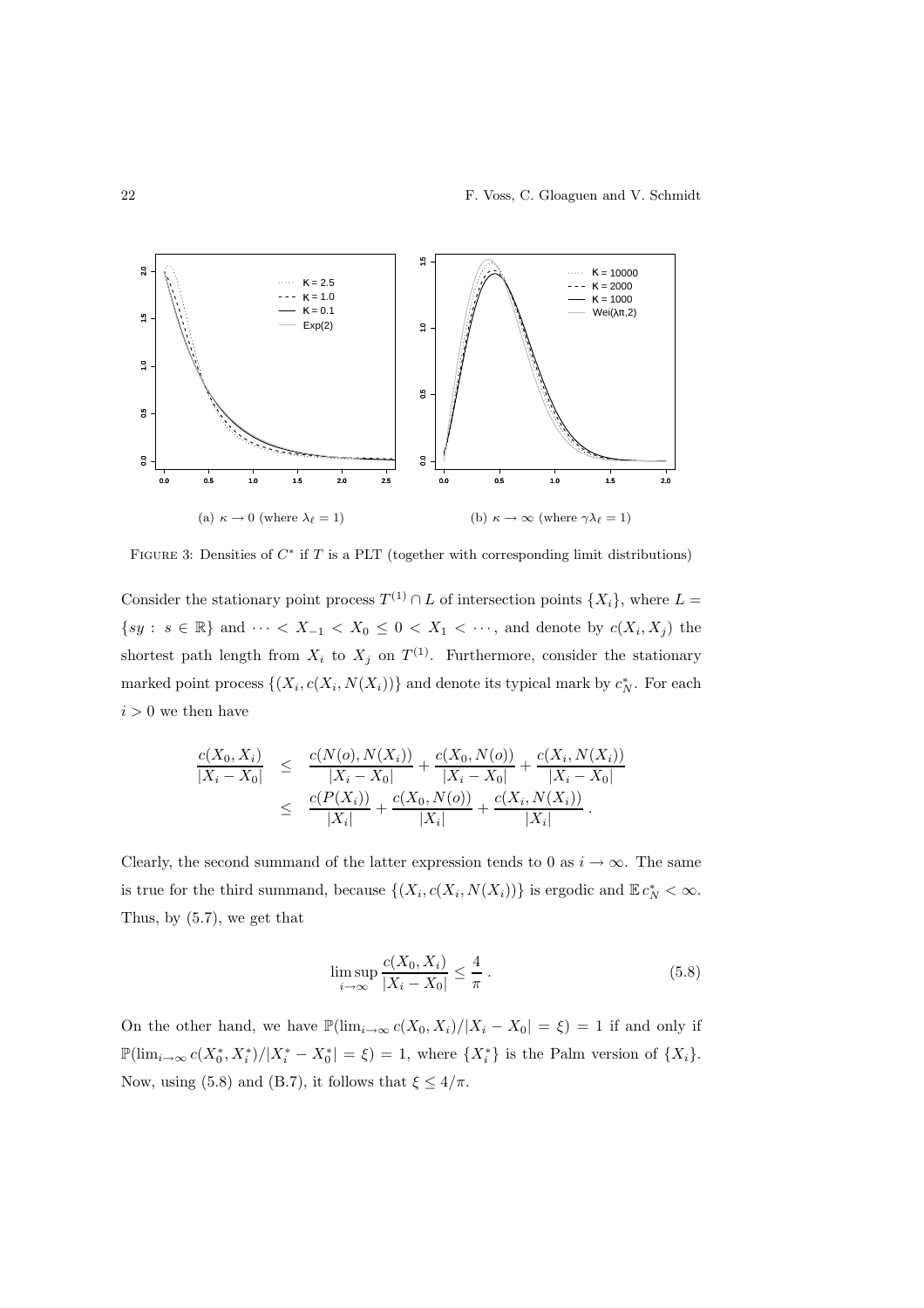#### 5.4. Some extensions

Note that the setting of Theorem 3.2 can be generalized in different ways. For example, the statement of this theorem remains valid if instead of  $C^*$  the typical subscriber line length  $S^*$  is considered, where  $S^*$  is the shortest path length from the origin to the nearest point  $X_{H,0}$  of  $X_H$ , which is defined as the sum of the distance from the origin to the nearest point of the edge set  $T^{(1)}$  and the shortest path length on  $T^{(1)}$  from this point to  $X_{H,0}$  ([13]). Note that in this case the auxiliary results corresponding to Lemmas 4.3 and 4.4 can be proved basically in the same way.

Furthermore, in the proof of Theorem 3.2 it is not necessary to assume that  $T$  is a random tessellation. But it is possible to consider an arbitrary stationary and isotropic segment process in  $\mathbb{R}^d$  which is mixing and such that there is only one single cluster with probability 1. This means in particular that Theorem 3.2 can be extended to random geometric graphs.

Another kind of extensions can be obtained by relaxing the assumption that  $X_{L,n}$  is connected to the nearest point of  $X_H$ , i.e.,  $T_H$  is a Voronoi tessellation. For instance,  $X_{L,n}$  can be connected to its k-th nearest neighbour of  $X_H$  for any  $k \geq 1$ . Then, in Theorem 3.2 we only have to replace  $Z$  by the distance from the origin to the  $k$ th nearest point of a Poisson process which is distributed according to a generalized Gamma distribution ([15, 39]). Further possible extensions include that  $T_H$  is a certain Cox-Laguerre tessellation ([22]) or an aggregated tessellation ([2, 32]).

## 6. Conclusion and Outlook

We consider the typical shortest path length  $C^*$  of stochastic network models with two hierarchy levels, where the locations of network components are modelled by Cox processes on the edges of random tessellations. It is shown that the distribution of  $C^*$ converges to known limit distributions for extreme cases of the model parameters, i.e., if a certain scaling factor  $\kappa$  tends to zero or infinity.

The results of the present paper have applications in the analysis of telecommunication access networks since the distribution of  $C^*$  is closely related to cost and risk analysis of such networks ([14]). Using the fitting techniques introduced in [12], an optimal tessellation model can be chosen for a given set of road data. Moreover, the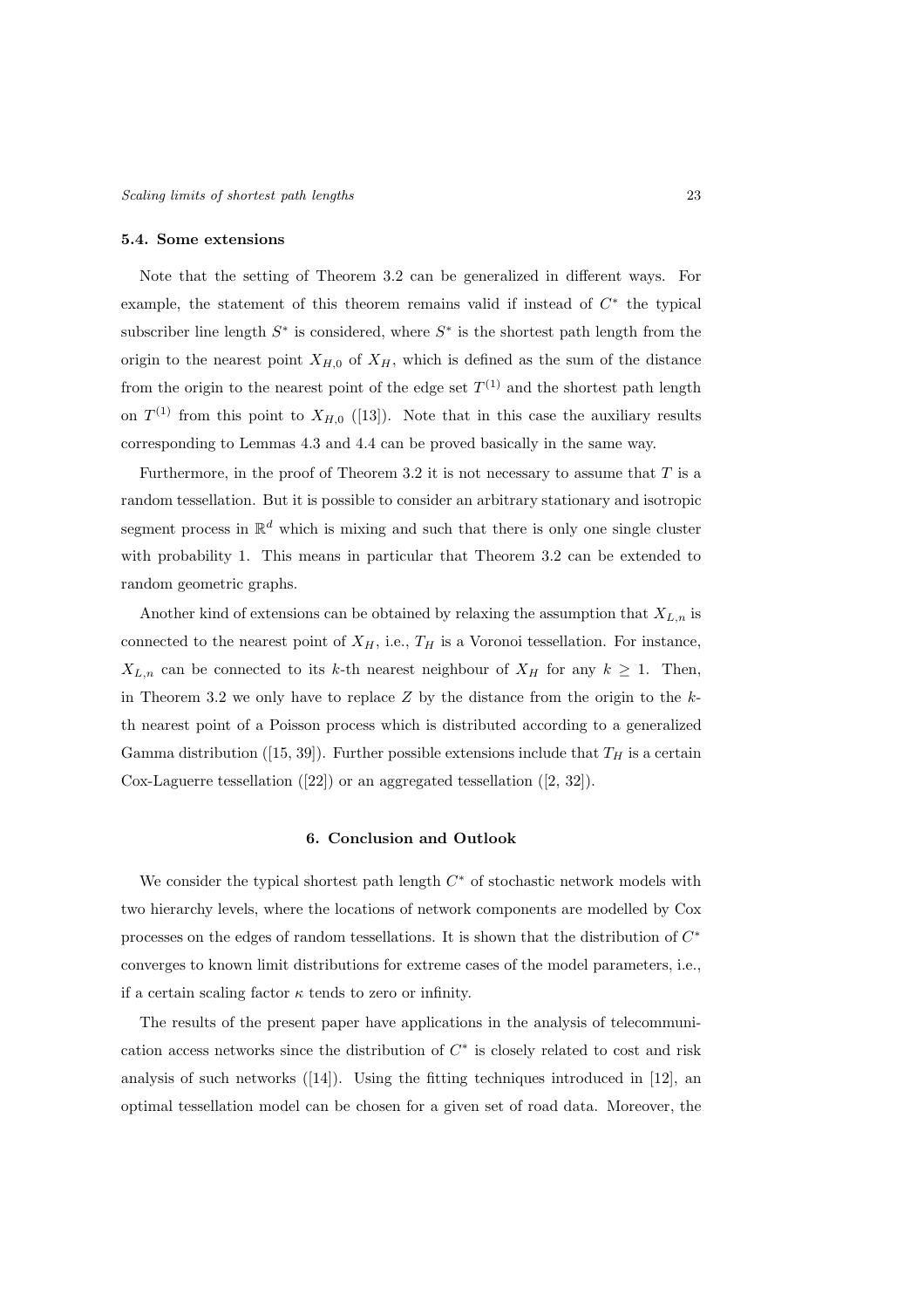

FIGURE 4: Densities of  $C^*$  if T is a PVT (together with corresponding limit distributions)

scaling factor  $\kappa$  can be estimated. Then, on the one hand, for small values of  $\kappa$  the limit distribution of  $C^*$  is directly available and it does not depend on the type of the optimal tessellation model. On the other hand, for large values of  $\kappa$  the limit distribution of  $C^*$  and an upper bound for this distribution is directly available if the optimal model is PLT or PLT-superposition/nesting and PDT, respectively.

In order to get an idea how small or large the scaling factor  $\kappa$  should be (to replace the distribution of  $C^*$  by the corresponding limit distribution) and how to calculate the constant  $\xi$  appearing in the limit distribution for  $C^*$  as  $\kappa \to \infty$ , the density of  $C^*$  can be estimated by Monte Carlo simulation of the typical serving zone ([34]). This can be done for PVT, PLT and PDT as well as for superpositions and nestings built from these basic tessellation models, using simulation algorithms of the typical serving zone introduced in [9, 11, 35, 37]. In Figures 3 and 4 estimated densities for different values of  $\kappa$  are shown together with the corresponding limit distributions if the tessellation model chosen for the underlying road system is a PLT and PVT, respectively. As can be seen in Figure 4 (b), the density of the  $Wei(\lambda \pi/1.145^2, 2)$ -distribution approximates the density of  $C^*$  very well for T being a PVT and  $\kappa \geq 1000$ . This suggests that in this case the constant  $\xi$  appearing in Theorem 3.2 and Corollary 5.1, respectively, is approximately 1.145.

Furthermore, the limiting distributions derived in the present paper can be used to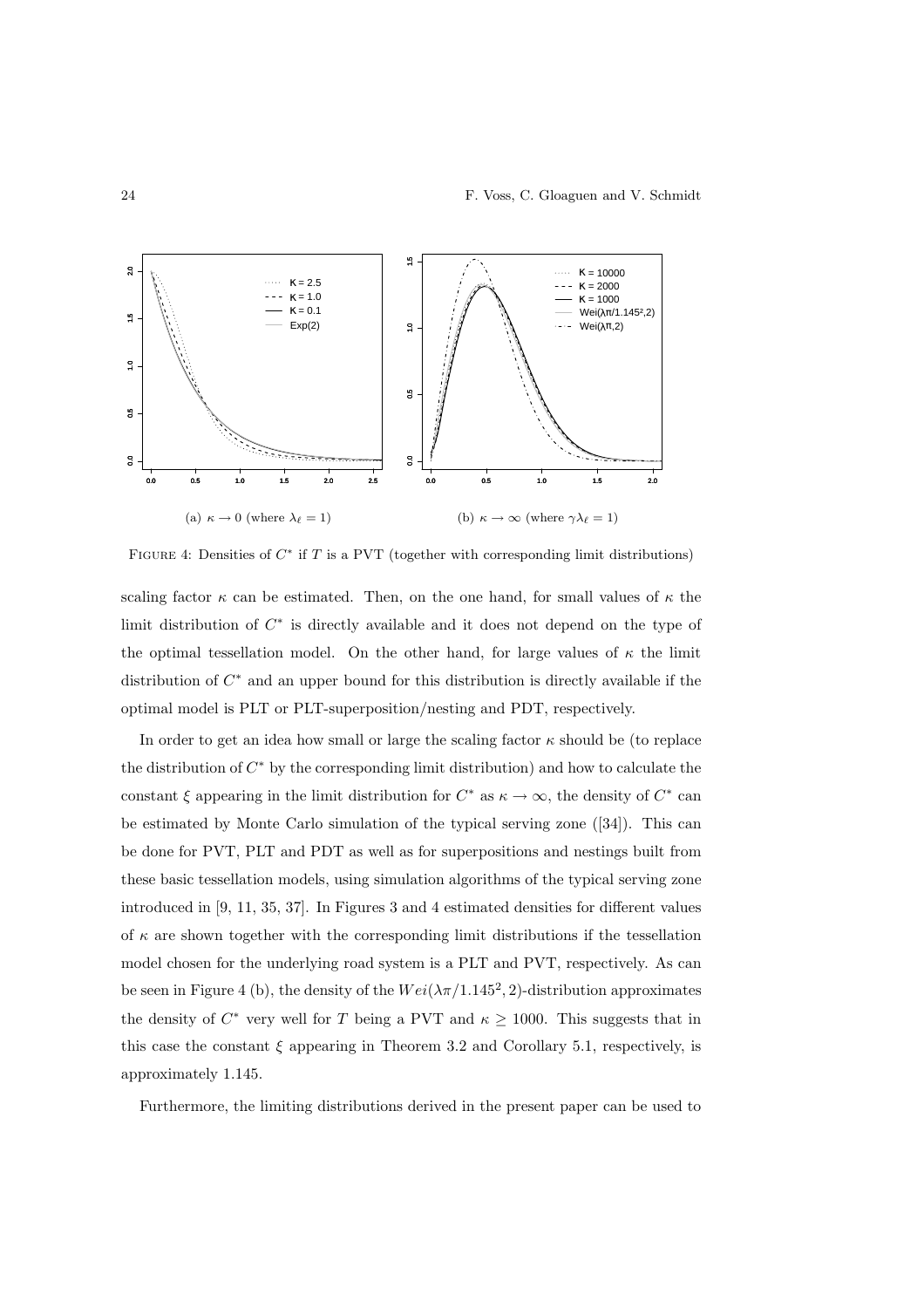

FIGURE 5: Densities of  $C^*$  (together with fitted parametric densities)

choose parametric densities which can be fitted to the estimated density of  $C^*$  for a large range of  $\kappa$ . Parametric families which include both exponential distributions and Weibull distributions turned out to be good choices, see [14]. In Figure 5 estimated densities for different values of  $\kappa$  are shown together with fitted truncated Weibull distributions. Note that these truncated Weibull distributions have two parameters and there is a quite good fit for both tessellation models considered in Figure 5 and for a large range of values of  $\kappa$ .

## Acknowledgements

This work was supported by Orange Labs through Research grant No. 46 14 37 14.

# References

- [1] Aldous, D. and Kendall, W.S. (2008). Short-length routes in low-cost networks via Poisson line patterns. *Advances in Applied Probability* 40, 1–21.
- [2] Baccelli, F., Gloaguen, C. and Zuyev, S. (2002). Superposition of planar Voronoi tessellations. *Communications in Statistics, Series Stochastic Models* 16, 69–98.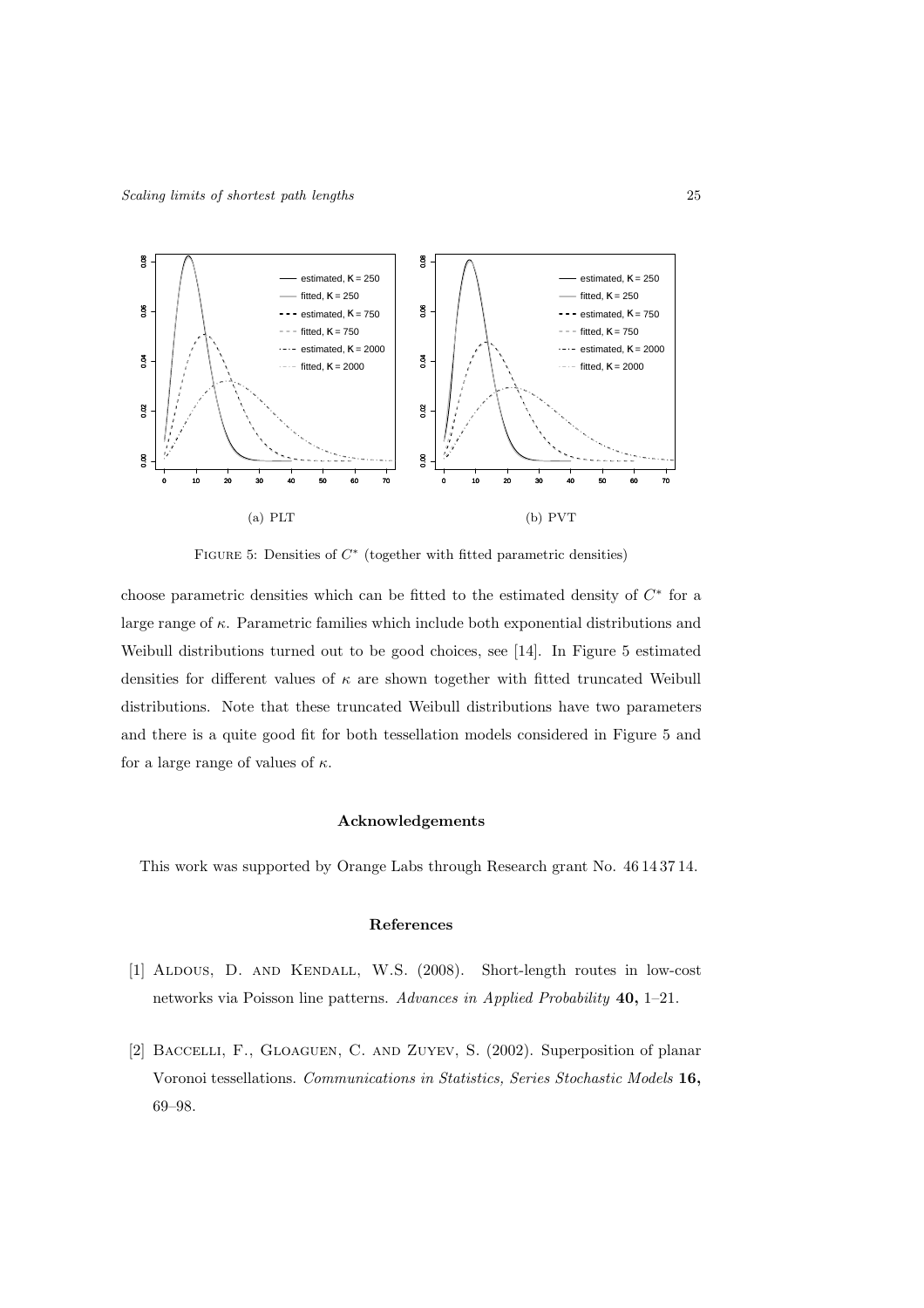- [3] Baccelli, F., Klein, M., Lebourges, M. and Zuyev, S. (1997). Stochastic geometry and the architecture of communication networks. *Telecommunication Systems* 7, 353–377.
- [4] Baccelli, F., Tchoumatchenko, K. and Zuyev, S. (2000). Markov paths on the Poisson-Delaunay graph with applications to routeing in mobile networks. *Advances in Applied Probability* 32, 1–18.
- [5] Baccelli, F. and Zuyev, S. (1996). Poisson-Voronoi spanning trees with applications to the optimization of communication networks. *Operations Research* 47, 619–631.
- [6] Bauer, H. (1981). *Probability Theory and Elements of Measure Theory,* 2nd ed. Academic Press, London.
- [7] Calka, P. (2002). The distributions of the smallest disks containing the Poisson-Voronoi typical cell and the Crofton cell in the plane. *Advances in Applied Probability* 34, 702–717.
- [8] Daley, D. and Vere-Jones, D. (2003/2008). *An Introduction to the Theory of Point Processes,* 2nd ed., vol. I and II. Springer, New York.
- [9] FLEISCHER, F., GLOAGUEN, C., SCHMIDT, V. AND VOSS, F. (2009). Simulation of the typical Poisson-Voronoi-Cox-Voronoi cell. *Journal of Statistical Computation and Simulation* (to appear).
- [10] GLOAGUEN, C., COUPÉ, P., MAIER, R. AND SCHMIDT, V. (2002). Stochastic modelling of urban access networks. In *Proc. 10th Internat. Telecommun. Network Strategy Planning Symp*. VDE, Berlin, Munich. pp. 99–104.
- [11] Gloaguen, C., Fleischer, F., Schmidt, H. and Schmidt, V. (2005). Simulation of typical Cox-Voronoi cells, with a special regard to implementation tests. *Mathematical Methods of Operations Research* 62, 357–373.
- [12] Gloaguen, C., Fleischer, F., Schmidt, H. and Schmidt, V. (2006). Fitting of stochastic telecommunication network models, via distance measures and Monte-Carlo tests. *Telecommunication Systems* 31, 353–377.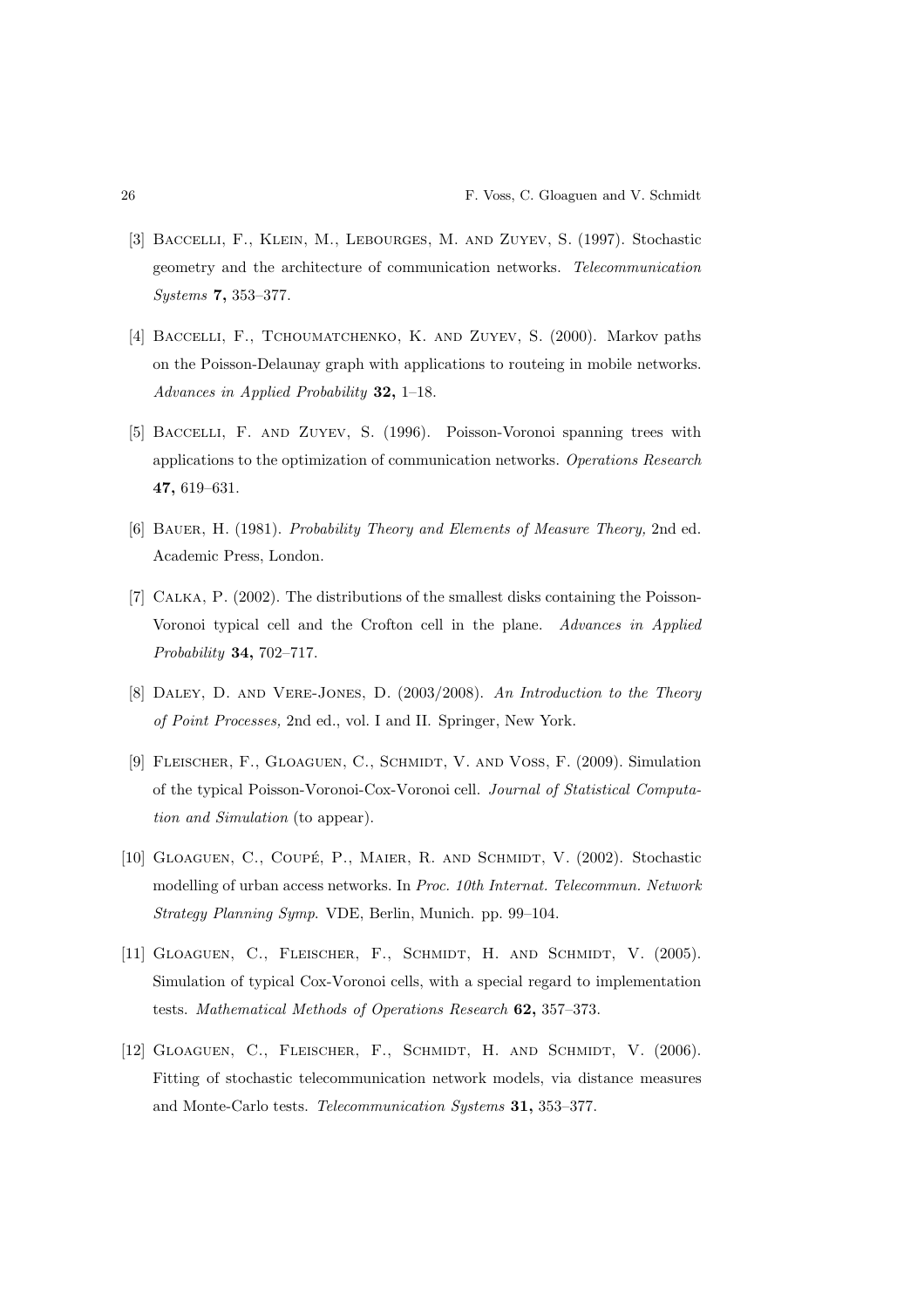- [13] Gloaguen, C., Fleischer, F., Schmidt, H. and Schmidt, V. (2009). Analysis of shortest paths and subscriber line lengths in telecommunication access networks. *Networks and Spatial Economics* (to appear).
- [14] GLOAGUEN, C., VOSS, F. AND SCHMIDT, V. (2009). Parametric distance distributions for fixed access network analysis and planning. *Proceedings of the 21st International Teletraffic Congress,* Paris, September 2009 (to appear).
- [15] Haenggi, M. (2005). On Distances in Uniformly Random Networks. *IEEE Trans. on Information Theory* 51, 3584–3586.
- [16] Haenggi, M., Andrews, J.G., Baccelli, F., Dousse, O. and FRANCESCHETTI, M. (2009). Stochastic geometry and random graphs for the analysis and design of wireless networks. *IEEE Journal on Selected Areas in Communication* (to appear).
- [17] Heinrich, L. (1992). On existence and mixing properties of germ-grain models. *Statistics* 23, 271–286.
- [18] Jensen, E. B. V. (1998). *Local Stereology*. World Scientific Publ. Co., Singapore.
- [19] Kallenberg, O. (1986). *Random Measures,* 4th ed. Akademie-Verlag, Berlin.
- [20] Kallenberg, O. (2002). *Foundations of Modern Probability,* 2nd ed. Springer, New York.
- [21] Kingman, J. F. C. (1973). Subadditive ergodic theory. *Annals of Probability* 1, 883–909.
- [22] Lautensack, C. and Zuyev, S. (2008). Random Laguerre tessellations. *Advances in Applied Probability* 40, 630–650.
- [23] MAIER, R., MAYER, J. AND SCHMIDT, V. (2004). Distributional properties of the typical cell of stationary iterated tessellations. *Mathematical Methods of Operations Research* 59, 287–302.
- [24] MAIER, R. AND SCHMIDT, V. (2003). Stationary iterated random tessellations. *Advances in Applied Probability* 35, 337–353.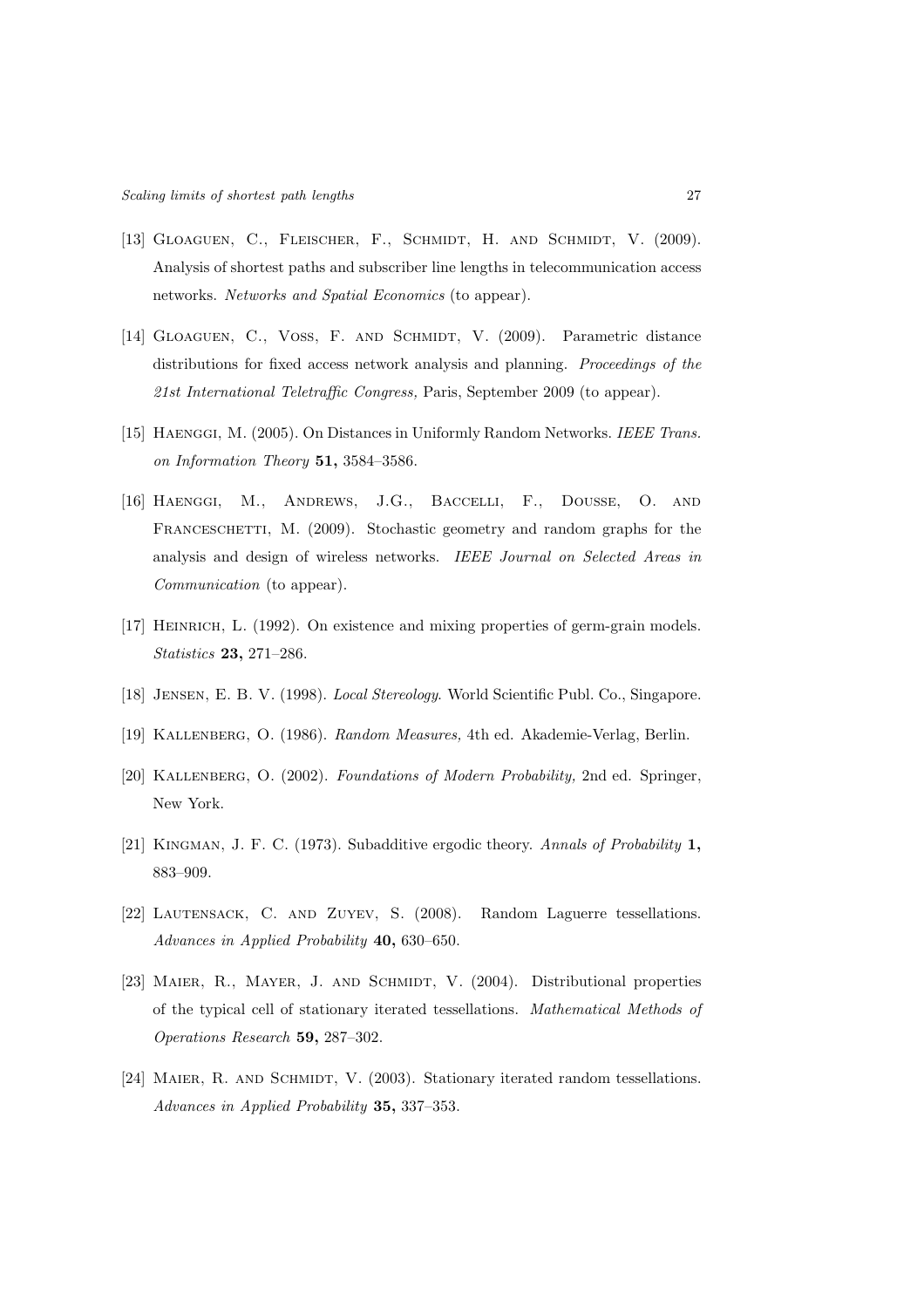- [25] Matthes, K., Kerstan, J. and Mecke, J. (1978). *Infinitely Divisible Point Processes*. J. Wiley & Sons, Chichester.
- [26] Miles, R.E. (1974). A synopsis of ,Poisson flats in Euclidean spaces'. In: *Harding, E.F., Kendall, D.G. (eds.) Stochastic Geometry*. J. Wiley & Sons, New York, 202– 227.
- [27] Møller, J. (1989). Random tessellations in  $\mathbb{R}^d$ . *Advances in Applied Probability* 21, 37–73.
- [28] Molchanov, I. (2005). *Theory of Random Sets*. Springer, London.
- [29] Okabe, A., Boots, B., Sugihara, K. and Chiu, S. N. (2000). *Spatial Tessellations,* 2nd ed. J. Wiley & Sons, Chichester.
- [30] Schneider, R. and Weil, W. (2008). *Stochastic and Integral Geometry*. Springer, Berlin.
- [31] Stoyan, D., Kendall, W. S. and Mecke, J. (1995). *Stochastic Geometry and its Applications,* 2nd ed. J. Wiley & Sons, Chichester.
- [32] Tchoumatchenko, K. and Zuyev, S. (2001). Aggregate and fractal tessellations. *Probability Theory and Related Fields* 121, 198–218.
- [33] Thorisson, H. (2000). *Coupling, Stationarity and Regeneration*. Springer, New York.
- [34] Voss, F., GLOAGUEN, C., FLEISCHER, F. AND SCHMIDT, V. (2009). Density estimation of typical shortest path lengths in telecommunication networks. Working Paper.
- [35] Voss, F., Gloaguen, C., Fleischer, F. and Schmidt, V. (2009). Distributional properties of Euclidean distances in wireless networks involving road systems. *IEEE Journal on Selected Areas in Communication* (to appear).
- [36] VOSS, F., GLOAGUEN, C. AND SCHMIDT, V. (2009). Capacity distributions in spatial stochastic models for telecommunication networks. *Proceedings of the 10th European Congress on Stereology and Image Analysis,* Milan, June 2009 (to appear).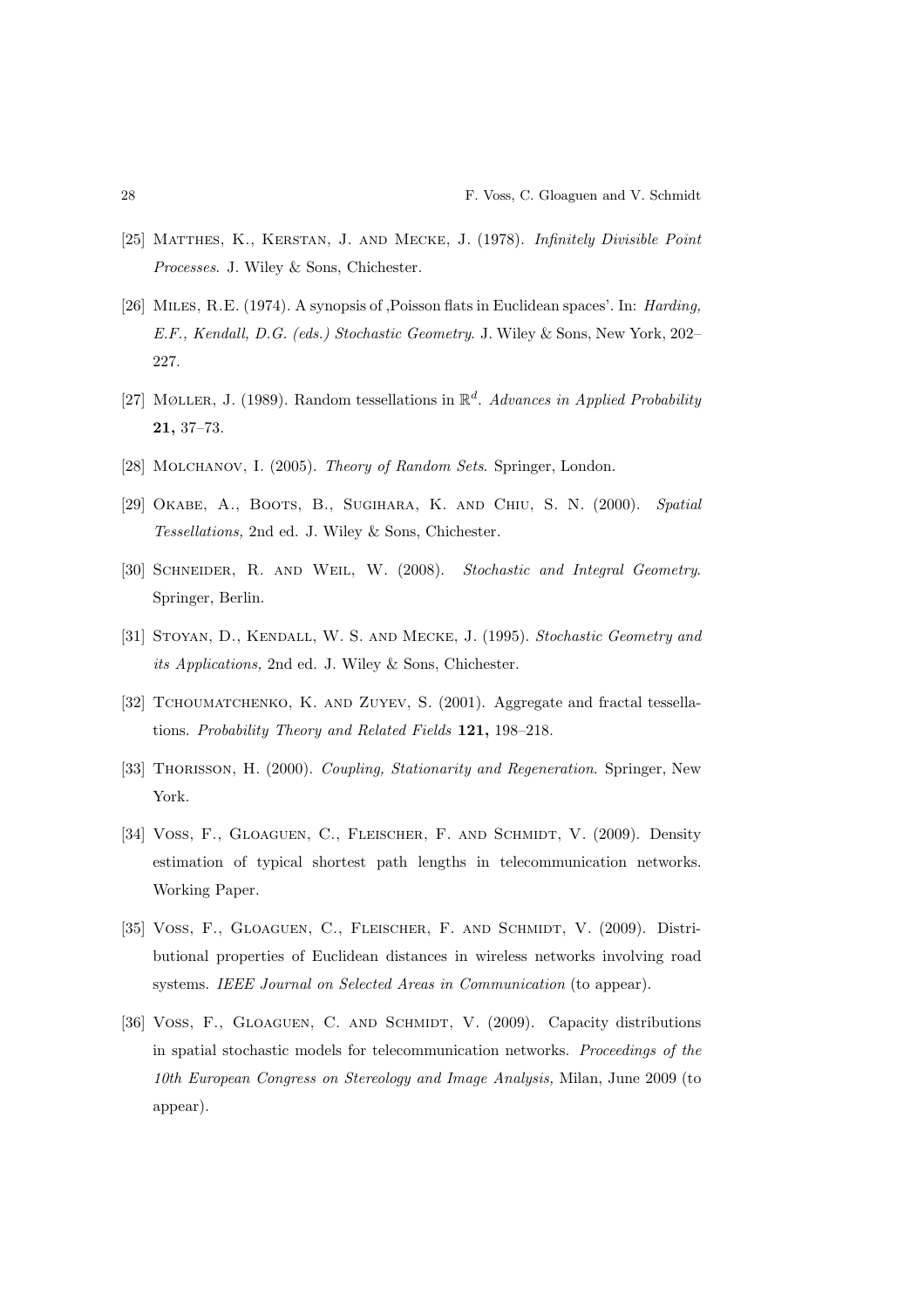- [37] VOSS, F., GLOAGUEN, C. AND SCHMIDT V. (2009) Palm calculus for stationary Cox processes on iterated random tessellations. *Proceedings of the 7th International Symposium on Modeling and Optimization of Mobile, Ad Hoc and Wireless Networks,* Seoul, June 2009 (to appear).
- [38] Weiss, R. and Nagel, W. (1999). Interdependences of directional quantities of planar tessellations. *Advances in Applied Probability* 31, 664–678.
- [39] Zuyev, S. (1999). Stopping sets: Gamma-type results and hitting properties. *Advances in Applied Probability* 31, 355–366.
- [40] Zuyev, S. (2009). Stochastic geometry and telecommunication networks. In: *Kendall, W.S. and Molchanov, I. (eds.) Stochastic Geometry: Highlights, Interactions and New Perspectives*. (to appear)

# Appendix A. Some mathematical background

In the proof of Lemma 4.3 given below we make use of some well-known results from measure theory, the theory of subadditive processes, and geometric measure theory which are briefly summarized. We start with the definition of convergence in measure and uniform integrability which can be used to characterize  $L^1$ -convergence. A family of measurable functions  $\{f_\gamma, \gamma \geq 1\}$  defined on a measurable space  $(\Omega, \mathcal{A}, \mu)$  and taking values in R converges locally in  $\mu$ -measure to a measurable function  $f : \Omega \to \mathbb{R}$  if

$$
\lim_{\gamma \to \infty} \mu({\{|f_{\gamma} - f| \ge \varepsilon\}} \cap A) = 0
$$
\n(A.1)

for all  $\varepsilon > 0$  and  $A \in \mathcal{A}$  with  $\mu(A) < \infty$ , where  $\mu$  is assumed to be a  $\sigma$ -finite measure. If  $\mu$  is a probability measure such that (A.1) holds for each  $\varepsilon > 0$  and  $A = \Omega$ , then one says that  $f_{\gamma}$  converges in probability to f. Furthermore, if for each  $\varepsilon > 0$  there is a  $\mu$ -integrable function g such that

$$
\int_{\{|f_{\gamma}| \ge g\}} |f_{\gamma}(\omega)| \mu(d\omega) \le \varepsilon \quad \text{for all } \gamma \ge 1,
$$
\n(A.2)

then the family  $\{f_{\gamma}, \gamma \geq 1\}$  is said to be uniformly  $\mu$ -integrable. With the above definitions it is possible to characterize the  $L^1$ -convergence as follows; see Theorem 2.12.4 in [6].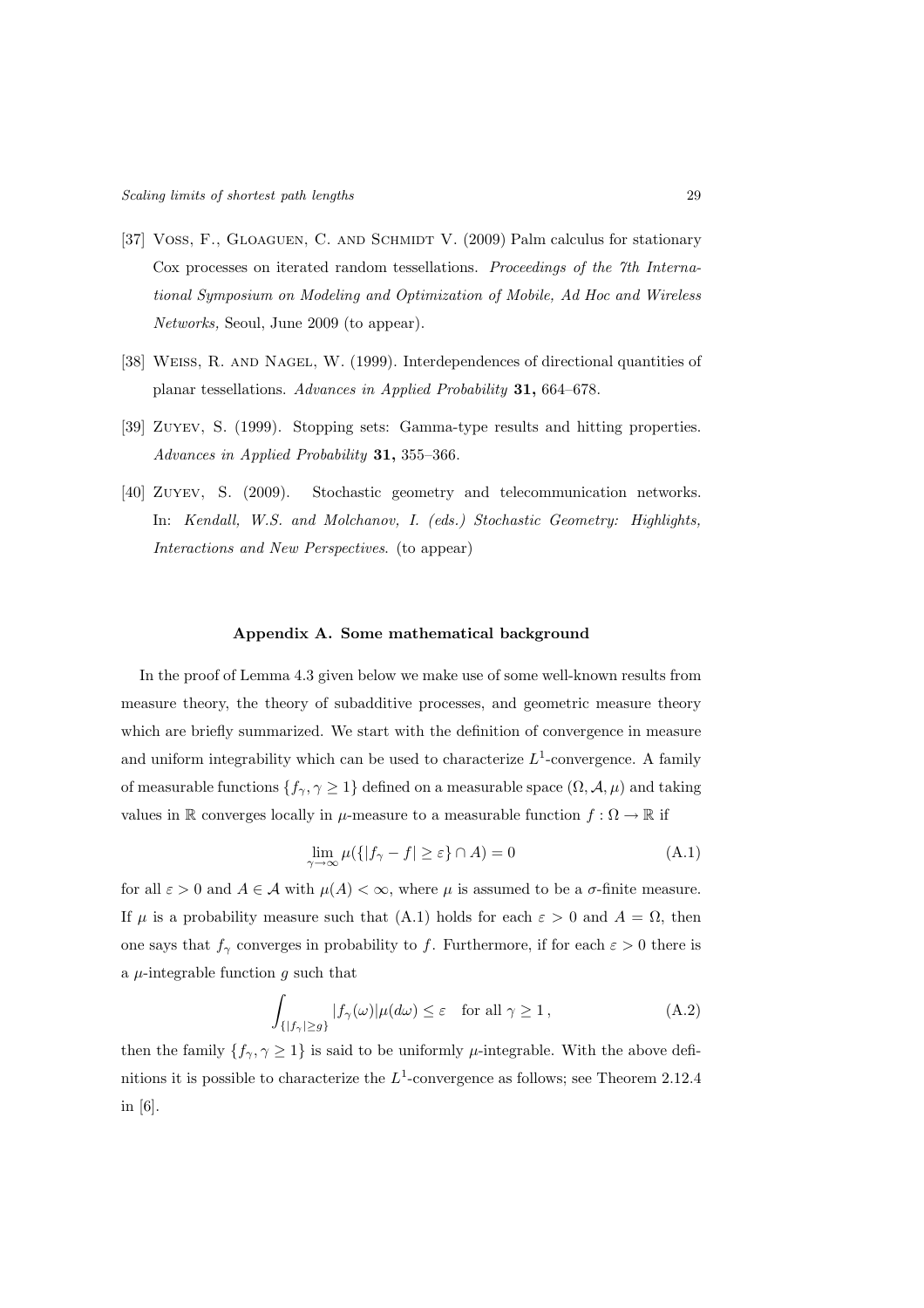**Theorem A.1.** *A sequence of*  $\mu$ *-integrable functions*  $f_1, f_2, \cdots : \Omega \to \mathbb{R}$  *converges in*  $L^1$  to a  $\mu$ -integrable function  $f : \Omega \to \mathbb{R}$  if and only if (i)  $f_n$  converges locally in  $\mu$ -measure to f and (ii)  $\{f_n\}$  *is uniformly*  $\mu$ -integrable.

We still mention an elementary but useful result which immediately follows from the definition of uniform integrability.

**Lemma A.1.** *Let*  $\{f_{\gamma}, \gamma \geq 1\}$  *and*  $\{g_{\gamma}, \gamma \geq 1\}$  *be two families of measurable functions on*  $(\Omega, \mathcal{A}, \mu)$  *which satisfy that*  $|f_{\gamma}| \leq |g_{\gamma}|$  *for all*  $\gamma \geq 1$ *. Then*  $\{f_{\gamma}, \gamma \geq 1\}$  *is uniformly*  $\mu$ *-integrable if*  $\{g_{\gamma}, \gamma \geq 1\}$  *is uniformly*  $\mu$ *-integrable.* 

Another useful tool is the notion of subadditivity. Let  $Y$  be a family of real-valued random variables  $\mathbf{Y} = \{Y_{ij}, i, j \geq 1, i < j\}$  defined on some probability space  $(\Omega, \mathcal{A}, \mathbb{P})$ . Note that Y can be seen as a random element of some measurable space  $(S, \mathcal{B}(S))$  of double-indexed sequences, where  $\mathcal{B}(\mathcal{S})$  is the Borel- $\sigma$ -algebra of S. Then Y is called a subadditive process if

1.  $Y_{ik} \leq Y_{ij} + Y_{jk}$  for all  $i < j < k$ ,

2. **Y** = 
$$
\{Y_{ij}\}\stackrel{d}{=}\mathbf{Y}' = \{Y_{i+1,j+1}\},\
$$

3.  $\mathbb{E}Y_{01}^+ < \infty$ , where  $Y_{01}^+ = \max\{0, Y_{01}\}.$ 

The following result is due to Kingman ([21], Theorem 1). It is called the subadditive ergodic theorem; see also Theorem 10.22 in [20].

Theorem A.2. *Let* Y *be a subadditive process. Then the limit*

$$
\zeta = \lim_{j \to \infty} \frac{1}{j} Y_{0j} \tag{A.3}
$$

*exists and is finite with probability one, where*  $\mathbb{E}\zeta = \inf_{j\to\infty} \mathbb{E}Y_{0j}/j$ *. If*  $\mathbb{E}\zeta > -\infty$ *, then the convergence in* (A.3) also holds in the  $L^1$ -norm. Moreover, let  $\mathcal{I}_{\mathcal{S}} \subset \mathcal{B}(\mathcal{S})$ *be the*  $\sigma$ -algebra of subsets of S which are invariant under the shift  $Y \mapsto Y'$ , where  $Y'_{ij} = Y_{i+1,j+1}$ , and let  $\mathcal{I} = \mathbf{Y}^{-1} \mathcal{I}_{\mathcal{S}} \subset \mathcal{A}$  be the corresponding sub- $\sigma$ -algebra of events. *Then,*

$$
\zeta = \lim_{j \to \infty} \frac{1}{j} \mathbb{E}(Y_{0j} | \mathcal{I}). \tag{A.4}
$$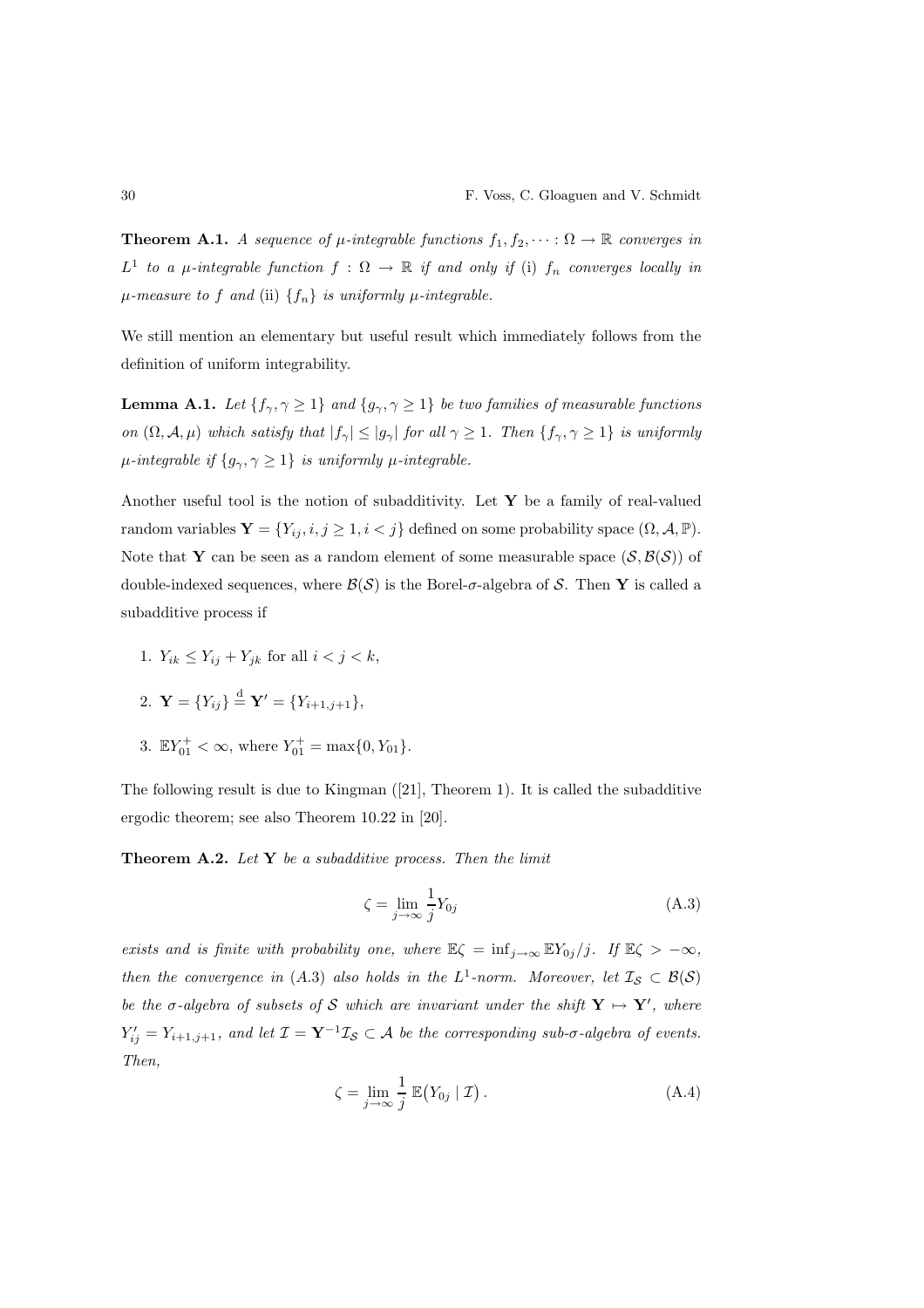Note that a subadditive process Y is called ergodic if  $\mathbb{P}(Y \in A) = 0$  or  $\mathbb{P}(Y \in A) = 1$ for each  $A \in \mathcal{I}_{\mathcal{S}}$ . Thus, in the ergodic case, the limit  $\zeta$  considered in (A.3) and (A.4), respectively, is almost surely constant.

Finally, we use a decomposition of the Hausdorff measure  $\nu_1$  which is a special case of the generalized Blaschke-Petkantschin formula ([18], Proposition 5.4).

**Theorem A.3.** Let  $C \subset \mathbb{R}^2$  be a differentiable curve and assume that

$$
\nu_1(\{x \in C : \operatorname{Tan}[C, x] = \operatorname{span}\{x\}\}) = 0, \tag{A.5}
$$

*where Tan*[C, x] *is the tangent at* x to C and span{ $x$ } = {cx : c  $\in \mathbb{R}$ } *is the line which goes through the origin*  $o \in \mathbb{R}^2$  *and the point*  $x \in C$ *. Then, for any measurable*  $g: C \to [0, \infty)$  *it holds that* 

$$
\int_C g(x) \nu_1(dx) = \int_0^{2\pi} \sum_{x_i \in C \cap L_{\Phi}^+} \frac{|x_i|}{\sin \alpha_i} g(x_i) \, d\Phi,
$$
\n(A.6)

*where*  $L^{\pm}_{\Phi}$  *is the half line of direction*  $\Phi \in [0, 2\pi)$  *emanating from o and*  $\alpha_i$  *is the angle* between  $Tan[C, x_i]$  and  $span\{x_i\}$ .

## Appendix B. Proof of Lemma 4.3

With the help of Theorems A.1 – A.3 stated above we are now able to prove Lemma 4.3. Obviously,  $\limsup_{\gamma \to \infty} \mathbb{E} \exp \left(-\frac{\lambda}{\gamma} \nu_1(\widetilde{T}_{\gamma}^{(1)} \setminus \widetilde{T}_{\gamma,\varepsilon}^{(1)} \cap B(o,r))\right) \leq 1$ . Thus it is sufficient to show that

$$
\liminf_{\gamma \to \infty} \mathbb{E} \exp \left( -\frac{\lambda}{\gamma} \nu_1 \left( \widetilde{T}_{\gamma}^{(1)} \setminus \widetilde{T}_{\gamma,\varepsilon}^{(1)} \cap B(o,r) \right) \right) \ge 1. \tag{B.1}
$$

**Proof of (B.1).** First recall that we can identify  $\widetilde{T}_{\gamma}^{(1)}$  with the Palm version  $\Lambda_{T_{\gamma}^{(1)}}^*$ of the stationary random measure  $\Lambda_{T_{\gamma}^{(1)}}$  given by  $\Lambda_{T_{\gamma}^{(1)}}(B) = \nu_1(B \cap T_{\gamma}^{(1)})$  for  $B \in \mathcal{B}^2$ since  $\Lambda_{T_{\gamma}^{(1)}}$  is the random driving measure of the Cox process  $X_L$ , see [31], p. 156. Then, using the abbreviation

$$
h(\tau^{(1)}) = \exp\left(-\frac{\lambda}{\gamma} \nu_1(\tau^{(1)} \setminus \tau_{\varepsilon}^{(1)} \cap B(o, r))\right),\,
$$

where  $\tau_{\varepsilon}^{(1)} = \{ u \in \tau^{(1)} : |c(u) - \xi|u|| < \varepsilon \}$  and  $c(u)$  denotes the length of the shortest path from u to the origin along the edge set  $\tau^{(1)}$  of a tessellation  $\tau$  with  $o \in \tau^{(1)}$ , we get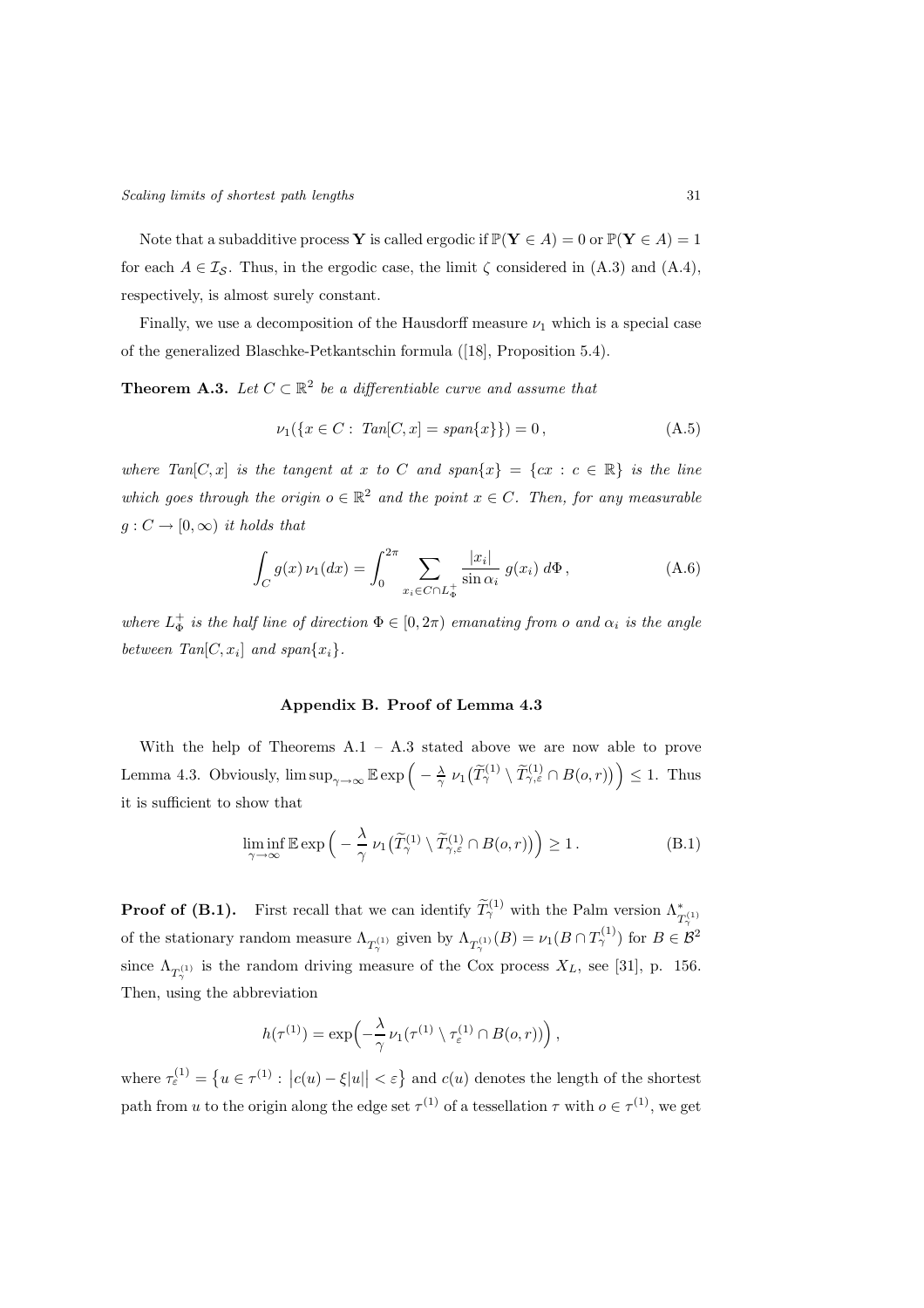from the Campbell theorem for stationary random measures ([8], Proposition 13.2.V) that

$$
\mathbb{E}h(\widetilde{T}_{\gamma}^{(1)}) = \frac{1}{\gamma\nu_2(B(o,1/\gamma))}\mathbb{E}\Big(\int_{T_{\gamma}^{(1)}\cap B(o,1/\gamma)}h(T_{\gamma}^{(1)}-x)\nu_1(dx)\Big)
$$
  

$$
= \frac{1}{\pi}\mathbb{E}\Big(\int_{T^{(1)}\cap B(o,1)}h\big(T_{\gamma}^{(1)}-\frac{z}{\gamma}\big)\nu_1(dz)\Big),
$$

where we used the substitution  $z = \gamma x$  in the last expression bearing in mind that  $(1/\gamma)T^{(1)} = T^{(1)}_{\gamma}$ . Furthermore, we put  $T^{(1)}_{\gamma,\varepsilon,z} = \{y \in T^{(1)}_{\gamma} : |c(y,z/\gamma) - \xi|y - z/\gamma| | < \varepsilon \},\$ where  $c(y, z/\gamma)$  denotes the length of the shortest path from y to  $z/\gamma$  along the edges of the considered graph. Then, for each  $\gamma \geq 1$ , we get that

$$
\mathbb{E}h(\widetilde{T}_{\gamma}^{(1)}) = \frac{1}{\pi} \mathbb{E}\Big(\int_{T^{(1)}\cap B(o,1)} \exp\Big(-\frac{\lambda}{\gamma} \nu_1\big(T_{\gamma}^{(1)}\setminus T_{\gamma,\varepsilon,z}^{(1)}\cap B(z/\gamma,r)\big)\Big)\nu_1(dz)\Big)
$$
  
\n
$$
\geq \frac{1}{\pi} \mathbb{E}\Big(\nu_1\big(T^{(1)}\cap B(o,1)\big)\inf_{z\in T^{(1)}\cap B(o,1)} \exp\Big(-\frac{\lambda}{\gamma} \nu_1\big(T_{\gamma}^{(1)}\setminus T_{\gamma,\varepsilon,z}^{(1)}\cap B(z/\gamma,r)\big)\Big)\Big)
$$
  
\n
$$
= \frac{1}{\pi} \mathbb{E}\Big(\nu_1\big(T^{(1)}\cap B(o,1)\big)\exp\Big(-\sup_{z\in T^{(1)}\cap B(o,1)} \frac{\lambda}{\gamma} \nu_1\big(T_{\gamma}^{(1)}\setminus T_{\gamma,\varepsilon,z}^{(1)}\cap B(z/\gamma,r)\big)\Big)\Big)
$$
  
\n
$$
\geq \frac{1}{\pi} \mathbb{E}\Big(\nu_1\big(T^{(1)}\cap B(o,1)\big)\exp\Big(-\sup_{z\in T^{(1)}\cap B(o,1)} \frac{\lambda}{\gamma} \nu_1\big(T_{\gamma}^{(1)}\setminus T_{\gamma,\varepsilon,z}^{(1)}\cap B(o,r+1)\big)\Big)\Big).
$$

Now, in order to prove (B.1), it is sufficient to show that

$$
X_{\gamma} \xrightarrow{L^1} 0 \qquad \text{for } \gamma \to \infty,
$$
 (B.2)

where  $X_{\gamma} = \sup_{z \in T^{(1)} \cap B(o,1)} \frac{1}{\gamma} \nu_1(T^{(1)}_{\gamma} \setminus T^{(1)}_{\gamma,\varepsilon,z} \cap B(o,r+1)).$  To see this, note first that (B.2) implies that  $X_{\gamma}$  converges in probability to 0. Thus, the random variable  $Y_{\gamma} = \exp(-\lambda X_{\gamma})\nu_1(T^{(1)} \cap B(o, 1))$  converges in probability to  $\nu_1(T^{(1)} \cap B(o, 1))$  if  $(B.2)$ holds. Moreover,  $Y_{\gamma} \leq \nu_1(T^{(1)} \cap B(o, 1))$  for all  $\gamma \geq 1$  and  $\mathbb{E}\nu_1(T^{(1)} \cap B(o, 1)) = \pi < \infty$ , which means that  $\{Y_{\gamma}, \gamma \geq 1\}$  is uniformly integrable. Hence, Theorem A.1 yields that  $Y_\gamma$  converges in  $L^1$  to  $\nu_1(T^{(1)} \cap B(o, 1))$  and, in particular,  $\lim_{\gamma \to \infty} 1/\pi \mathbb{E} Y_\gamma =$  $1/\pi \mathbb{E} \nu_1(T^{(1)} \cap B(o, 1)) = 1$  if (B.2) holds. Thus, (B.1) follows if we can show that (B.2) is true.

**Proof of (B.2).** Since  $X_{\gamma} \ge 0$  it suffices to show that  $\mathbb{E}X_{\gamma} \to 0$ . Furthermore, note that with probability 1 the segments of the segment system  $T_{\gamma}^{(1)} \cap B(o, r + 1)$  fulfill the conditions of Theorem A.3, since none of these segments ,,points" to the origin. Thus,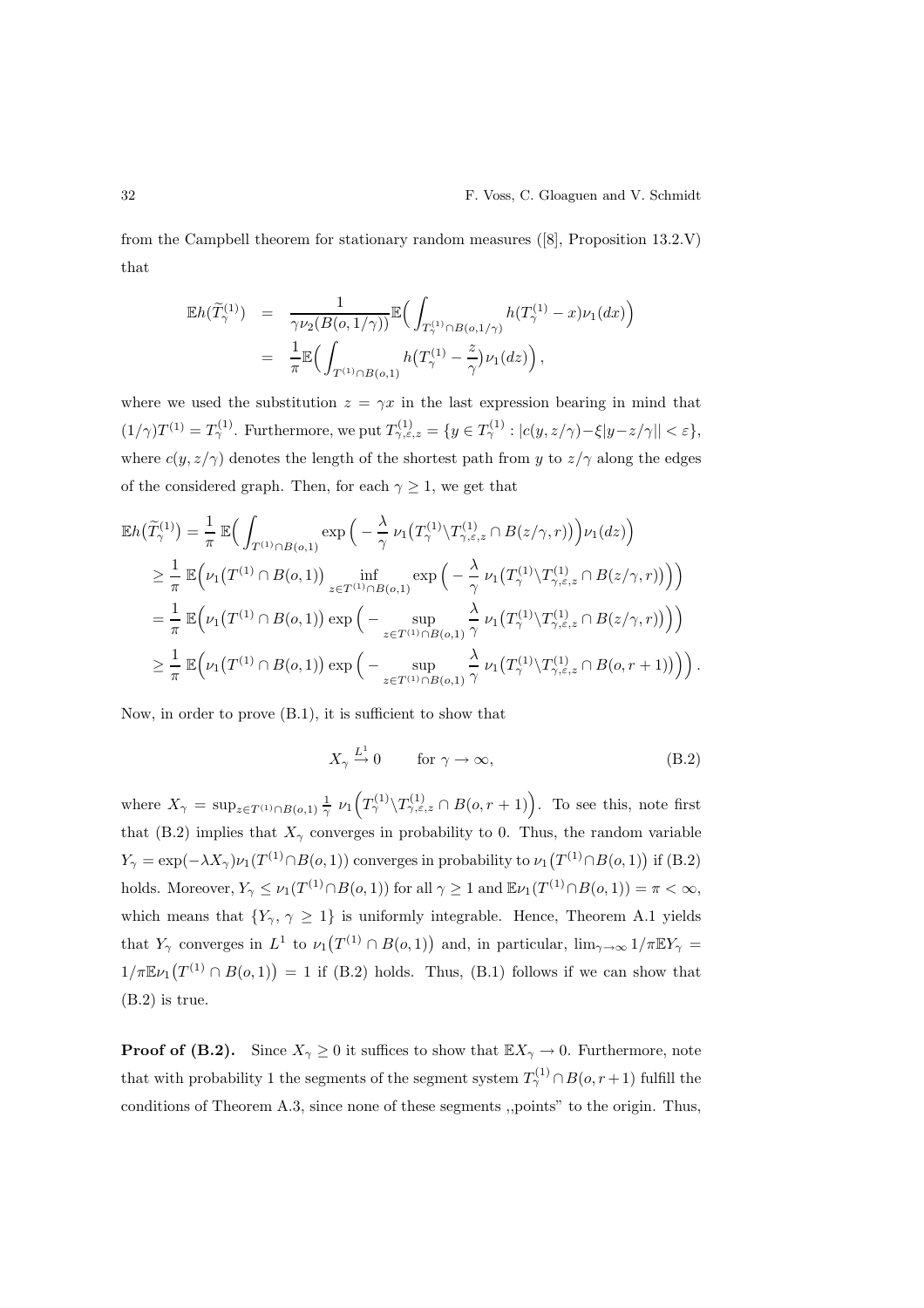using Theorem A.3 we get that

$$
\mathbb{E}X_{\gamma} = \mathbb{E}\Big(\sup_{z \in T^{(1)} \cap B(o,1)} \frac{1}{\gamma} \int_{T_{\gamma}^{(1)} \cap B(o,r+1)} \mathbb{I}_{[\varepsilon,\infty)}\Big(|c(y,\frac{z}{\gamma}) - \xi|y - \frac{z}{\gamma}|\Big) \nu_1(dy)\Big)
$$
\n
$$
= \mathbb{E}\Big(\frac{1}{\gamma} \sup_{z \in T^{(1)} \cap B(o,1)} \int_0^{2\pi} \sum_{\substack{X_i \in T_{\gamma}^{(1)} \cap L_{\Phi}^+ : \\ |X_i| \leq r+1}} \frac{|X_i|}{\sin \alpha_i} \mathbb{I}_{[\varepsilon,\infty)}\Big(|c(X_i,\frac{z}{\gamma}) - \xi|X_i - \frac{z}{\gamma}|\Big) d\Phi\Big)
$$
\n
$$
\leq \frac{r+1}{\gamma} \mathbb{E}\Big(\int_0^{2\pi} \sup_{z \in T^{(1)} \cap B(o,1)} \sum_{\substack{X_i \in T_{\gamma}^{(1)} \cap L_{\Phi}^+ : \\ |X_i| \leq r+1}} \frac{1}{\sin \alpha_i} \mathbb{I}_{[\varepsilon,\infty)}\Big(|c(X_i,\frac{z}{\gamma}) - \xi|X_i - \frac{z}{\gamma}|\Big) d\Phi\Big)
$$
\n
$$
= \frac{2\pi(r+1)}{\gamma} \mathbb{E}\Big(\sup_{z \in T^{(1)} \cap B(o,1)} \sum_{\substack{X_i \in T_{\gamma}^{(1)} \cap L^{+}: \\ |X_i| \leq r+1}} \frac{1}{\sin \alpha_i} \mathbb{I}_{[\varepsilon,\infty)}\Big(|c(X_i,\frac{z}{\gamma}) - \xi|X_i - \frac{z}{\gamma}|\Big)\Big)
$$
\n
$$
= 2\pi(r+1) \mathbb{E}g_{\gamma}(T^{(1)}),
$$

where in the last but one line we used Fubini's theorem and the isotropy of  $T_{\gamma}^{(1)}$ , denoting by  $L^+ = L_0^+$  the half line with direction  $\Phi = 0$ , and in the last expression we used the abbreviation

$$
g_{\gamma}(T^{(1)}) = \frac{1}{\gamma} \sup_{z \in T^{(1)} \cap B(o, 1)} \sum_{\substack{X_i \in T^{(1)} \cap L^+ : \\ |X_i| \le r+1}} \frac{1}{\sin \alpha_i} 1\!\!1_{[\varepsilon, \infty)} \left( |c(X_i, \frac{z}{\gamma}) - \xi | X_i - \frac{z}{\gamma} | \right). \tag{B.3}
$$

Since the point process  $T^{(1)} \cap \mathbb{R}$  is stationary with intensity  $2/\pi$  ([30], Theorem 4.5.3) we can apply the inversion formula for Palm distributions of stationary point processes on R; see Proposition 11.3 (iii) in [20]. Thus, if  $T^{(1)*}$  denotes the Palm version of  $T^{(1)}$ with respect to the point process  $T^{(1)} \cap \mathbb{R}$ , we get that

$$
\mathbb{E} g_{\gamma}(T^{(1)}) = \frac{2}{\pi} \mathbb{E} \Big( \int_0^{\infty} \mathbb{I}_{[0,X_1^*]}(x) g_{\gamma}(T^{(1)*}-x) dx \Big),
$$

where the points of  $\{X_i^*\} = T^{(1)*} \cap \mathbb{R}$  are numbered in ascending order such that ...  $X_{-1}^* < X_0^* = 0 < X_1^* < X_2^* < \dots$  Thus, in order to prove (B.2) it suffices to show that

$$
\lim_{\gamma \to \infty} \mathbb{E}\Big(\int_0^\infty \mathbb{1}_{[0,X_1^*]}(x) g_\gamma \big(T^{(1)*} - x\big) dx\Big) = 0,
$$
\n(B.4)

where the function  $g_{\gamma} : \mathcal{F} \to [0, \infty)$  is given in (B.3). The proof of (B.4) is subdivided into two main steps. First, we show that

$$
\lim_{\gamma \to \infty} \widetilde{g}_{\gamma}(x, T^{(1)*}) = 0
$$
\n(B.5)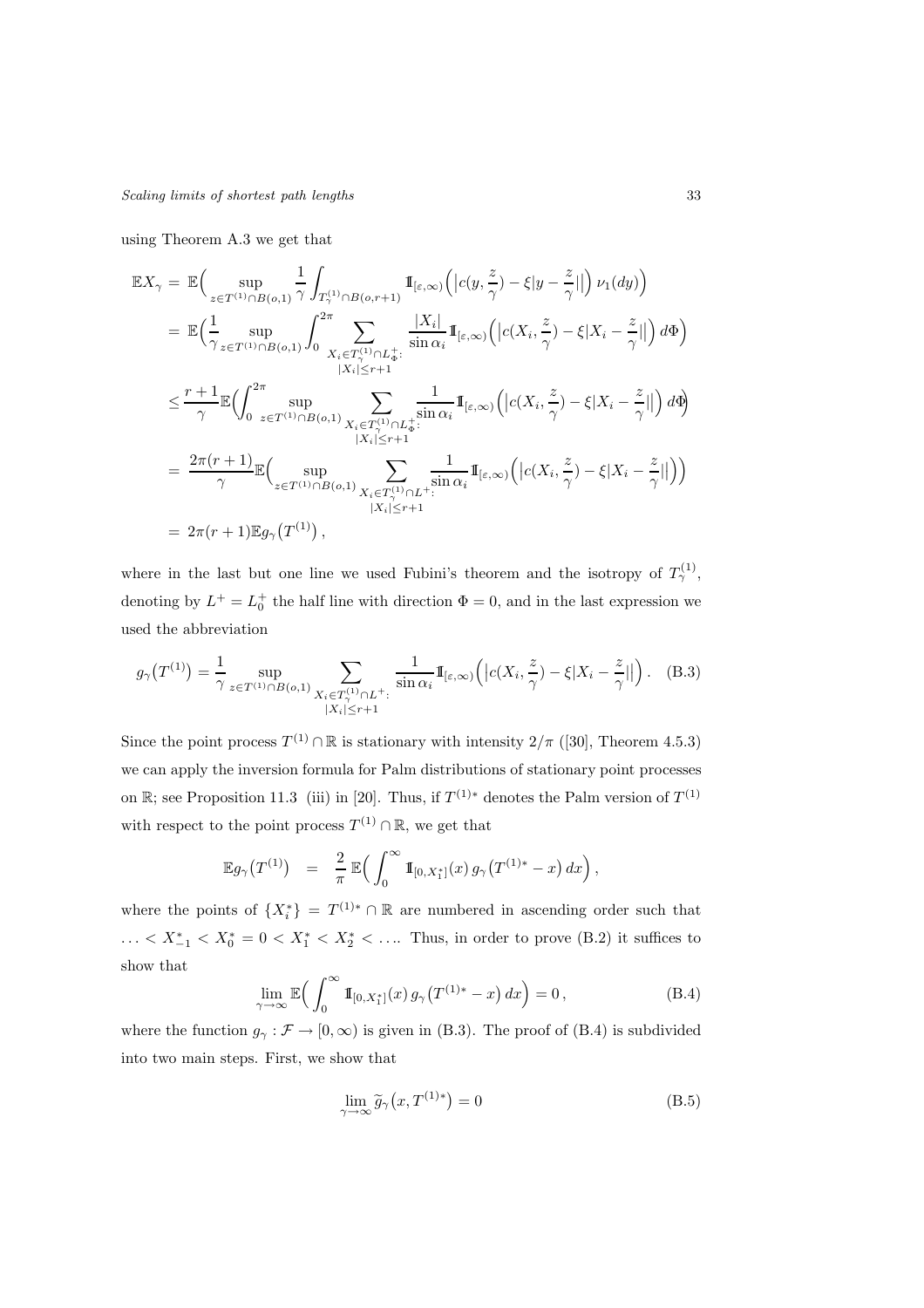almost everywhere with respect to the product measure  $\nu_1 \otimes \mathbb{P}^*$ , where we used the abbreviating notation  $\tilde{g}_{\gamma}(x,T^{(1)*}) = \mathbb{I}_{[0,X_1^*]}(x) g_{\gamma}(T^{(1)*}-x)$  and  $\mathbb{P}^*$  denotes the distribution of  $T^{(1)*}$ . Then, we show that  $\{\tilde{g}_{\gamma}, \gamma > 0\}$  is uniformly  $(\nu_1 \otimes \mathbb{P}^*)$ -integrable. By means of Theorem A.1, this implies that (B.4) holds.

**Proof of (B.5).** Note that for each  $x \in [0, X_1^*]$  we get

$$
\begin{split} &g_{\gamma}\big(T^{(1)*}-x\big)\\ &\leq \frac{1}{\gamma}\sup_{z\in (T^{(1)*}-x)\cap B(o,1)}\sum_{\substack{X_i\in (T^{(1)*}-\frac{x}{\gamma})\cap L^{+}:\\|X_i|\leq r+1}}\frac{1}{\sin\alpha_i}\mathrm{I}_{[\varepsilon,\infty)}\bigg(|c(X_i,\frac{z}{\gamma})-\xi|X_i-\frac{z}{\gamma}|\big|\bigg)\\ &=\frac{1}{\gamma}\sup_{z\in T^{(1)*}\cap B(x,1)}\sum_{\substack{X_i^*\in T^{(1)*}\cap (L^++x):\\X_i^*\in B(x,(r+1)\gamma)}}\frac{1}{\sin\alpha_i}\mathrm{I}_{[\varepsilon,\infty)}\bigg(\frac{1}{\gamma}\big|c(X_i^*,z)-\xi|X_i^*-z|\big|\big)\\ &\leq \frac{1}{\gamma}\sum_{\substack{X_i^*\in T^{(1)*}\cap (L^++x):\\X_i^*\in B(x,(r+1)\gamma)}}\frac{1}{\sin\alpha_i}\sup_{z\in T^{(1)*}\cap B(x,1)}\mathrm{I}_{[\varepsilon,\infty)}\bigg(\frac{1}{\gamma}\big|c(X_i^*,z)-\xi|X_i^*-z|\big|\big)\,. \end{split}
$$

Thus,

$$
\begin{split} g_{\gamma}\big(T^{(1)*}-x\big) \\ &\leq \frac{1}{\gamma}\sum_{\substack{X_i^*\in T^{(1)*}\cap L^+:\\|X_i^*|\leq (r+a)\gamma}}\frac{1}{\sin\alpha_i}\sup_{z\in T^{(1)*}\cap B(o,a)}\mathbb{I}_{[\varepsilon,\infty)}\Big(\frac{1}{\gamma}\big|c(X_i^*,z)-\xi|X_i^*-z|\big|\Big) \\ &=\frac{1}{\gamma}\sum_{\substack{X_i^*\in T^{(1)*}\cap L^+:\\|X_i^*|\leq (r+a)\gamma}}\frac{1}{\sin\alpha_i}\mathbb{I}_{[\varepsilon,\infty)}\Big(\frac{1}{\gamma}\sup_{z\in T^{(1)*}\cap B(o,a)}\big|c(X_i^*,z)-\xi|X_i^*-z|\big|\Big)\,, \end{split}
$$

where  $a = 1 + X_1^*$ . Furthermore, we have

$$
\frac{1}{\gamma} \sup_{z \in T^{(1)*} \cap B(o,a)} |c(X_i^*, z) - \xi | X_i^* - z|| \leq \frac{1}{\gamma} (c(o, X_i^*) - \xi | X_i^*|) \n+ \frac{1}{\gamma} \left( \sup_{z \in T^{(1)*} \cap B(o,a)} c(z, o) + \xi a \right)
$$

since  $c(X_i^*, o) - c(o, z) \le c(X_i^*, z) \le c(X_i^*, o) + c(o, z)$  and  $\xi |X_i^*| - \xi a \le \xi |X_i^* - z| \le$  $\xi|X_i^*| + \xi a$  for all  $i \ge 1$  and  $z \in T^{(1)*} \cap B(o, a)$ . Clearly, the second term of this upper bound tends to zero  $\mathbb{P}^*$ -almost surely as  $\gamma \to \infty$ . Thus in order to show that (B.5) holds, it suffices to prove that  $\mathbb{P}^*$ -almost surely

$$
\frac{1}{\gamma} \left( c(o, X_i^*) - \xi X_i^* \right) \in \left( -\frac{\varepsilon}{2}, \frac{\varepsilon}{2} \right) \tag{B.6}
$$

,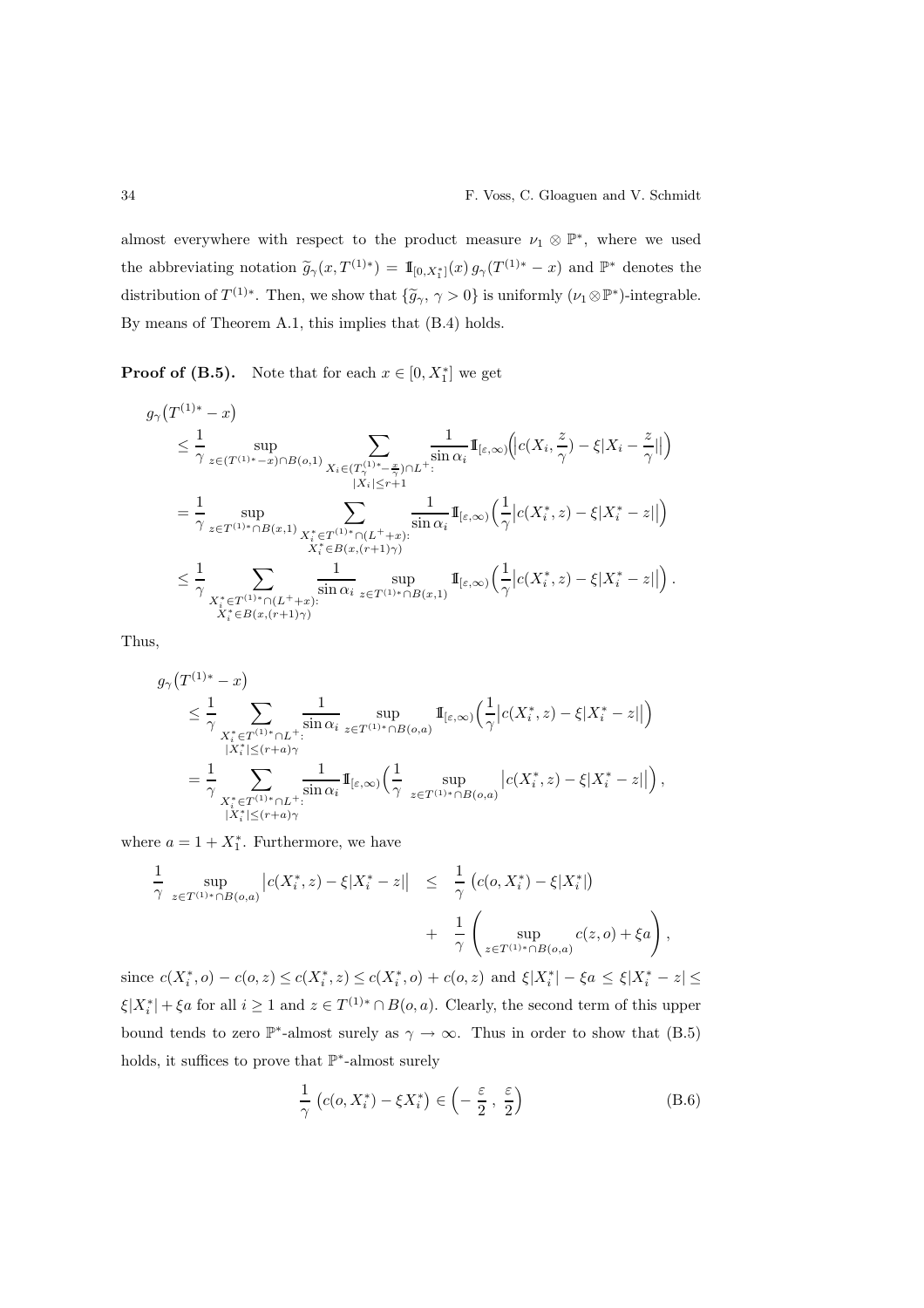for all sufficiently large  $i \geq 1$  such that  $X_i^* \leq (r+a)\gamma$ .

**Proof of (B.6).** Note that  $\mathbf{X} = \{ |X_i^* - X_j^*|, i, j \geq 1, i < j \}$  is an additive process, because  $|X_i^* - X_k^*| = |X_i^* - X_j^*| + |X_j^* - X_k^*|$  for  $i < j < k$ . Since  $T^{(1)*} \cap \mathbb{R}$  is cycle-stationary (see e.g. [33]), we have that  $\{|X_i^* - X_j^*|\} \stackrel{d}{=} \{|X_{i+1}^* - X_{j+1}^*|\}$ , where  $0 < \mathbb{E}X_1^* < \infty$ . Thus, by Theorem A.2 we get that the finite limit  $\lim_{i\to\infty} X_i^*/i = \zeta_{\mathbf{X}}$ exists  $\mathbb{P}^*$ -almost surely. Furthermore, consider the family  $\mathbf{Y} = \{Y_{ij}, i, j \geq 1, i < j\}$ of non-negative random variables with  $Y_{ij} = c(X_i^*, X_j^*)$ , where  $c(X_i^*, X_j^*)$  denotes the shortest path length from  $X_i^*$  to  $X_j^*$  on  $T^{(1)*}$ . Then, it is easy to see that  $Y_{ik} \leq Y_{ij} + Y_{jk}$ for  $i < j < k$ . By the cycle-stationarity of  $T^{(1)*} \cap \mathbb{R}$ , we have that  $\{Y_{ij}\} \stackrel{d}{=} \{Y_{i+1,j+1}\},\$ where  $\mathbb{E}Y_{01} = \mathbb{E}c(X_0^*, X_1^*) < \infty$  holds by condition (3.3); see the next paragraph below. Thus  $\mathbf Y$  is a subadditive process and we can again apply Theorem A.2 to get that the finite limit  $\lim_{j\to\infty} c(X_0^*, X_j^*)/j = \zeta_{\mathbf{Y}}$  exists  $\mathbb{P}^*$ -almost surely. Since **X** and **Y** are ergodic (see the paragraphs below), the limits  $\zeta_{\mathbf{X}}$  and  $\zeta_{\mathbf{Y}}$  are constant. Noticing that  $0 < \mathbb{E}X_1^* = \zeta_{\mathbf{X}} \leq \zeta_{\mathbf{Y}} < \infty$ , this gives that

$$
\lim_{j \to \infty} \frac{c(o, X_j^*)}{X_j^*} = \lim_{j \to \infty} \frac{j}{X_j^*} \frac{c(X_0^*, X_j^*)}{j} = \xi,
$$
\n(B.7)

where  $\xi = \zeta_Y/\zeta_X \in [1,\infty)$ . Now let  $\tilde{\varepsilon} > 0$  such that  $\tilde{\varepsilon}(r+a) < \varepsilon/2$ . Then (B.7) implies that with probability 1

$$
\frac{c(o,X^*_i)}{X^*_i}-\xi\in(-\widetilde{\varepsilon},\widetilde{\varepsilon})
$$

for all i sufficiently large and, therefore,

$$
\frac{1}{\gamma} \left( c(o, X_i^*) - \xi X_i^* \right) \in \left( -\frac{\varepsilon}{2}, \frac{\varepsilon}{2} \right)
$$

if *i* is sufficiently large and  $X_i^*/\gamma \le r + a$ .

**Proof of**  $\mathbb{E}c(X_0^*, X_1^*) < \infty$ . Consider the stationary marked point process  $\{(X_n, \Xi_n^+)\},$ where  $\{X_n\} = T^{(1)} \cap \mathbb{R}$  is the point process of intersection points of the edge set  $T^{(1)}$ with the line  $\mathbb{R}$ , and  $\Xi_n^+$  the cell of T on the right of  $X_n$ . Let  $\lambda^+$  denote the intensity of the marked point process  $\{(X_n, \Xi_n^+)\}$ , and  $\Xi^{+*}$  its typical mark. Then, by the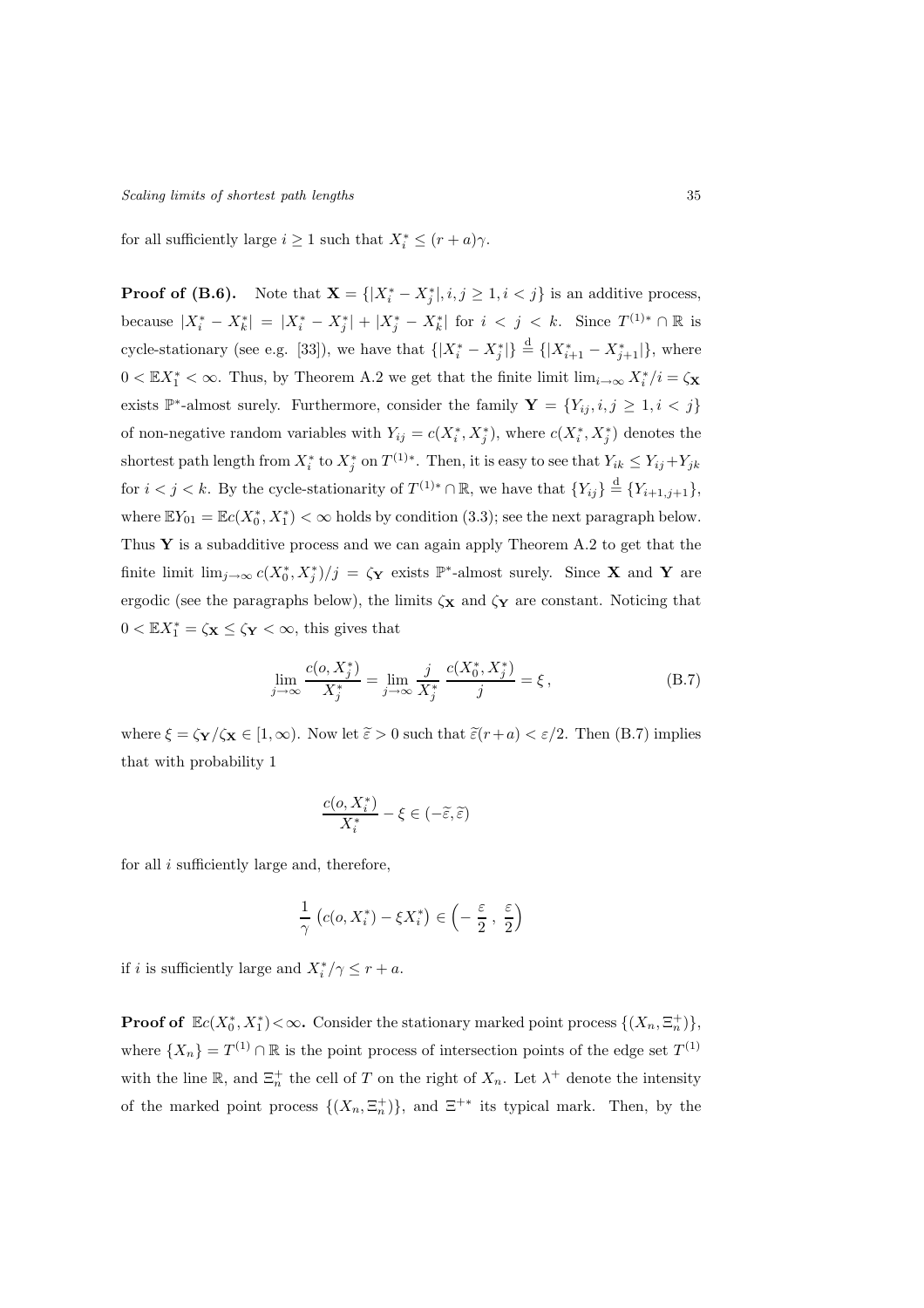definition of the Palm mark distribution (see e.g. Section 2.2), we get that

$$
\mathbb{E} c(X_0^*, X_1^*) \leq \mathbb{E} \nu_1(\partial \Xi^{+*}) = \frac{1}{\lambda^+} \mathbb{E} \sum_{X_i \in T^{(1)} \cap [0,1)} \nu_1(\partial \Xi_i^+)
$$
  

$$
= \frac{1}{\lambda^+} \mathbb{E} \sum_{\Xi_i \in T} \mathbb{1}_{\{\partial^+ \Xi_i \cap [0,1) \neq \emptyset\}} \nu_1(\partial \Xi_i),
$$

where  $\partial^+ \Xi$  denotes that part of the boundary of  $\Xi$  with outer unit normal vector in  $[\pi/2, 3\pi/2]$ . Thus, applying Campbell's theorem to the latter expression, we have

$$
\mathbb{E}c(X_0^*, X_1^*) \leq \frac{\lambda_T}{\lambda^+} \mathbb{E}\nu_1(\partial \Xi^*) \int_{\mathbb{R}^2} \mathbb{I}_{\{\partial^+ \Xi^* + x \cap [0,1) \neq \emptyset\}} \nu_2(dx)
$$
  
= 
$$
\frac{\lambda_T}{\lambda^+} \mathbb{E}\nu_1(\partial \Xi^*) \nu_2([0,1) \oplus \partial^+ \Xi^*),
$$

where  $\lambda_T = 1/\mathbb{E} \nu_2(\Xi^*)$ . Since  $\nu_2([0,1) \oplus \partial^+ \Xi^*) \le a \nu_1(\partial \Xi^*)$  for some constant  $a < \infty$ , this implies that  $\mathbb{E} c(X_0^*, X_1^*) \leq (a\lambda_T/\lambda^+) \mathbb{E} \nu_1^2(\partial \Xi^*)$ . Thus, the assertion is shown.

**Ergodicity.** We only prove that  $X$  is ergodic, because the ergodicity of  $Y$  can be shown in the same way. Recall that by  $\mathcal{I}_{\mathcal{S}} \subset \mathcal{B}(\mathcal{S})$  we denote the  $\sigma$ -algebra of those subsets of the space  $S$  of double-indexed sequences, which are invariant under the shift  ${|X_i^* - X_j^*|}\longmapsto {|X_{i+1}^* - X_{j+1}^*|}$ . Furthermore, note that  $\mathbf{X} = h(T_\gamma^{(1)*})$  for some measurable function  $h: \mathcal{F} \to \mathcal{S}$ , where for any tessellation  $\tau$  in  $\mathbb{R}^2$  and  $A \in \mathcal{I}_{\mathcal{S}}$ , we have  $h(\tau^{(1)}) \in A$  if and only if  $h(\tau^{(1)} - x) \in A$  for all  $x \in [0, \infty)$ . Thus, from the definition of the Palm distribution of the stationary point process  $\{X_i\} = T^{(1)} \cap \mathbb{R}$ with intensity  $2/\pi$ , we get for any  $A \in \mathcal{I}_{\mathcal{S}}$  that

$$
\mathbb{P}(\mathbf{X} \in A) = \mathbb{P}(h(T^{(1)*}) \in A)
$$
  
\n
$$
= \frac{\pi}{2} \mathbb{E} \sum_{X_i \in T^{(1)} \cap B(o, 1) \cap L^{+}} \mathbb{I}_{A}(h(T^{(1)} - X_i))
$$
  
\n
$$
= \frac{\pi}{2} \mathbb{E}(\mathbb{I}_{A}(h(T^{(1)})) \# \{X_i \in T^{(1)} \cap B(o, 1) \cap L^{+}\})
$$
  
\n
$$
= \frac{\pi}{2} \mathbb{E}(\mathbb{I}_{h^{-1}(A)}(T^{(1)}) \# \{X_i \in T^{(1)} \cap B(o, 1) \cap L^{+}\}).
$$

On the other hand, since  $T_1$  is mixing and  $h^{-1}(A) = h^{-1}(A) + x$  for any  $A \in \mathcal{I}_{\mathcal{S}}$  and  $x \in L^+$ , we have

$$
\mathbb{P}(T^{(1)} \in h^{-1}(A)) = \lim_{|x| \to \infty, x \in L^{+}} \mathbb{P}(T^{(1)} \in h^{-1}(A), T^{(1)} - x \in h^{-1}(A))
$$
  
= 
$$
\mathbb{P}(T^{(1)} \in h^{-1}(A))^2,
$$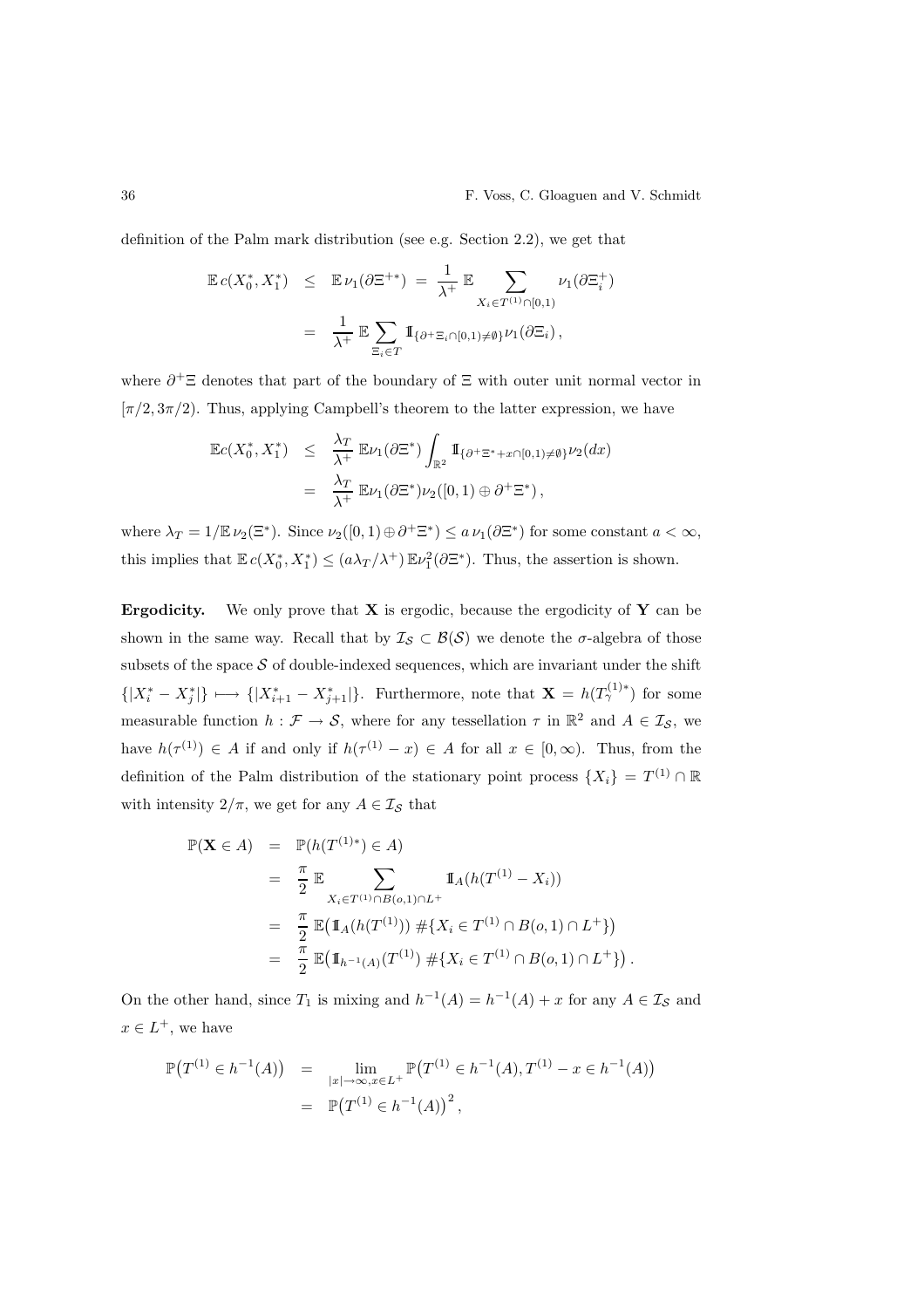which implies that  $\mathbb{P}(T^{(1)} \in h^{-1}(A)) = 0$  or  $\mathbb{P}(T^{(1)} \in h^{-1}(A)) = 1$ . Thus, altogether, we have

$$
\mathbb{P}(\mathbf{X} \in A) = \mathbb{P}(T^{(1)} \in h^{-1}(A)) \frac{\pi}{2} \mathbb{E} \# \{ X_i \in T^{(1)} \cap B(o, 1) \cap L^+ \}
$$
  
=  $\mathbb{P}(T^{(1)} \in h^{-1}(A))$ 

and, consequently,  $\mathbb{P}(\mathbf{X} \in A) = 0$  or  $\mathbb{P}(\mathbf{X} \in A) = 1$  for any  $A \in \mathcal{I}_{\mathcal{S}}$ , which means that X is ergodic.

Uniform integrability. Finally, we show that the family  $\{\tilde{g}_{\gamma}, \gamma > 0\}$  considered in (B.5) is uniformly  $(\nu_1 \otimes \mathbb{P}^*)$ -integrable. From the ergodic theorem for stationary marked point processes ([8], Theorem 12.2.IV), we get that

$$
\lim_{\gamma \to \infty} \frac{1}{\gamma} \sum_{\substack{X_i \in T^{(1)} \cap L^+ : \\ |X_i| \le (r+1)\gamma}} \frac{1}{\sin \alpha_i} = (r+1) \lim_{\gamma \to \infty} \frac{1}{(r+1)\gamma} \sum_{\substack{X_i \in T^{(1)} \cap L^+ : \\ |X_i| \le (r+1)\gamma}} \frac{1}{\sin \alpha_i}
$$
\n
$$
= (r+1) \mathbb{E}(\sin \alpha^*)^{-1}
$$

almost surely and in  $L^1$  since the point process  $T^{(1)} \cap L$  marked with the intersection angles is ergodic, which can be shown in the same way as the ergodicity of  $X$ . Here  $\alpha^*$  denotes the typical intersection angle which is distributed according to the density  $f_{\alpha^*}(\alpha) = \sin(\alpha)/2$  for  $0 \le \alpha < \pi$ , see e.g. [31], p. 288. This yields  $\mathbb{E}(\sin \alpha^*)^{-1} =$  $\pi/2 < \infty$ . Thus

$$
0 = \lim_{\gamma \to \infty} \mathbb{E} \left| \frac{1}{\gamma} \sum_{\substack{X_i \in T^{(1)} \cap L^+ : \\ |X_i| \le (r+1)\gamma}} \frac{1}{\sin \alpha_i} - (r+1) \mathbb{E}(\sin \alpha^*)^{-1} \right|
$$
  
= 
$$
\lim_{\gamma \to \infty} \frac{2}{\pi} \mathbb{E} \int_{\mathbb{R}} \mathbb{I}_{[0,X_1^*]}(x) \left| \frac{1}{\gamma} \sum_{\substack{X_i \in (T^{(1)*}-x) \cap L^+ : \\ |X_i| \le (r+1)\gamma}} \frac{1}{\sin \alpha_i} - (r+1) \mathbb{E}(\sin \alpha^*)^{-1} \right| dx,
$$

where in the last equality we used the inversion formula for Palm distributions of stationary marked point processes on R; see Proposition 11.3 (iii) in [20]. In other words, we showed that

$$
\mathbb{I}_{[0,X_1^*]}(x) \frac{1}{\gamma} \sum_{\substack{X_i \in (T^{(1)*}-x) \cap L^+ : \\ |X_i| \le (r+1)\gamma}} \frac{1}{\sin \alpha_i} \longrightarrow (r+1) \mathbb{I}_{[0,X_1^*]}(x) \mathbb{E}(\sin \alpha^*)^{-1}
$$